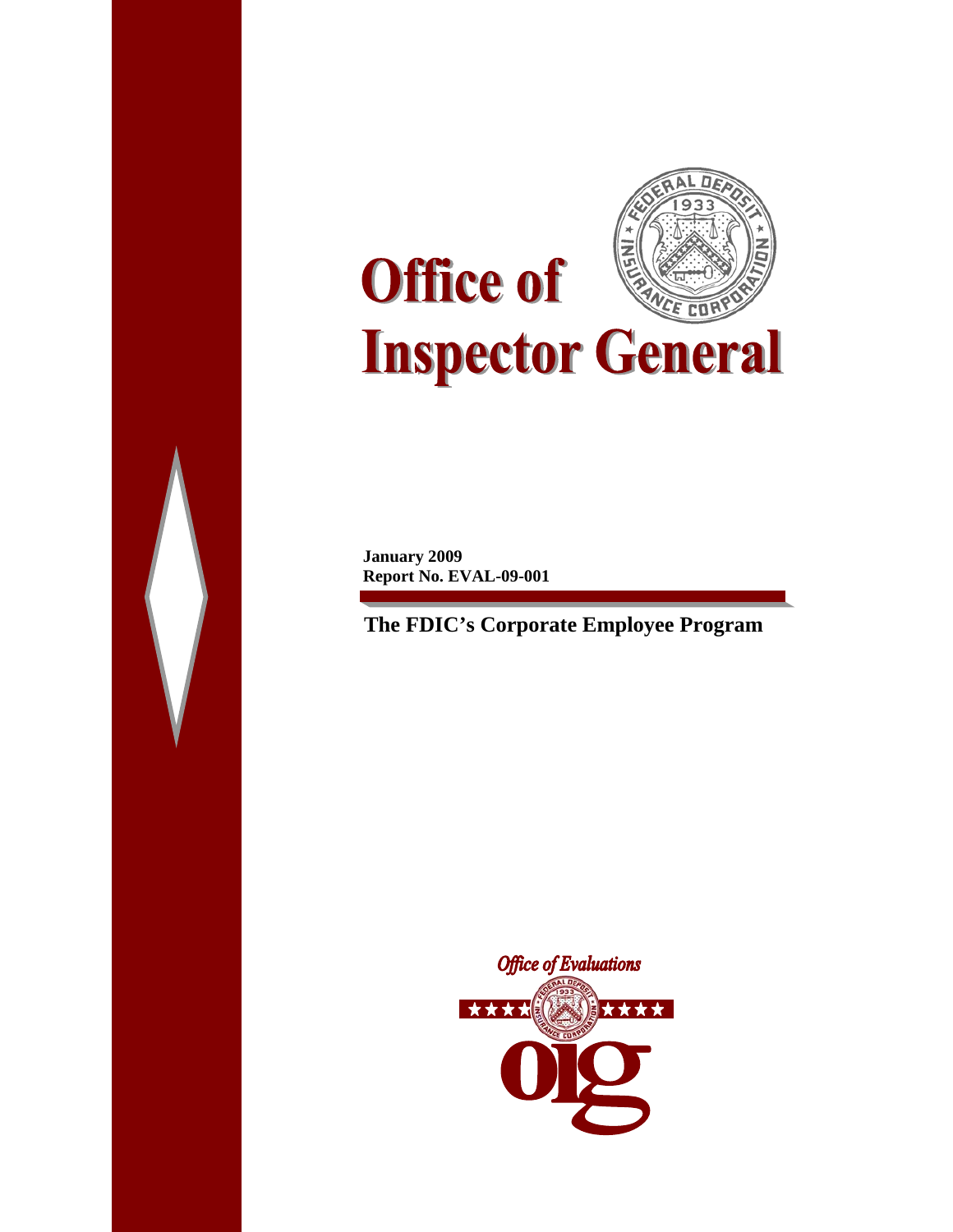

### **Background and Purpose of Evaluation**

In 2005, the FDIC initiated the Corporate Employee Program (CEP) to respond to the growing consolidation and complexity within the financial services industry. The CEP is intended to: (1) provide opportunities for employees at all levels to identify, develop, and apply skills in multiple corporate functions through various training opportunities and crossdivisional work assignments and (2) create a workforce that possesses a common corporate perspective and is capable of responding rapidly to shifting priorities and changes in workload. The FDIC's Corporate University (CU) manages the CEP.

The initial CEP strategies were to: (1) provide current FDIC employees the opportunity to voluntarily be reassigned to the Division of Supervision and Consumer Protection (DSC) to become commissioned examiners through the In-Service Placement Opportunity Program; (2) provide current DSC examiners the opportunity to complete rotational assignments in the Division of Resolutions and Receiverships (DRR); and (3) hire new employees directly into the CEP program under nonpermanent appointments to pursue training and practical experience in the FDIC business lines with the ultimate goal of obtaining a commission and the possibility of being converted to permanent employees.

CU's focus in regard to the CEP has been to hire and train entry-level employees as Financial Institution Specialists (FIS) and award certificates in business line disciplines, such as claims administration.

## *Evaluation of the FDIC's Corporate Employee Program*

### **Results of Evaluation**

The FDIC has made progress in implementing the CEP. Specifically, the FDIC completed (1) voluntary rotational assignments through which 189 DSC examiners completed training in DRR resolutions and receiverships functions and (2) an In-Service Placement Opportunity Program through which 52 employees transferred to DSC for examiner training—with 11 of the 52 achieving commissions. In addition, the FDIC hired over 400 new employees and placed 9 existing employees into the 4-year CEP program. Further, the FDIC developed Claims, Franchise and Asset Marketing, Asset Marketing, and Bank Secrecy Act/Anti-Money Laundering (BSA/AML) Certificate Programs. As of August 2008, CU had 15 CEP classes, of which:

- 232 FISs had completed the first rotational year,
- 220 FISs had earned Claims Certificates,
- 65 FISs had earned Franchise and Asset Marketing Certificates, and
- 4 FISs had earned examiner commissions.

CU has drafted guidelines and procedures for the CEP. CU has also made program changes when needed, such as altering the length and placement of first-year rotations; assigning a CU liaison to each FIS class; providing training to DSC coaches who work with FISs; enhancing the recruitment process to include "Super Friday" events; and, most recently, instilling greater program flexibility in response to concerns raised by the FDIC Chairman.

### **Establishing Performance Goals and Evaluating Program Costs**

CU has prepared periodic reports discussing CEP implementation, and CU has established learning benchmarks that participants must meet during the program. CU has collaborated with the Human Resources Committee (HRC), the Division of Administration's (DOA) Human Resources Branch (HRB), and the CEP Executive Steering Committee since inception of the program to identify metrics and discuss program successes. The FDIC has also established various performance milestones, targets, divisional strategies, and other measures that indirectly relate to the CEP. However, CU could do more in this regard by establishing performance goals and targets specifically for the CEP and improving how it tracks and monitors overall CEP costs.

### **Participant, Management, and Examiner Views**

CU survey results indicate that most FISs are either very satisfied or satisfied with their development during the first-year rotation and with their decision to accept positions at the FDIC. However, FISs expressed concerns related to the amount of training and knowledge retention, the lengthy FIS probationary period, and the level of communication from CU about the rigorous demands of the program. CU has worked to address these concerns by increasing communication directly with the FISs, enhancing the role of the CEP liaisons, launching the FIS BIZ newsletter, and enhancing the CEP SharePoint site.

FDIC management from the HRC, DSC, and DRR understand and agree with the basic CEP premise of developing cross-trained employees that are capable of responding rapidly to shifting priorities and changes in workload. DSC considers the CEP a good vehicle for addressing the FDIC's hiring and developmental needs when the banking industry is healthy, but acknowledged that DSC and DRR require the same cross-trained employees to address increases in bank examination and resolution activities, which causes a strain on staffing. The FDIC has employed several strategies to address this concern.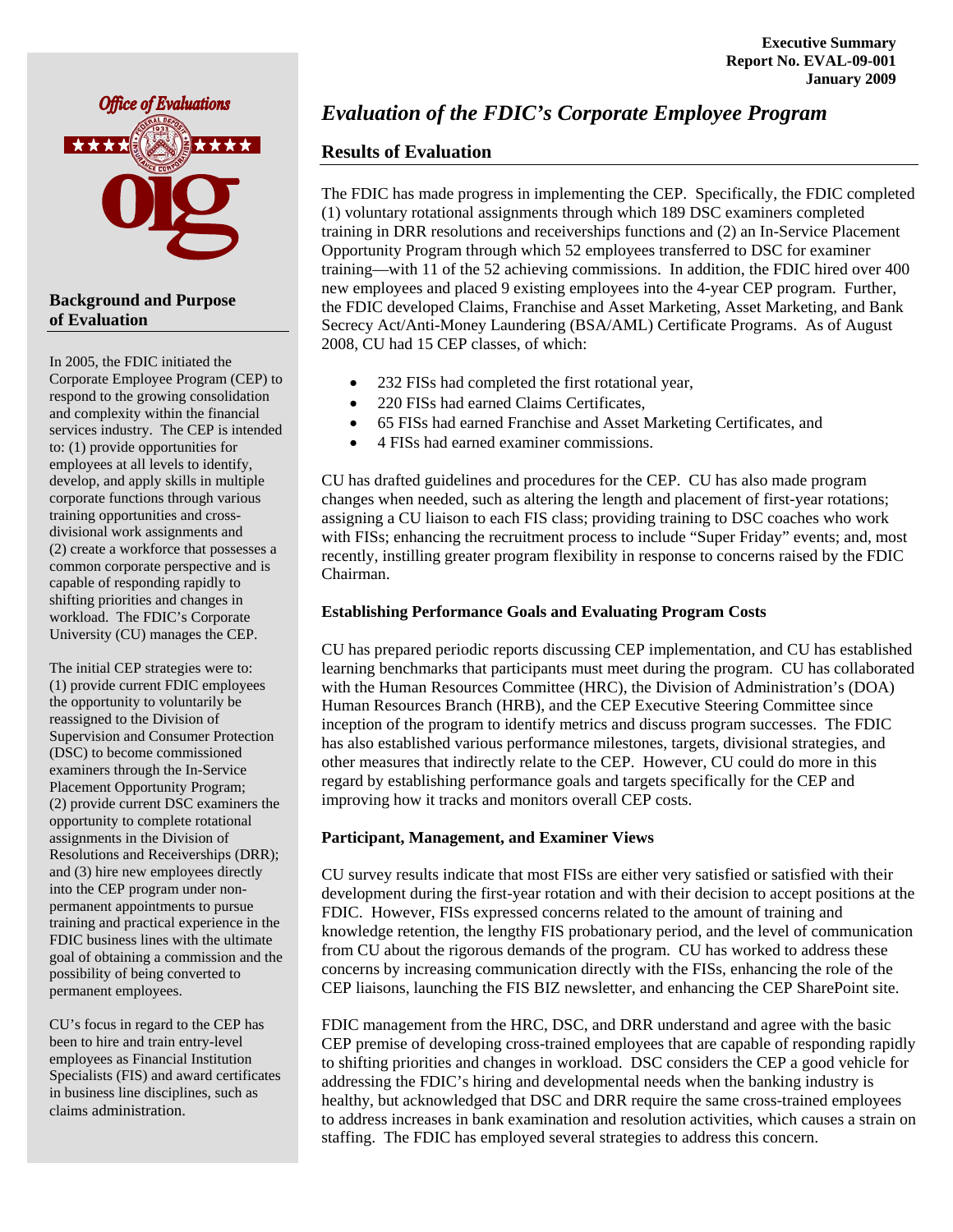

### **Background and Purpose of Evaluation**

Our objective was to assess the FDIC's efforts to implement the CEP by determining: (1) the number of employees participating and the degree to which they have completed the program, (2) whether the CEP has stated measurements for gauging program effectiveness, (3) participant and management views on the benefits and success of the program, and (4) the extent to which the CEP has produced cross-trained employees capable of responding to changes in examination or resolution and receivership priorities.

To view the full report, go to [www.fdicig.gov/2009report.asp](http://www.fdicig.gov/2009report.asp) 

## *Evaluation of the FDIC's Corporate Employee Program*

## **Results of Evaluation (continued)**

Finally, we were told that tenured examiners perceive that FISs are receiving more opportunities in and greater exposure to other areas of the Corporation, and, as a result, FISs are in a better position for future advancement than tenured examiners. CU officials told us that they are addressing these concerns. Although we did not evaluate the merit of these perceptions, they may warrant continued management attention.

### **Production of Cross-Trained Employees, Knowledge Retention, and Expansion of the CEP**

The FDIC has relied on FISs to help respond to increases in resolution-related activity, and DRR officials have been complimentary of the FISs' efforts. We determined that as of August 2008, approximately 83 percent of the FIS Claims Certificate holders had been deployed to assist with bank closing activities. However, DSC and CU deployment information differed significantly. CU should work with DSC and DRR to ensure that tracking system information is accurate and can be used to deploy all certificate holders to the extent practicable and in a manner that maximizes knowledge retention.

CU recently notified BSA/AML Certificate holders of a requirement for continuing education to maintain their certificates and plans to implement a similar requirement for all certificate holders as part of CU's strategic plan.

### **CEP Expansion Beyond Entry-Level Business-Line Disciplines**

In 2004 and 2005, the FDIC informed all FDIC employees that the longer-term plan for the CEP was to (1) expand the program to provide cross-training opportunities and expanded job knowledge and skills to include employees from all divisions and offices and (2) extend the CEP to mid- and senior-level positions. The FDIC has made progress in this area by awarding Claims and BSA/AML Certificates to non-FIS employees and deploying non-FISs to assist DRR. In addition, in 2008, the Corporation offered detail opportunities to all FDIC employees to participate in the Claims, Franchise and Asset Marketing, and Asset Marketing Certificate Programs.

More work remains to realize the initial concept of expanding the CEP beyond entrylevel employees and the primary business lines. However, that work has been deferred, justifiably, to address necessary changes to the CEP in light of the current financial services industry crisis.

### **Recommendations and Management Response**

This report contains six recommendations to strengthen the CEP by enhancing and finalizing CEP draft policy, establishing performance goals, improving how CEP costs are identified and measured, developing a system for tracking deployments and continuing education, ensuring that employees retain and utilize the knowledge they have gained through the CEP, and clarifying plans for expanding the program. Management concurred with five of the recommendations and agreed with the intent of the remaining recommendation. Management plans to implement corrective actions sufficient to address each recommendation.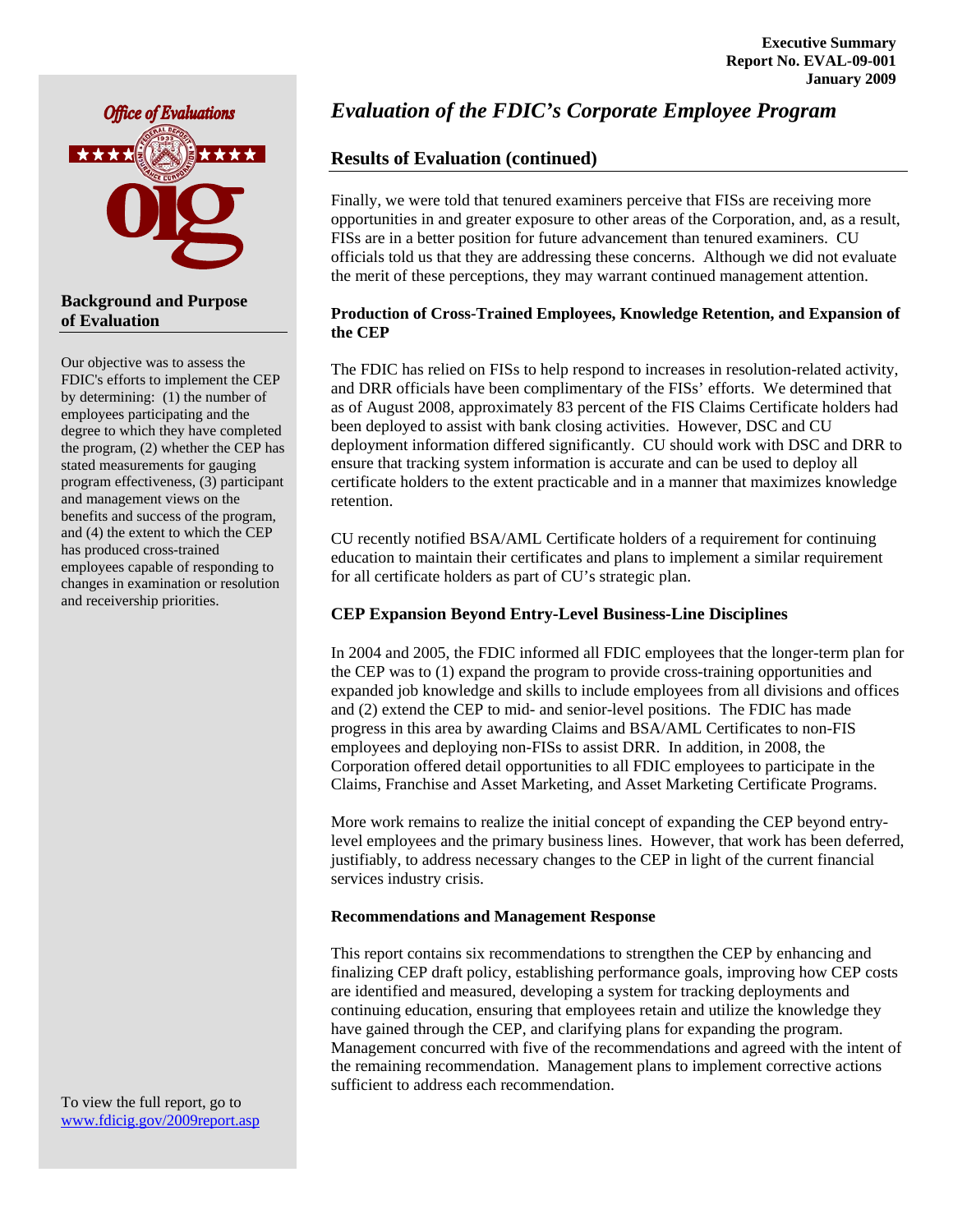| <b>EVALUATION OBJECTIVE AND APPROACH</b>                             | $\mathbf{1}$   |
|----------------------------------------------------------------------|----------------|
| <b>BACKGROUND</b>                                                    | $\overline{2}$ |
| <b>EVALUATION RESULTS</b>                                            | 4              |
| <b>CEP Participation and Program Completion</b>                      | 4              |
| <b>Gauging Program Effectiveness and Program Costs</b>               | 6              |
| <b>Participant, Management, and Examiner Views</b>                   | 12             |
| <b>Production of Cross-Trained Employees and Knowledge Retention</b> | 14             |
| <b>OTHER MATTER</b>                                                  | 17             |
| Recruitment                                                          | 17             |
| <b>OVERALL CONCLUSIONS AND RECOMMENDATIONS</b>                       | 19             |
| <b>CORPORATION COMMENTS AND OIG EVALUATION</b>                       | 20             |
| <b>APPENDIX I: Objective, Scope, and Methodology</b>                 | 22             |
| <b>APPENDIX II: FIS Class Information</b>                            | 25             |
| <b>APPENDIX III: CEP Changes from 2005 to 2008</b>                   | 26             |
| <b>APPENDIX IV: CEP FIS Benchmarks</b>                               | 28             |
| <b>APPENDIX V: CEP Rotational Year Program Costs</b>                 | 29             |
| <b>APPENDIX VI: CU Survey Results of the FISs</b>                    | 30             |
| <b>APPENDIX VII: Corporation Comments</b>                            | 31             |
| <b>APPENDIX VIII: Management Response to Recommendations</b>         | 36             |
| <b>TABLES</b>                                                        |                |
| <b>Table 1: OIG Observations on Certificate Holder Deployments</b>   | 15             |
| <b>Table 2: FIS Class Statistics</b>                                 | 25             |
| Table 3: CEP Program Changes Since Program Inception                 | 26             |
| <b>Table 4: Yearly Program Costs</b>                                 | 29             |
| <b>FIGURES</b>                                                       |                |
| <b>Figure 1: CEP Program Satisfaction Ratings</b>                    | 30             |
| Figure 2: FISs' Views on Ability to Perform Business Line Work       | 30             |

# **TABLE OF CONTENTS**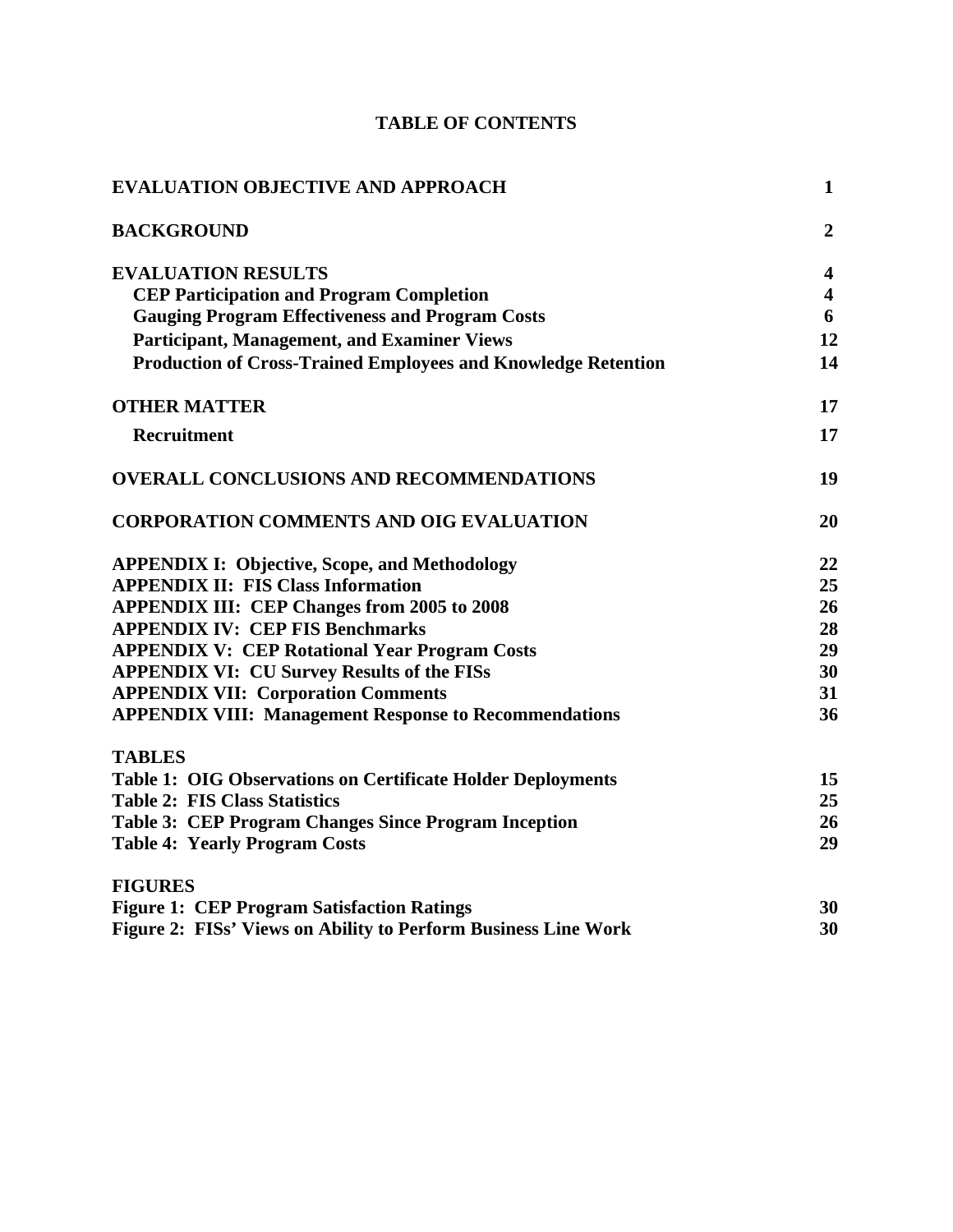| DATE:                 | January 9, 2009                                                                            |
|-----------------------|--------------------------------------------------------------------------------------------|
| <b>MEMORANDUM TO:</b> | Thom Terwilliger<br><b>Chief Learning Officer</b><br>Corporate University                  |
| <b>FROM:</b>          | [Signed]<br>Stephen M. Beard<br>Assistant Inspector General for Evaluations and Management |
| <b>SUBJECT:</b>       | The FDIC's Corporate Employee Program<br>(Report No. EVAL-09-001)                          |

This report presents the results of our evaluation of the FDIC's Corporate Employee Program (CEP). The FDIC initiated the CEP to respond to the growing consolidation and complexity within the financial services industry. The CEP is intended to: (1) provide opportunities for employees at all levels to identify, develop, and apply skills in multiple corporate functions through various training opportunities and cross-divisional work assignments and (2) create a workforce that possesses a common corporate perspective and is capable of responding rapidly to shifting priorities and changes in workload. The FDIC's Corporate University (CU) administers the CEP.

# **EVALUATION OBJECTIVE AND APPROACH**

Our objective was to assess the FDIC's efforts to implement the CEP by determining:

- the number of employees participating in and the degree to which they have completed the program,
- whether the CEP has stated measurements for gauging program effectiveness,
- participant and management views on the benefits and success of the program, and
- the extent to which the CEP has produced cross-trained employees capable of responding to changes in examination or resolution and receivership priorities.

To accomplish our objective, we reviewed relevant corporate and CU documents and interviewed FDIC management. We performed our evaluation from April to August 2008 in accordance with the *Quality Standards for Inspections*. Details on our objective, scope, and methodology are listed at Appendix I.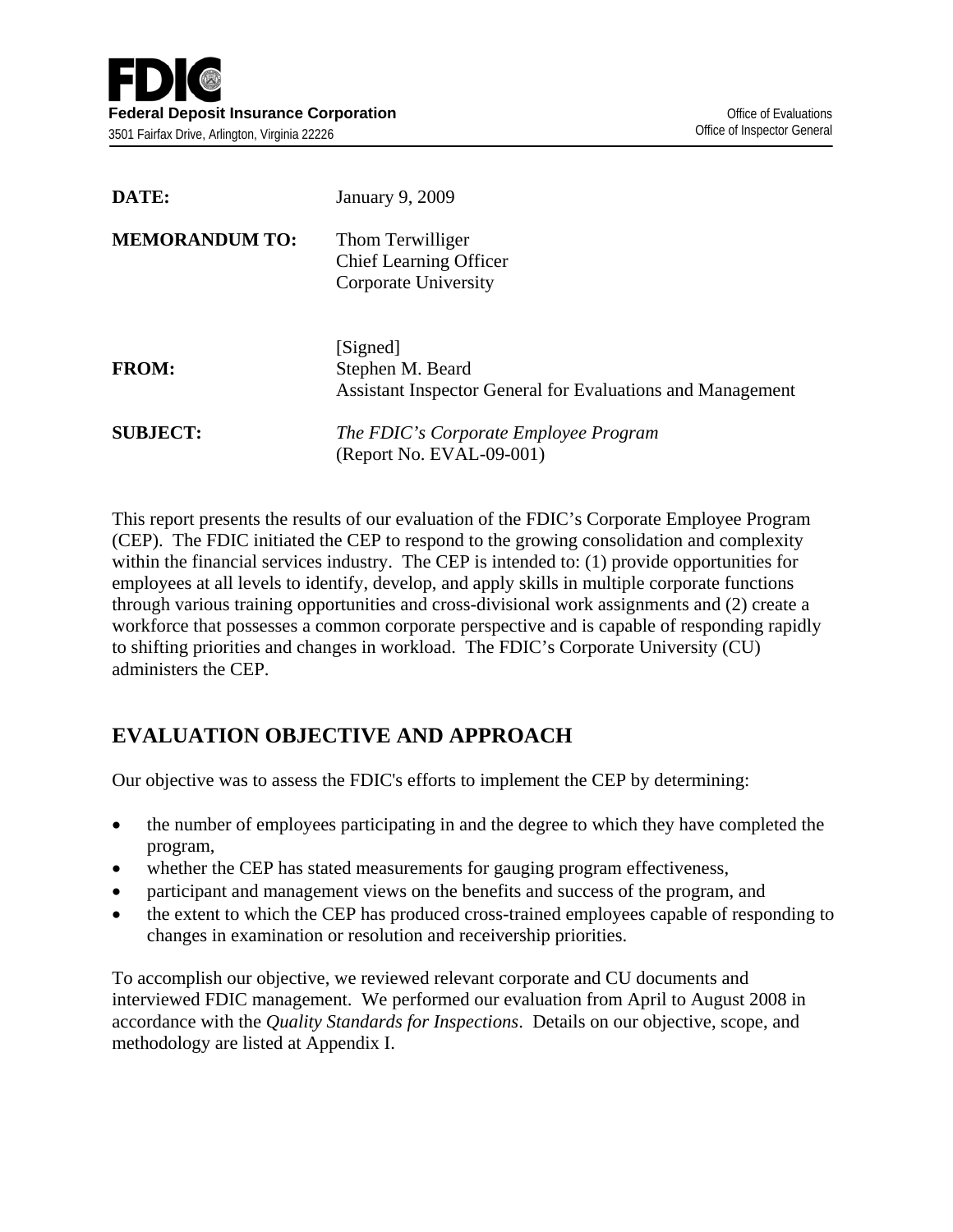# **BACKGROUND**

The FDIC introduced the CEP in late 2004. According to FDIC memoranda describing the CEP, the program is intended to:

- provide employees with skills needed to address significant spikes in business line workloads that may temporarily require shifting resources across business lines;<sup>[1](#page-5-0)</sup>
- promote a corporate perspective and a corporate approach to problem solving;
- facilitate communication and the transfer of knowledge across all business lines, and foster greater career opportunity and job satisfaction.

The original concept of the CEP involved a three-prong implementation approach in the business line divisions with plans to eventually extend the CEP to employees from all FDIC divisions and offices and to mid- and senior-level positions. In 2005, the FDIC began pursuing the three initial strategies for implementing the program, as described below:

- Crossover Program a voluntary program to begin to integrate key corporate skill sets across business lines. The crossover program allowed DRR staff to apply for an In-Service Placement Opportunity Program in DSC under which DRR staff would be required to obtain commissioned examiner status within a specific time frame. The FDIC extended the crossover program to FDIC employees in other organizations in addition to DRR.
- Voluntary Rotational Assignments a voluntary DSC to DRR program provided DSC examiners opportunities to receive training and practical experience in resolutions and receivership functions and to earn a commission in resolutions and receivership work.
- New Hiring hiring and training "Corporate Employees" at the CG-5 or CG-7 grade level under term appointments to pursue commissioned examiner status in either Risk Management or Compliance. While the new "Corporate Employees" pursue an examiner commission, they simultaneously receive training in resolutions and receivership functions with the ultimate goal of obtaining a commission and the possibility of being converted to permanent employees.<sup>2</sup>

The first CEP class started in June 2005 and consisted of FDIC employees participating in the crossover program as well as new hires. Since then, CU's focus in regard to the CEP has been to hire and train entry-level employees as Financial Institution Specialists (FIS) and to award FDIC certificates to CEP FISs and non-FIS employees in functional areas that are critical to the mission of the FDIC. The FDIC has established Certificate programs in the following areas:

• Risk Management – Bank Secrecy Act and Anti-Money Laundering.

<span id="page-5-0"></span> $\overline{a}$ <sup>1</sup> Division of Supervision and Consumer Protection (DSC), Division of Resolutions and Receiverships (DRR), Division of Insurance and Research (DIR).

<span id="page-5-1"></span><sup>&</sup>lt;sup>2</sup> CEP participants hired from outside the FDIC are appointed under the Federal Career Intern Program Schedule B hiring authority [5 CFR 213.3202(o)]. This is a time-limited excepted service appointing authority that provides for non-competitive conversion to a permanent, career, or career-conditional appointment in the competitive service. US Office of Personnel Management authorized (in February 2005) the FDIC's modification of the Federal Career Intern Program Schedule B hiring authority (5 CFR 213.3202(o)) to allow 3-year initial appointments.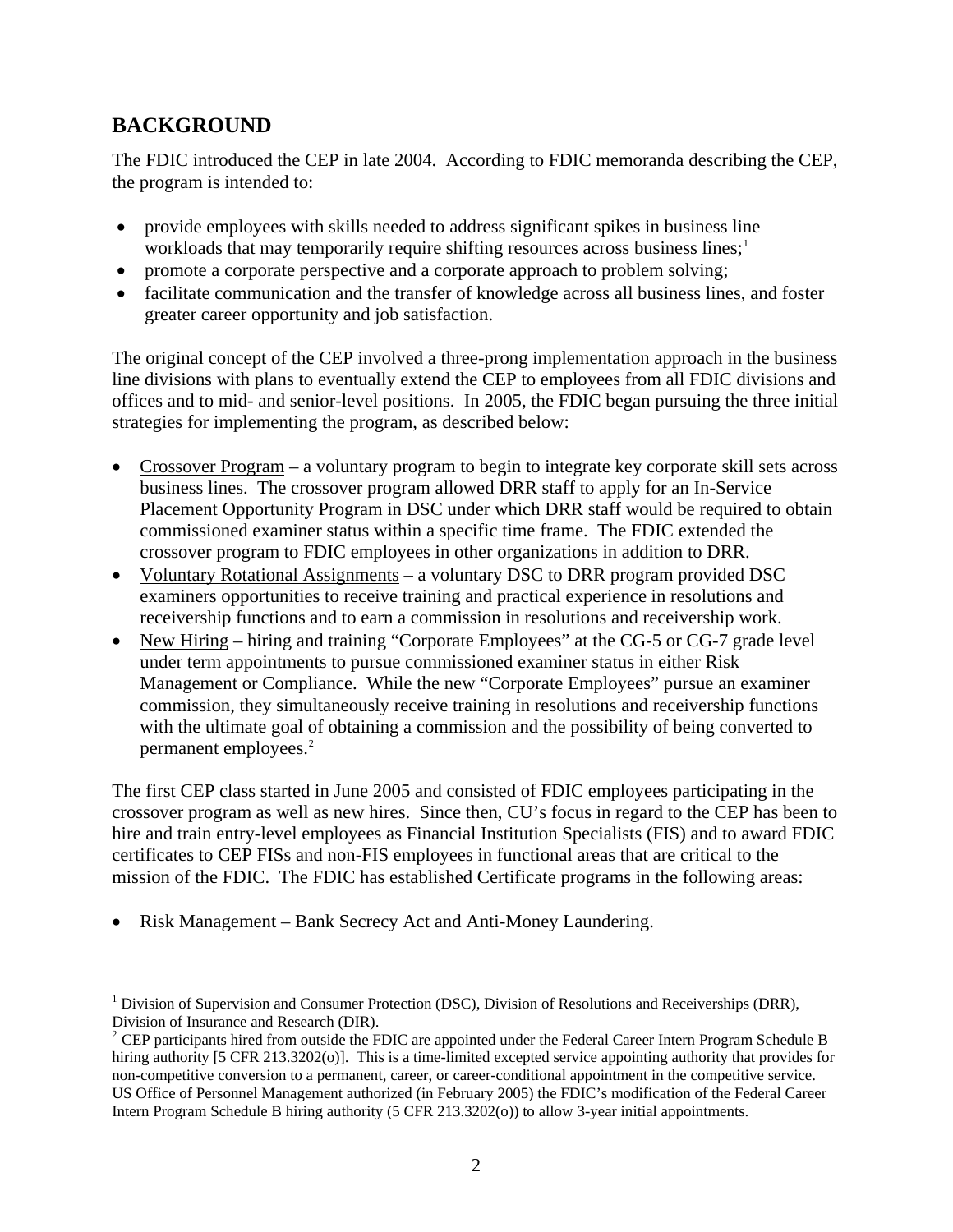• Resolutions and Receiverships – Claims, Franchise and Asset Marketing, and Asset Marketing.

CU, in collaboration with other FDIC divisions and offices and the Corporate Employee Steering Committee, is responsible for administering the CEP and establishing policies and procedures associated with the program. The CEP Program Director oversees the execution of all policy and program components that are related to the CEP and is supported by a staff of two managers, professional staff, administrative staff, and CEP class liaisons.<sup>[3](#page-6-0)</sup> Rotational supervisors in DSC, DRR, and DIR are responsible for assigning experienced employees to serve as coaches to closely guide CEP FISs through their respective rotations to the business lines.

During the first year of the CEP, FISs are provided basic exposure to each of the FDIC's key business lines through a rotational program. After completion of the first year, FISs are assigned to a specific commissioning track in risk management or compliance. In October 2008, the FDIC added additional commissioning tracks for resolutions and receiverships. Upon successful completion of the CEP (3-4 years), FISs earn a commission in their primary area of specialization and competency certifications in specialized areas outside of their primary area of specialization.

The December 2004 CEP concept paper contemplated expanding the program to mid- and senior-level employees beyond the business line organizations and set forth the following as desired outcomes for the program:

- The CEP's initial focus would be primarily on the business lines, mostly DSC and DRR, but the expectation was to identify other areas within the Corporation where a program like the CEP could be applicable.
- The CEP is based on the premise that DSC will initially serve as a resource for corporate needs elsewhere (primarily DRR) and that over time, the FDIC will evolve toward a workforce throughout the Corporation in which employees at all levels will have training and experience in multiple disciplines or business lines.

 $\overline{a}$ 

<span id="page-6-0"></span> $3$  Beginning with the February 2007 CEP class, CU assigned each CEP class a CU liaison – a single individual to act as a CU point of contact for the FISs and liaison for the FDIC field offices where the CEP FISs are assigned.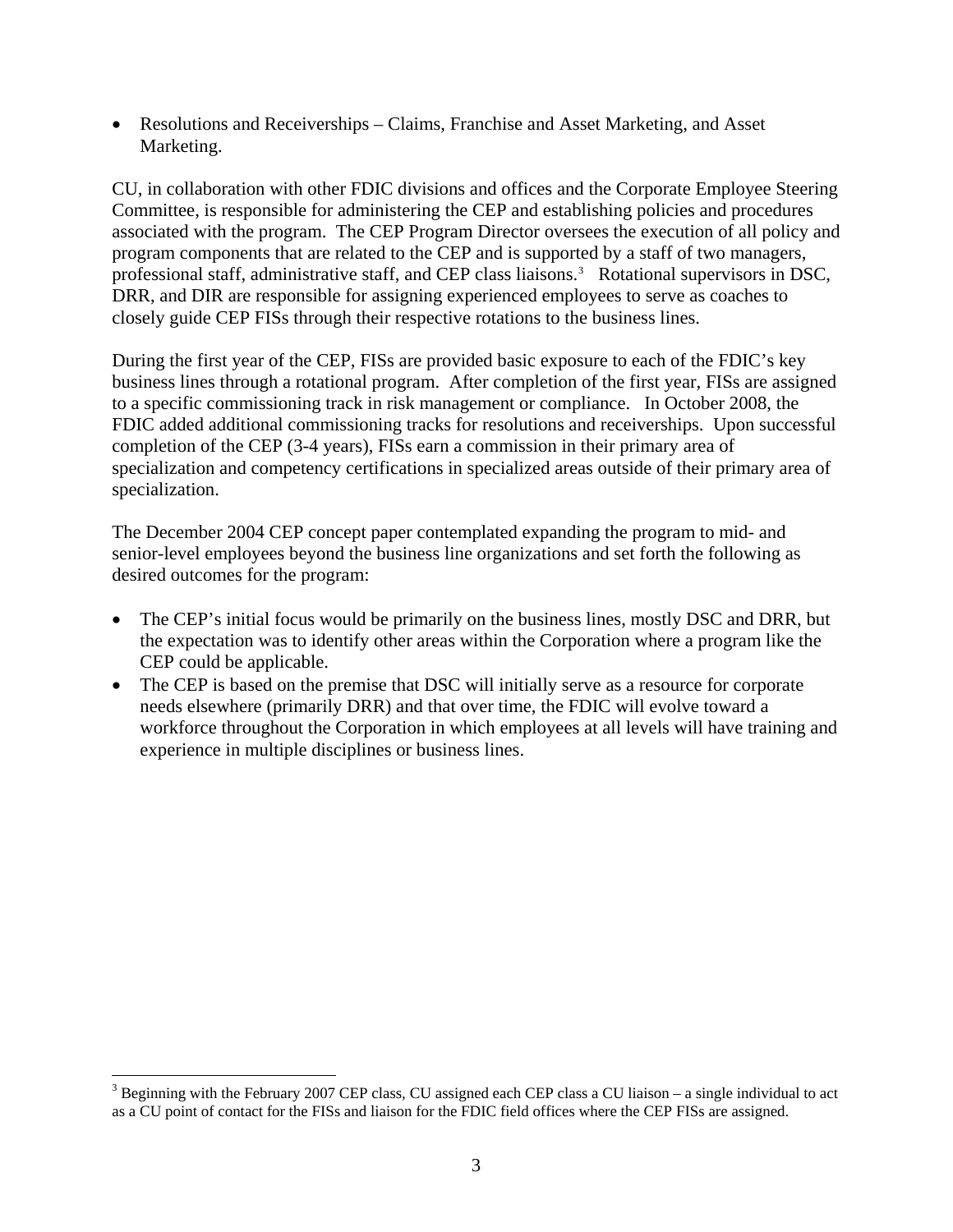# **EVALUATION RESULTS**

## **CEP Participation and Program Completion**

The FDIC has made progress in implementing the CEP. Specifically, the FDIC completed voluntary rotational assignments through which 189 DSC examiners completed training in DRR resolutions and receiverships functions and an In-Service Placement Opportunity Program through which 52 employees transferred to DSC for examiner training—with 11 of the 52 achieving commissions.

In addition, the FDIC hired over 400 new employees and placed 9 existing employees into the 4-year CEP program. As of August 2008, CU had 15 CEP classes, of which:

- 232 FISs had completed the first year of the program.
- 220 FISs had earned Claims Certificates.
- 65 FISs had earned Franchise and Asset Marketing Certificates.
- 4 FIS had obtained their examination commissions.
- 30 and 60 FISs were expected to obtain their commissions in 2008 and 2009, respectively.

Appendix II provides detailed information about individual FIS classes, first year completion rates, and certificates and commissions earned.

CU is currently working with DRR to complete the development of the DRR commissioning program and expects it to begin in October 2008. The program will offer two commissioning tracks, in bank resolution and receivership management, with the expectation that FISs should achieve their commissions within 3 years. DRR expects to have 24 FISs with commissions or in the process of obtaining commissions by 2010.

CU has also drafted policies and procedures for the CEP, established certificate programs for several FDIC business line disciplines, taken steps to reduce program attrition, and made changes to the CEP when needed, as discussed in the following sections.

**CEP Policies and Procedures:** CU is developing policies and procedures for the CEP, including a draft CEP Directive. CU also has published an On-the-Job Reference Guide for FISs that includes information about each rotation during the first year of the program. Further, CU has documented benchmark requirements for the FISs, procedures for evaluating FISs' performance, and continuing education requirements for maintaining Certificates.

We reviewed the draft CEP directive and noted that it addressed areas such as: general policy; roles and responsibilities; training plans; hiring and training guidelines; and program administration and evaluation. We are recommending that CU enhance its draft directive to ensure that it sufficiently addresses:

- the mission, desired program outcomes, and scope of the CEP;
- policy for setting performance goals and targets and capturing and reporting performance measurement information and gauging program success;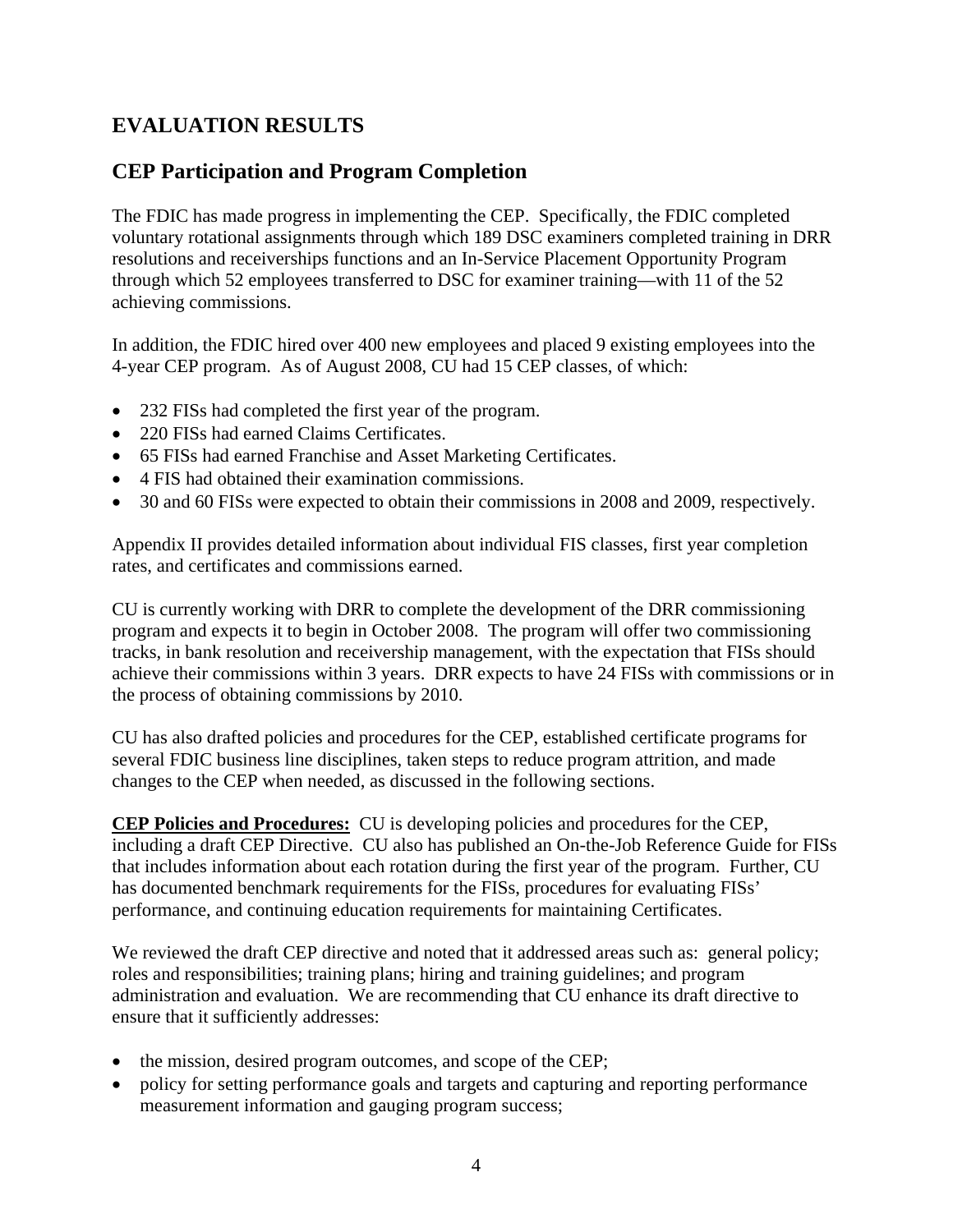- policy for identifying and monitoring CEP program costs; and
- the roles and responsibilities of relevant divisions, offices, and committees such as the HRC in managing the CEP.

**Certificate Programs:** Beginning in 2006, CU implemented the Certificate Program to give employees an opportunity to develop and maintain skills in functional areas that are critical to the mission of the FDIC. The Certificate Program also enables the FDIC to be more responsive to changes in the financial services industry. Certificate holders are called to assist the division/office of their certified areas in the event of a mission-critical need. As discussed earlier, CU offers certificates in Claims, Franchise and Asset Marketing, Asset Marketing, and BSA/AML. CU expects this credential, an FDIC certificate, to be valued and respected in the financial industry based on the rigorous development program, the certification requirements, and the strong reputation of the FDIC.

Originally, as a requirement for commissioning, FISs were expected to obtain two certificates in an area different from their commissioning track prior to receiving a promotion to a CG-12. However, in June 2008, the FDIC Chairman requested that revisions be made to the CEP to respond to increasing workloads in DSC and DRR. The Chairman's request prompted a program change that FISs only have to obtain one certificate outside of their commissioning track.

Non-FIS FDIC employees may also participate in the Certificate Program to gain proficiency in essential corporate functions through a combination of classroom and/or computer-based instruction (CBI) programs, on-the-job training and experience, and virtual bank simulations. To be awarded a certificate, employees must complete a development program, receive an attestation of their skill readiness by their host supervisor, and perform successfully on a knowledge assessment in the form of a computerized test.

**Program Attrition:** Overall attrition for the CEP is 15.4 percent, which includes 5 percent of the FISs who left after completing the first-year rotation. Attrition has significantly declined from 29.4 percent in 2005 to 1.4 percent in 2008. CU attributes the decline in attrition to the proactive measures it has taken to address FIS concerns in the areas of recruiting, communicating program requirements, revising the compensation structure, conducting coaches training, and changing the length of the DRR and DSC risk management rotations.

**CEP Changes:** Based on feedback from FISs, DSC, DRR, and the FDIC Chairman, CU has been responsive and made changes to the CEP program related to:

- the first year rotation schedule,
- recruiting,
- certification requirements,
- the number of classes.
- the addition of class liaisons and coaches, and
- the CEP organizational structure.

Appendix III details these program changes.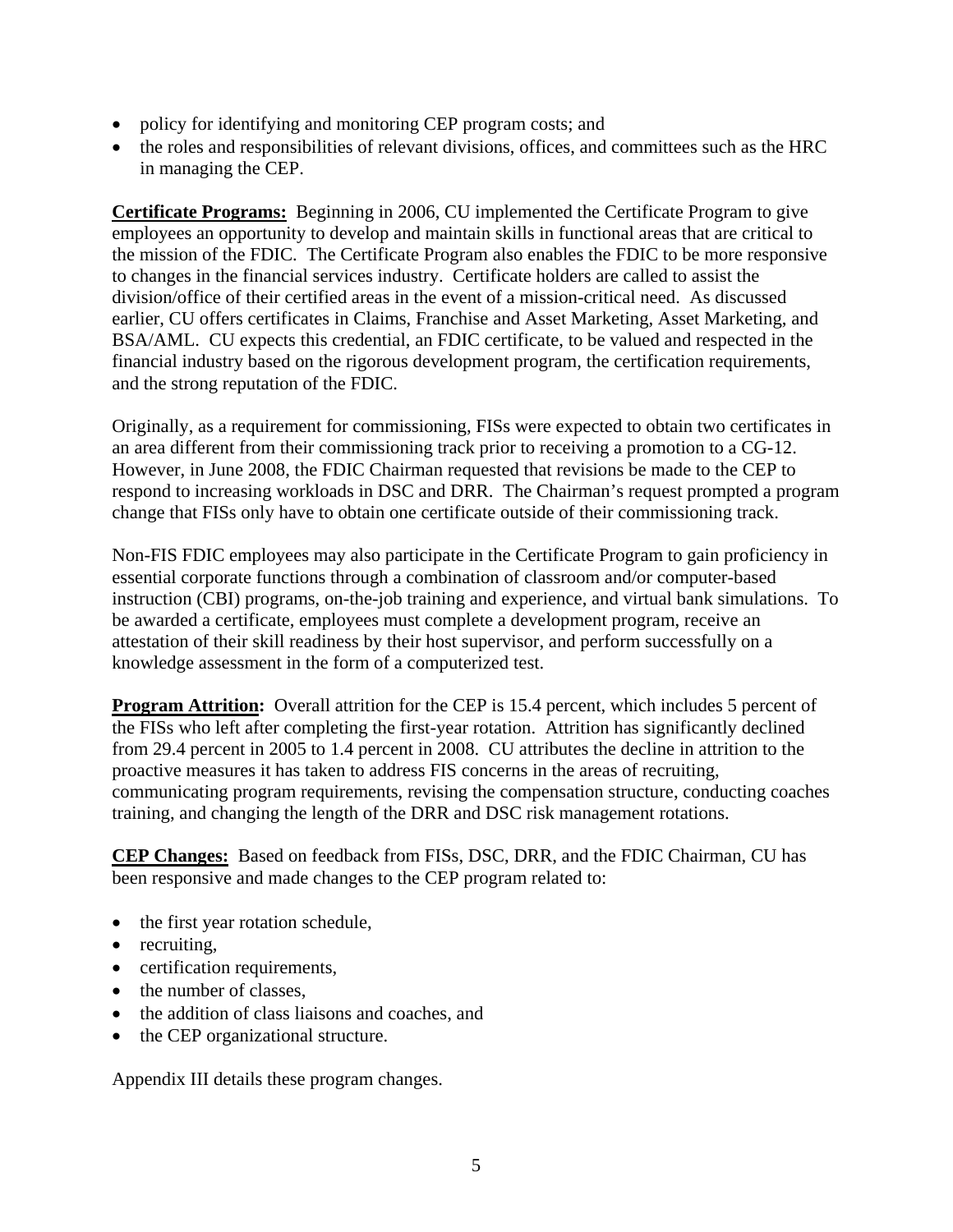One of the most noteworthy changes to the CEP was the implementation of "Super Friday" recruiting events. In 2005, CEP participants who were surveyed indicated that they were not satisfied with the hiring process. Specifically, participants gave low ratings in the areas of timeliness of their selection as CEP FISs and the quality of information they received. In response, CU, through the FDIC Recruitment Task Force, implemented CEP "Super Friday" recruiting events starting in 2006. Under the Super Friday approach, qualified candidates are:

- brought to FDIC headquarters to participate in a wide range of activities to enhance their interest and consideration for FDIC employment as FISs;
- invited to a reception and dinner in the headquarters dining room where FDIC executives and senior DSC examiners make presentations;
- given a tour of FDIC's Board Room and Risk Analysis Center; interviewed; and required to attend a number of corporate orientation sessions, benefits presentations, CEP breakout panels, and various information booths; and
- extended offers for employment at the end of the "Super Friday" recruiting event.

According to DSC, 988 candidates<sup>[4](#page-9-0)</sup> have been invited to "Super Friday" events, of which 694 have attended. The FDIC has also conducted telephone interviews with candidates. The FDIC has offered positions to 394 candidates of which 352 accepted. CU told us that since beginning the "Super Friday" recruiting events, the FDIC's offer declination rate has decreased from 30 percent to 11 percent. CU attributes the decrease in declination rates to the implementation of "Super Friday" events because the Corporation has an opportunity to better communicate that it is an employer of choice by bringing qualified candidates to headquarters so that they can see and learn about the Corporation and meet with officials at all levels. According to CU, further evidence that "Super Friday" events are successful is the fact that even when there has been a lag time between an offer acceptance and the actual start date, only a few candidates have subsequently declined FDIC offers.

CU conducts a pre-orientation survey that also rates such things as the: timeliness of the selection process; quality of information received; and assistance with travel and lodging. CU also conducts a post-orientation survey of candidates that asks for feedback on: lunch with division directors, reception, training materials, and overall orientation. CU reported that since the "Super Friday" recruiting events were implemented, participants reported improved satisfaction with the hiring process.

## **Gauging Program Effectiveness and Program Costs**

 $\overline{a}$ 

CU has prepared periodic reports assessing CEP activities, especially for the first-year rotation, and CU has established CEP Benchmarks that provide guidelines for completing FIS first-year training. The CEP Benchmarks, which must be successfully completed to move to the second year of the program, are included as Appendix IV. CU officials told us that CU has collaborated with the HRC, HRB, and CEP Executive Steering Committee since inception of the CEP to

<span id="page-9-0"></span><sup>&</sup>lt;sup>4</sup> Regarding the number of candidates invited to Super Friday events, DOA staff explained that the FDIC invites three candidates for every vacancy, consistent with US Office of Personnel Management requirements.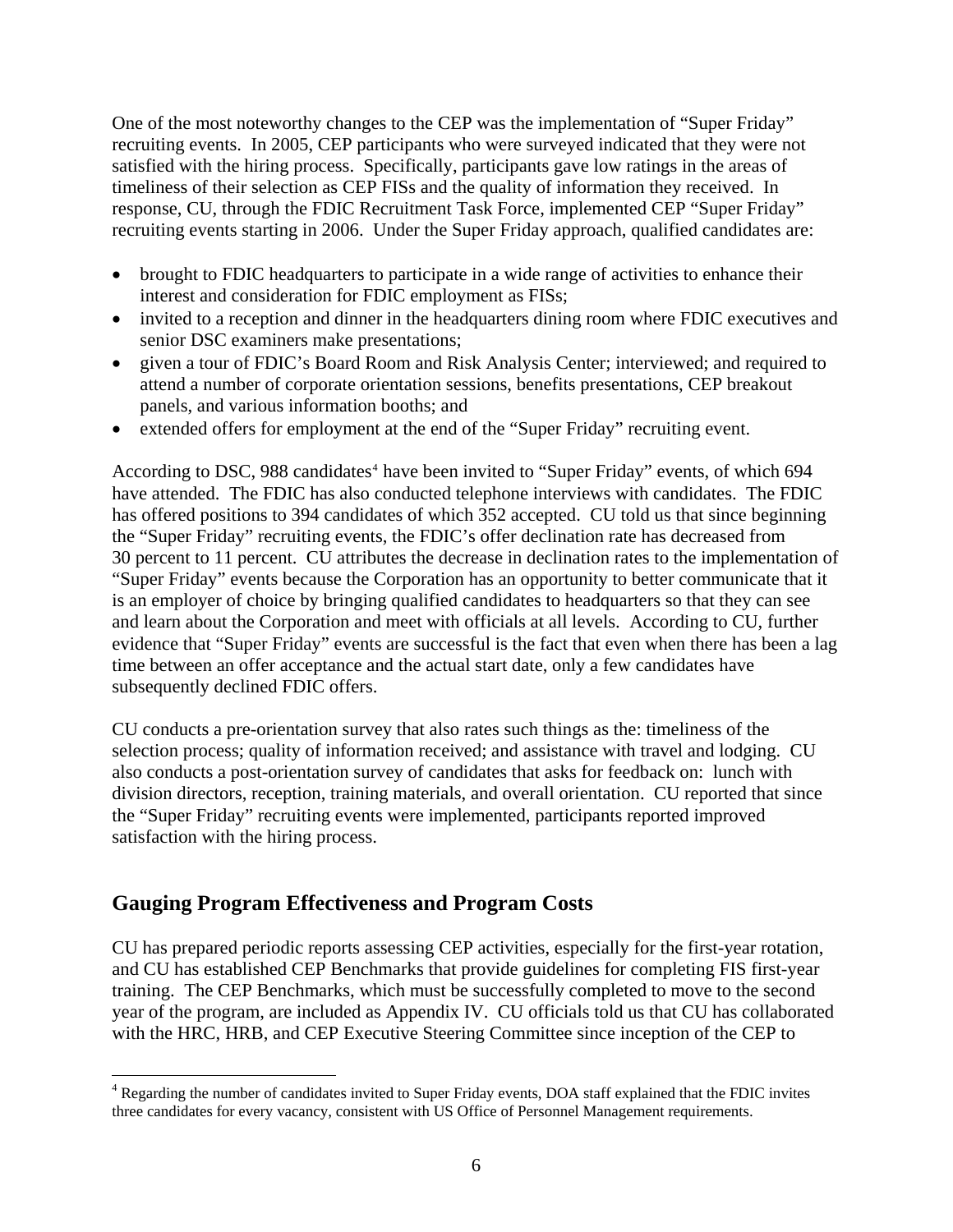identify metrics and to discuss program accomplishments. The FDIC has also established various performance measures that indirectly relate to the CEP. However, as the program matures, CU could do more in this regard to (1) formally establish performance goals or targets specifically for the CEP and (2) systematically capture and monitor overall CEP program costs, including CEP-related costs incurred by other divisions and offices. Doing so could help CU better assess program success and program cost efficiency.

GAO's *A Guide for Assessing Strategic Training and Development Efforts in the Federal Government* (Report number GAO-04-546G, dated March 2004), emphasizes the importance of an entity being able to evaluate its training programs and improve the entity's performance and identifies the Kirkpatrick<sup>[5](#page-10-0)</sup> five-level assessment approach as a commonly accepted training evaluation model. The sidebar presents the five Kirkpatrick levels of assessment.

GAO and the Kirkpatrick Model suggest that the entity should systematically plan for and evaluate the effectiveness of its training and development efforts and the extent to which these efforts contribute to the accomplishment of entity goals and objectives.

**Efforts to Evaluate the Program:** CU has taken a number of positive steps toward evaluating the success of the CEP, including collecting data through surveys and informal meetings with CEP participants during the first-year rotation, at the end of every

 $\overline{a}$ 

### **Kirkpatrick Five-Level Assessment**

**Level I: Reaction** – How does the learner feel about the training?

**Level II: Learning** – What facts or knowledge did the learner gain?

Level III: Behaviors – What skills did the learner develop? What new information is the learner using on the job?

**Level IV: Results or Effectiveness** – Did the learner apply the new skills to the necessary tasks in the organization? If so, what results were achieved? Level V: Return On Investment – How does the monetary value of results of the program compare with the related costs?

rotation, and at graduation (end of first year). These methods achieve Levels I, II, and III of the Kirkpatrick Model. CU has also discussed performing an overall assessment of the CEP's effectiveness, including the first and subsequent years of the program, in two documents.

- CU indicated in its *Corporate Employee Program New Hire Program* report, dated July 2007, that CU's longer term evaluation plan includes following CEP participants through the 4 years of the program to "measure the success of the overall program."
- During the course of our review, CU updated its draft CEP directive to expand the provision for program evaluations. Specifically, the directive provides that an evaluation of the CEP will include gauging organizational impact in the areas of communication, knowledge transfer, and increased career opportunities.

<span id="page-10-0"></span><sup>5</sup> Donald L. Kirkpatrick (author of *Evaluating Training Programs: The Four Levels*) conceived a commonly recognized four-level model for evaluating training and development efforts. The fourth level is sometimes divided into two levels with the fifth level representing a comparison of costs and benefits quantified in dollars.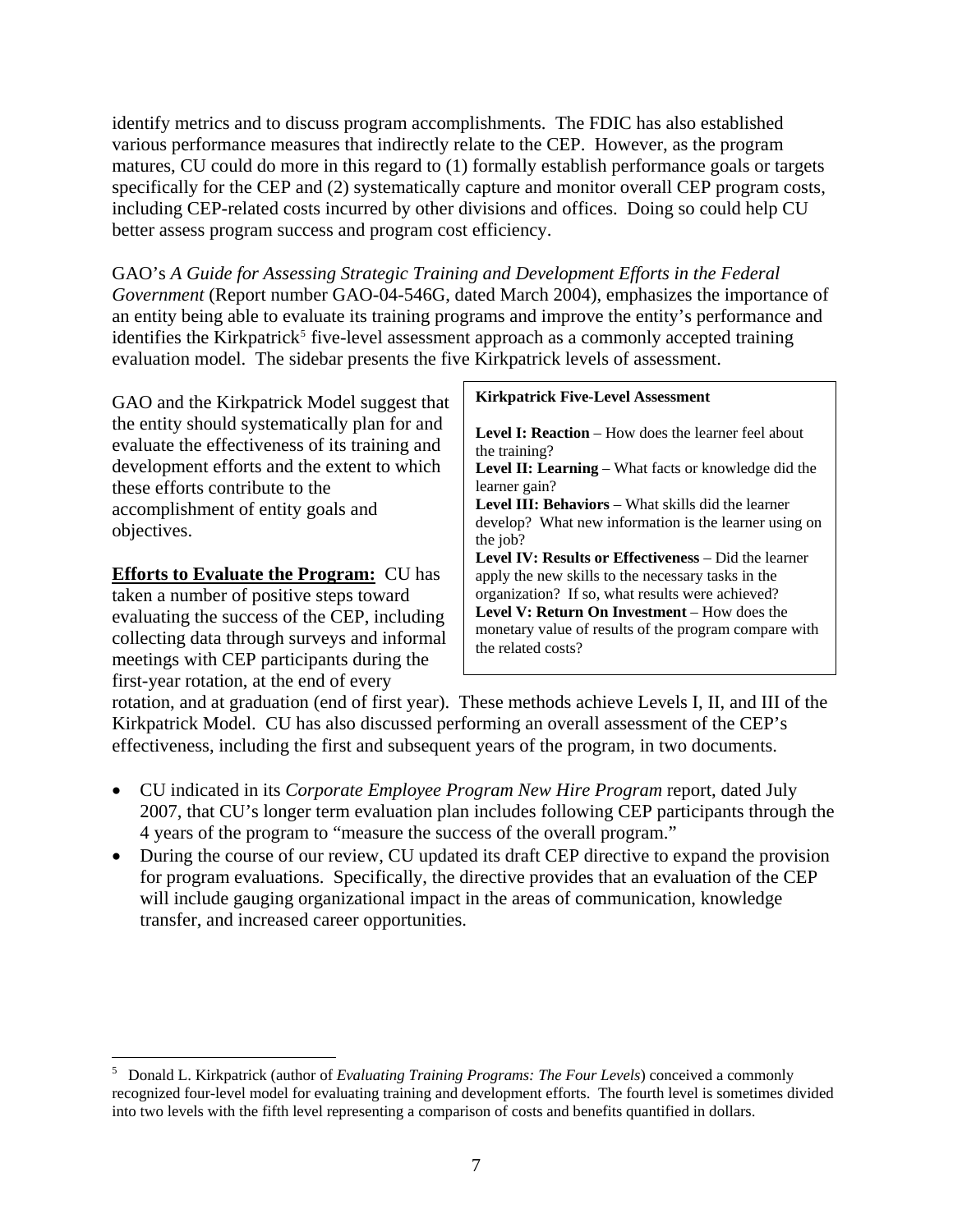CU has also prepared periodic reports discussing CEP progress and implementation, such as:

- A January 2005 progress report on the vision and objective for the CEP to the HRC that included a CEP vision statement and plans for a common training program, resolutions and receiverships commissioning process, certification programs, and recruiting.
- A July 2007 program evaluation results report to the HRC entitled, *Corporate Employee Program New Hire Program* that identified program accomplishments (from June 2005 CEP inception to June 2007), major program adjustments, and areas for continuing improvement, with a focus on the first year (rotational year) of the 4-year CEP.
- A May 2008 briefing for the FDIC Chairman on the certificate program, CEP participant feedback, and projections for CEP participants becoming commissioned examiners.

During the course of our review, CU was drafting a report for the HRC identifying CEP progress for the period July 2007 through June 2008.

Still, as discussed in the next two sections, CU could enhance its efforts to evaluate program success by establishing CEP-specific performance goals and by improving how it tracks and monitors overall CEP costs.

**Performance Goals:** The FDIC's strategic plan is implemented through the Corporation's Annual Performance Plan (APP), which includes annual performance goals (APG), indicators, and targets for each strategic objective within the three major program areas – Insurance, Supervision, and Receivership Management. The performance goals use a mix of output and outcome-related targets to measure the FDIC's efforts toward accomplishing its mission and strategic goals.

The FDIC also develops internal Corporate Performance Objectives (CPO) during the annual planning and budget process that are approved by the FDIC Chairman. The CPO document defines performance targets to be accomplished on an annual basis. Many of these objectives cut across organizational lines and provide a mechanism for managing the performance of FDIC organizations from a corporate perspective. We identified the following CEP-related corporate goals and objectives:

- APGs: The Corporation identified CEP-related activities as means and strategies necessary to accomplishing Receivership Management performance goals. The Corporation's Annual Performance Plans for 2006, 2007, and 2008 include statements regarding the FDIC's continued implementation of the CEP to create a flexible permanent workforce capable of responding to changing workload requirements.
- CPOs**:**  The FDIC had CPO milestones in 2005, 2006, and 2007 for the establishment and continued development of the CEP toward accomplishing the objective of encouraging and promoting a motivated, high-performing, and results-oriented workforce. In addition, one of the Resource Management CPO initiatives—*ensure that the FDIC has the necessary skills in its workforce on an ongoing basis to manage risks to the insurance fund by effectively addressing current and emerging safety and soundness and compliance risks*—included the following three actions and milestones related to the CEP: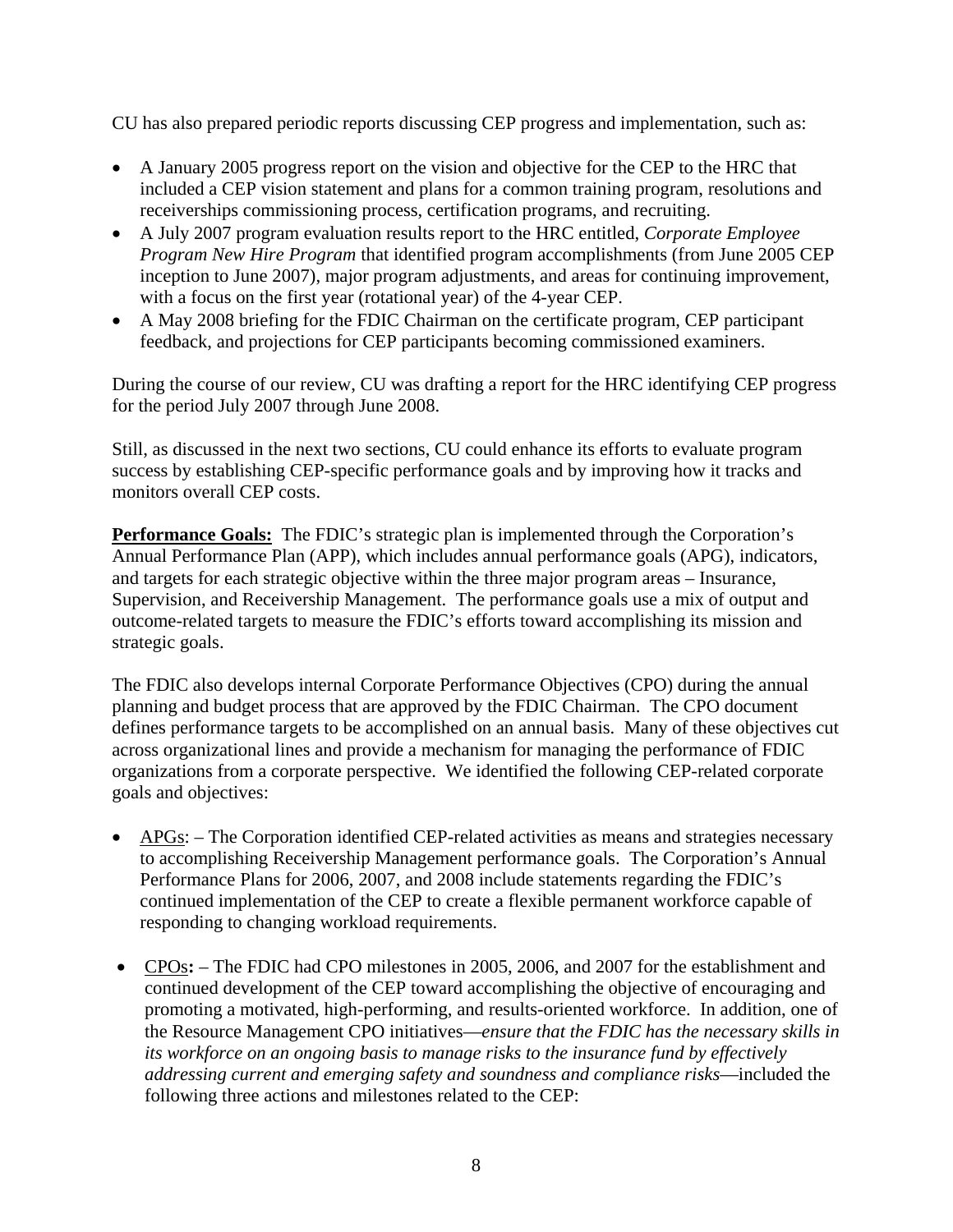- <span id="page-12-0"></span>(1) Bring on-board examiner staffing, including employees in the CEP, up to full authorized levels by year-end 2008.
- (2) Enhance the Corporation's ability to attract high-quality candidates for the CEP and other key FDIC occupations by developing and implementing initiatives to raise the profile and stature of the FDIC on campuses and enhancing the effectiveness of the FDIC's recruiting program.
- (3) Assess employee retention of knowledge from the first-year CEP cross-disciplinary training curriculum and determine whether changes are needed to that curriculum.

In a 2007 report,<sup>[6](#page-12-0)</sup> GAO recommended that the FDIC take steps to identify meaningful, outcomebased performance measures to include in its training scorecard and communicate available performance results to all FDIC employees. The FDIC responded that, in the case of the CEP, CU had plans to conduct extensive multi-year evaluations intended to provide the FDIC with information about the extent to which the goals of the program are achieved and using outcomebased performance measures such as:

- the effectiveness of the training experience,
- the adequacy of the benchmarks selected,
- how well prepared participants are for their required schools,
- frequency and amounts of awards and promotions, and
- participants' progress toward attaining a commission.

CU took steps in 2006 and 200[7](#page-12-0) to develop a scorecard approach<sup>7</sup> to establish a broad range of performance measures for the FDIC's training activities, including the CEP. However, CU opted to discontinue the use of its scorecard in 200[8](#page-12-0).<sup>8</sup>

In light of GAO's recommendation that the Corporation take steps to identify outcome-based performance measures for the CEP and our observations regarding the FDIC's CEP-related performance goals and targets, CU should do more to establish (1) a clear description of program-specific goals regarding what the CEP is expected to achieve and (2) agreed-upon performance measures to determine progress toward achieving the CEP goals. For example, CEP goals, performance measures, and results could be established and communicated to employees (through a scorecard approach or on the CEP internal Web site) for areas such as attrition rates, CEP costs, recruiting accomplishments, certificates earned, commissions earned, continuing education activities, and system development efforts. Potential program goals could be to: maintain an attrition rate no greater than 8 percent, graduate 85 percent of CEP participants from the program, or decrease CEP costs by 2 percent over the next 3 years.

 $\overline{a}$ <sup>6</sup> *FDIC Human Capital and Risk Assessment Programs Appear Sound, but Evaluations of Their Effectiveness Should Be Improved*, GAO-07-255, dated February 2007.

 $\sigma$  The scorecard concept employs a simple grading system common in many businesses: green for success, yellow for mixed results, and red for unsatisfactory. Scorecards track how well divisions and offices are executing their goals and objectives.

 $8\text{ }$  CU responded to GAO that it replaced the scorecard with CEP developments and FIS success stories reported on the CEP Web site.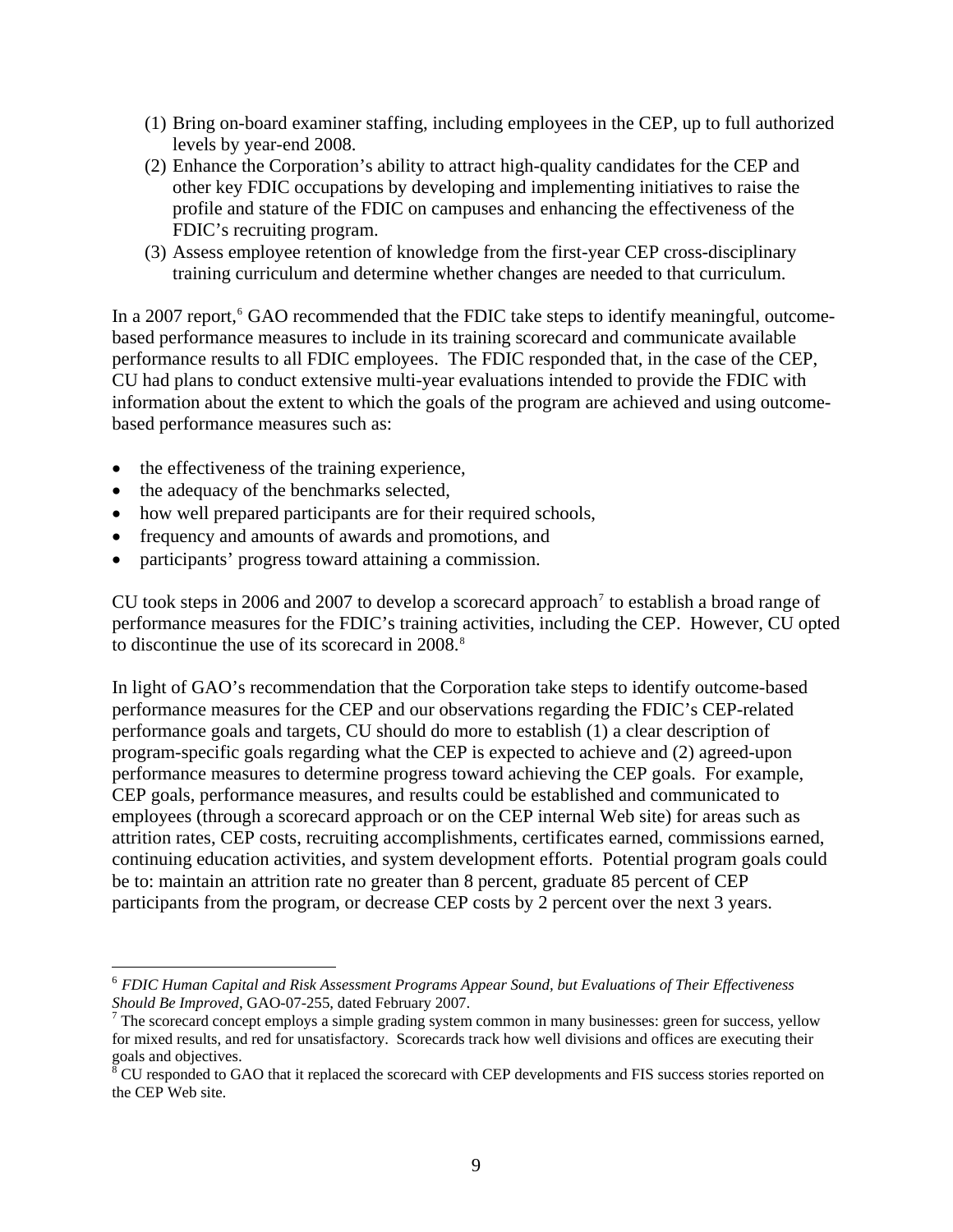<span id="page-13-0"></span>During the course of our evaluation, we discussed with CU officials the need to establish CEPspecific performance goals and targets. In October 2008, CU drafted a pamphlet, "Corporate Employee Program Update" intended to provide senior management and program stakeholders CEP results and accomplishments. CU plans to issue the update monthly. The October 2008 draft program update graphically depicts data regarding: attrition rates, CEP graduates by discipline, status of school starts,<sup>[9](#page-13-0)</sup> passing scores for accounting fundamentals testing, and CEP Web site statistics. Establishing CEP-specific goals aligned with those areas presented in the Update can help senior management and stakeholders understand what the CEP is trying to accomplish (goals and targets) and how it is progressing in the respective areas (performance and results).

**Evaluating Overall CEP Costs:** CEP officials told us that program costs for the CEP can be expressed in two ways, namely through (1) CEP's annual operating budget and (2) CU's estimated cost of training for the first year of the program, on an average per-student basis. We noted that the two approaches do not treat certain expenses consistently and may not include costs incurred for all aspects of the CEP. However, CU is taking steps to better track and monitor costs associated with the CEP, which is a good first step towards being able to evaluate the cost-effectiveness of the program.

GAO's guidelines on assessing training efforts cite the importance of an agency obtaining and tracking the cost of its training and development programs. GAO states that because the evaluation of training and development programs can aid decision makers in managing scarce resources, agencies need to develop evaluation processes that systematically track the cost and delivery of training and development efforts and assess the benefits of these efforts.

The FDIC also emphasizes the importance of determining the complete costs of a program. FDIC Circular 4000.2, *Cost Management Program (CMP)*, dated March 16, 2007, states that the CMP was implemented to provide reliable and timely information about the full cost of the FDIC's business processes, activities, and outputs on a regular basis and to assist managers in making decisions about allocating resources, evaluating program performance, and improving efficiency and effectiveness. The Circular further states that this information will, among other things, enable the FDIC to better manage corporate support and overhead costs.

CU officials told us that, in their view, the costs that should be considered when addressing the overall cost of the CEP consist primarily of salaries, benefits, and travel as presented in CU's operating budget for the CEP. CU officials indicated that they considered costs beyond those included in the CEP budget for the FISs' first-year rotation to be the same as costs incurred for career development for other (non-FIS) FDIC employees, which are separately budgeted for by operating divisions. CU's 2008 operating budget for the CEP is \$17.6 million and includes amounts for salaries, benefits, and travel for CEP staff and CEP participants in the first year of the program.

 $\overline{a}$ 

<sup>&</sup>lt;sup>9</sup> Training for the FISs includes Financial Institution Analysis School, Loan Analysis School, Fair Lending School, and Community Reinvestment Act School.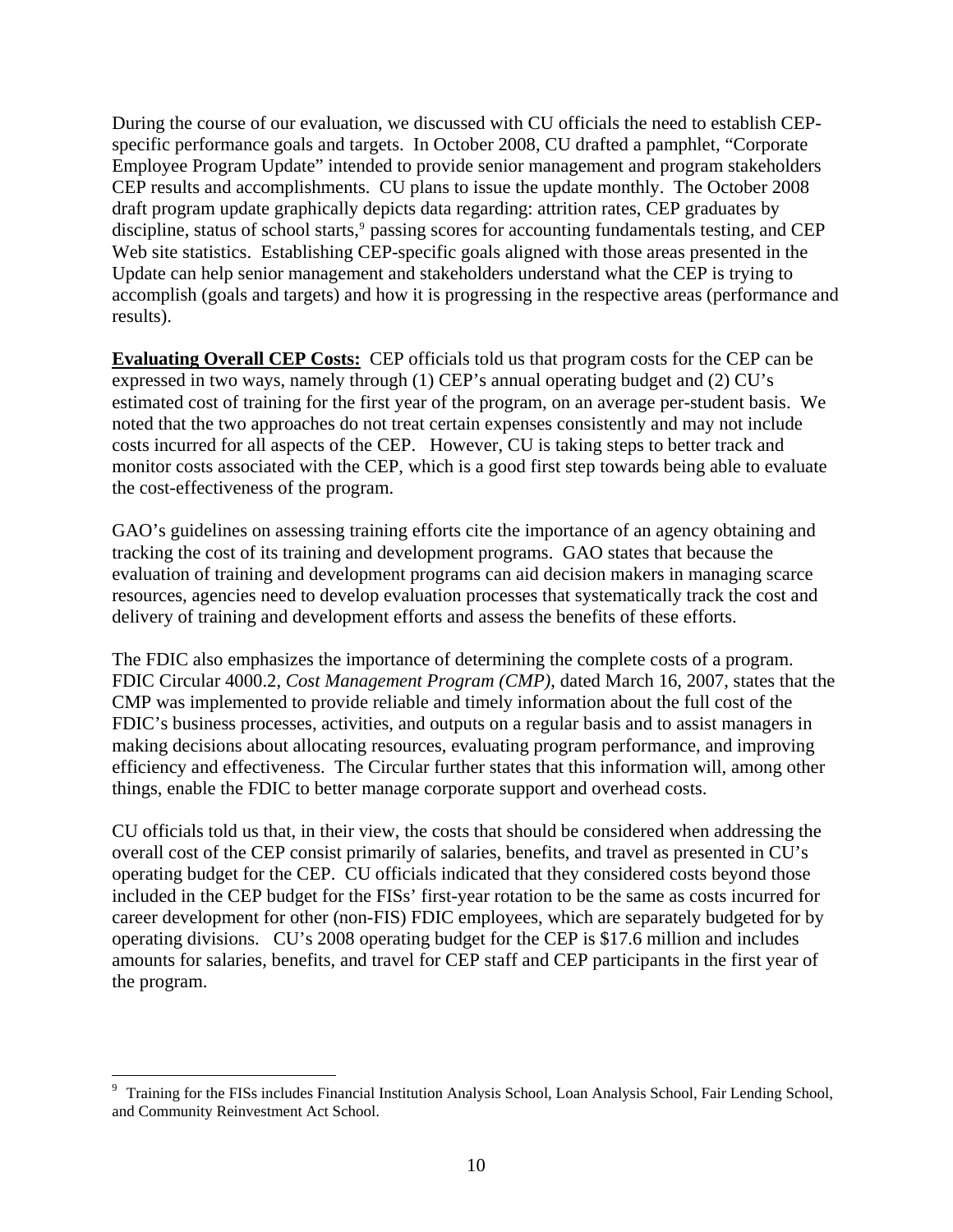<span id="page-14-0"></span>In its *Corporate Employee Program New Hire Program* report, dated July 2007, CU estimated the cost of training in the CEP's one-year rotational program at approximately \$44,000 per student. Salary and travel expenses of the students to attend classroom training accounted for 86 percent of the per student cost. CU's report noted that the expenses used to estimate the \$44,000 per student cost included both course developmental costs (costs related to creating a course – planning, designing, and constructing) and delivery costs (expenses related to CU staff, instructors, subject matter experts, and hired outside contractors and services) as well as the student's travel and salary for time attending training. CU provided a schedule of the costs used to arrive at the \$44,000 per student cost for the CEP. CU's schedule is shown in Appendix V.<sup>[10](#page-14-0)</sup>

We noted that the two approaches—CEP's operating budget versus the per-student cost—are different in how they treat:

- salaries and benefits; e.g., the operating budget includes total FIS salaries while the perstudent cost excludes a portion of the FIS salaries attributable to when FISs are participating in risk management and compliance examinations; and
- travel; e.g., the operating budget includes travel for CEP staff and participants while the perstudent cost includes travel associated with DRR and DIR classes, as well as for CEP orientation and graduation.

Neither of the two approaches includes non-CU, CEP-related costs such as costs associated with "Super Friday" recruiting events or an allocable portion of DSC CEP coaches' salaries and benefits.

In September 2008, CU established a new program code for the CEP, which should bring uniformity to how CEP program costs are calculated and tracked. According to the Division of Finance's *Cost Management and Time Reporting Coding Guide*, the program code should be used by (1) FISs for their first-year training activities and (2) CU employees, detailees, and regional personnel for activities associated with the administration, oversight, and management of the CEP. As defined, the new program code does not cover tasks associated with: preparation, delivery, and assessment of formal classroom training; CEP course development $11$ and enhancements; and CEP recruitment events and "Super Friday" activities. We would suggest that management consider redefining the tasks and activities that should be charged to the program code in order to capture all aspects of the CEP. Nevertheless, the establishment of such a mechanism to capture the information is a positive step. Doing so should enable management to establish a baseline for costs—regardless of how they are defined—that can then be used to better determine how the CEP results compare with the related cost of the program on an ongoing basis.

<u>.</u>

 $10$  We notified CU of an apparent mathematical error in its calculations. It appears that the per student, rotational year cost should be \$47,060.

 $11$  One-time costs, such as costs for course development possibly should be amortized over the expected life of the course.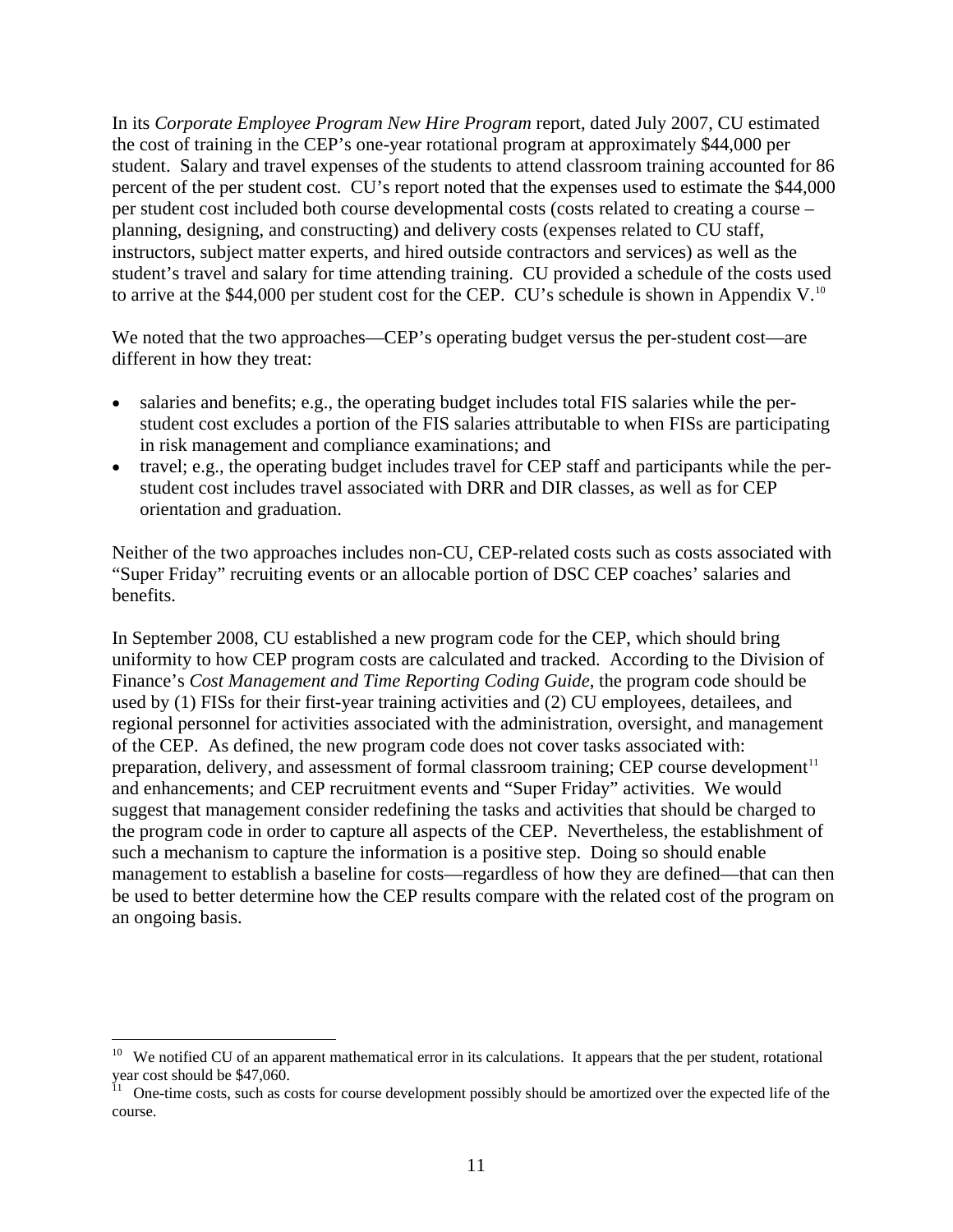## <span id="page-15-0"></span>**Participant, Management, and Examiner Views**

**FIS Views[12](#page-15-0):** CU survey results indicate that most FISs are either very satisfied or satisfied with their development during the first year rotation and with their decision to accept positions at the FDIC. CU surveys the FISs at the end of the first-year rotation. CU told us that they received close to 100 percent participation in these surveys. The FISs reported being confident in their ability to assist in DRR Claims and Proforma and Settlement efforts and DSC Compliance and Risk Management examinations. The FISs reported being less prepared to assist DRR Franchise and Asset Marketing efforts. See Appendix VI for details of the survey results.

In October 2007, FDIC employees (including the FISs) participated in a corporate-wide Employee Engagement Survey. The survey identified several key areas of strength in the FDIC workplace environment (job satisfaction, clarity of the corporate mission, physical work environment, etc.) as well as some aspects of the corporate culture that present opportunities for improvement (enhancing open communications, encouraging greater employee empowerment, ensuring fair treatment of all employees, etc.). Sixty FISs in the first-year rotation responded to the survey. The FISs had the most favorable views of all FDIC employee groups in the area of overall satisfaction and mission and strategy.[13](#page-15-0)

In 2007, the Chairman's Diversity Advisory Council (CDAC)<sup>[14](#page-15-0)</sup> reported a rising concern among FISs regarding the: amount of training given the FISs, expectations of the CEP program, perception that opportunities for FIS training may be lacking in understaffed offices, and opportunities to implement training in real corporate situations. Through the CDAC, the FISs raised similar issues again in 2008 and added a concern about the retention of concepts learned during training.

CU responded to the CDAC that it continually evaluates the CEP and makes adjustments to the program based on feedback from FISs as well as FDIC management. CU also explained that the CEP is designed to be rigorous with specific required performance benchmarks and that it monitors attrition rates and underlying causes for FIS departures from the FDIC. According to CU, attrition rates continue to be low, and FIS confidence levels after each rotational experience are high. Further, CU enhanced communication by: having the Chief Learning Officer meet with FISs during his field office visits to discuss the program; having the CEP Director visiting regional and field offices during their meetings and conferences; initiating an on-line newsletter, *FIS BIZ*; hosting training for CEP class liaisons; and sponsoring additional regional coaching sessions for examiners. Since the program is in its third year, CU is in the process of conducting an organizational impact study of whether the rotational experiences are helping to improve the performance of the FDIC's examiner workforce compared to the commissioning process used prior to the implementation of the CEP.

 $\overline{a}$  $12$  Due to the FISs' heavy workload, we elected not to interview the FISs and instead use other sources to obtain their views on the CEP.

<sup>&</sup>lt;sup>13</sup>The FISs had less favorable views on the amount of travel. However, we noted that the FIS job announcement clearly states that there could be travel  $1-3$  weeks per month.

<sup>&</sup>lt;sup>14</sup> The CDAC's mission is to provide advice to the FDIC Chairman through the Director of the Office of Diversity and Economic Opportunity on diversity-related issues and concerns.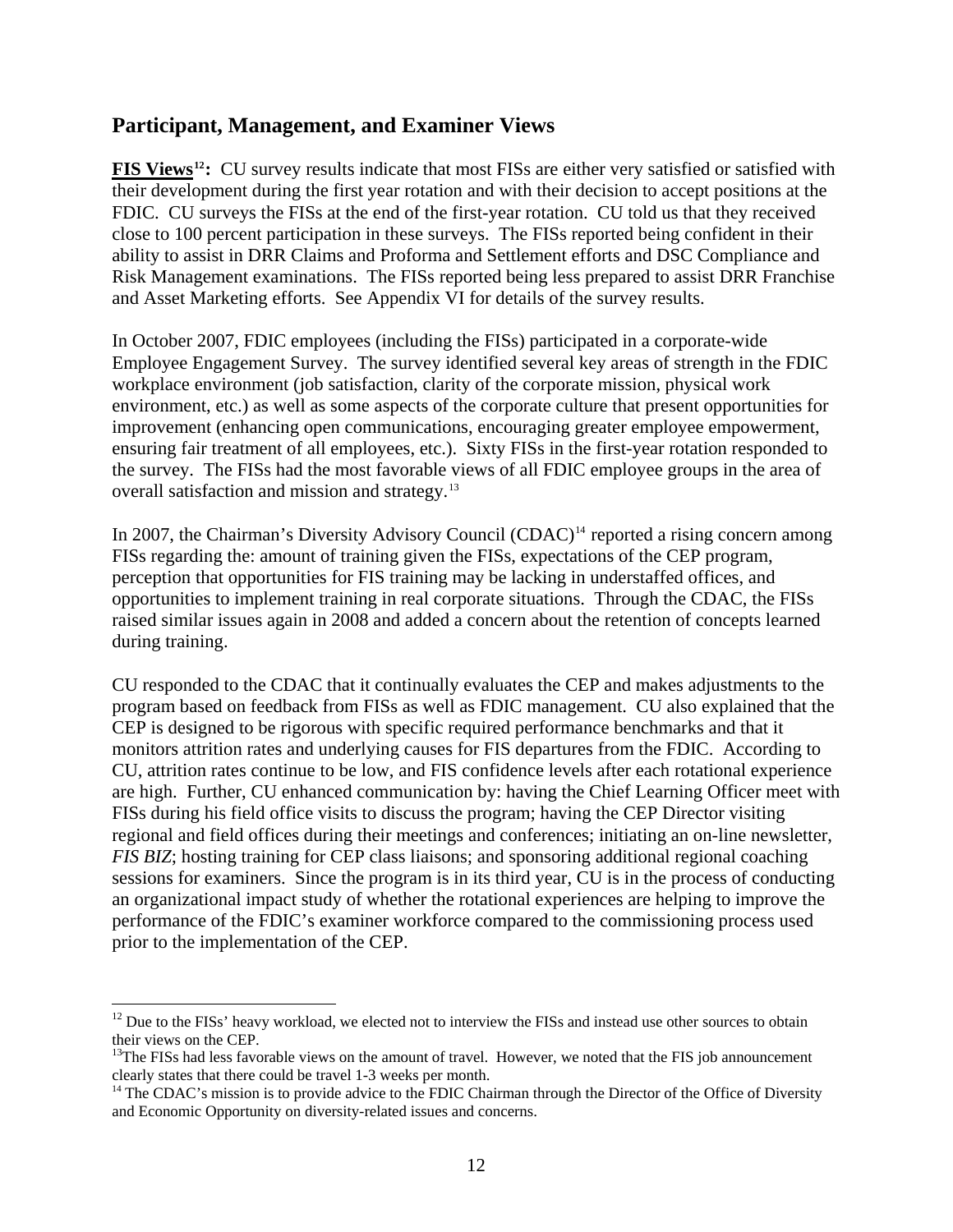**FDIC Management Views:** FDIC management we interviewed from the HRC, DSC, and DRR understand and agree with the basic CEP premise of developing cross-trained employees that are capable of responding rapidly to shifting priorities and changes in workload. Management agrees that the first-year rotation is important in developing cross-trained employees and has seen direct benefits of the CEP through FISs' participation in the recent increase in resolutions and receivership activities. DRR has also been very complimentary of the FISs' performance.

DSC considers the CEP a good vehicle for addressing the FDIC's hiring and developmental needs when the banking industry is healthy but acknowledged that DSC and DRR require the same cross-trained employees to address increases in bank examination and resolution activities, which causes a strain on staffing. The FDIC has employed several strategies to address this concern, including: hiring mid-career examiners and retired annuitants, increasing recruiting and holding additional classes for FISs, increasing the frequency of opportunities for FDIC employees to earn certificates, and detailing staff from other divisions and offices to assist where needed.

DSC regional and field office management expressed concerns that the first-year rotation, which is the major difference from the prior commissioning process, prevents DSC from having newly hired staff available to immediately assist on examinations. In June 2008, the Chairman requested that CU make temporary changes to the CEP in order to respond to DSC and DRR's immediate need for staff to assist in the increase in examination and resolution and receivership activities. CU responded to the Chairman's request by:

- Temporarily extending the DRR and DSC risk management rotations to allow FISs to immediately apply what they are learning, in a productive way, in failed bank and pre-failure situations and on risk management examinations. CU plans to evaluate the need to continue the extended rotation beyond 2009 but intends to return to the 12-month, traditional schedule as soon as practicable.
- Adding a January 2009 CEP class to increase the number of employees available to help with immediate workload needs.
- Staggering the order of rotations by having some classes start immediately in either the DSC risk management or DRR rotations.

DSC and DRR officials also expressed to us the need for CU to improve communication of FIS performance problems during the first-year rotation. These officials noted that because the CEP is a corporate program, CU should provide information on FIS performance issues to DSC and DRR. A CU official told us that the CEP class liaison contacts the FIS's supervisor prior to the start of each rotation to verbally discuss any performance or conduct issues. However, CU acknowledged that sometimes the feedback from the FIS's prior rotation supervisor is delivered too late to inform the next rotational supervisor in a timely manner. CU explained that it does not provide written documentation of FIS performance/conduct issues because, as the supervisor of record for all FISs during the first-year rotation, it is CU's responsibility to handle performance/conduct matters pertaining to the FISs. However, CU does share all pertinent information verbally with each rotation supervisor. CU also does not discuss performance or conduct issues that are in the investigation stage. Going forward, CU plans to prepare separate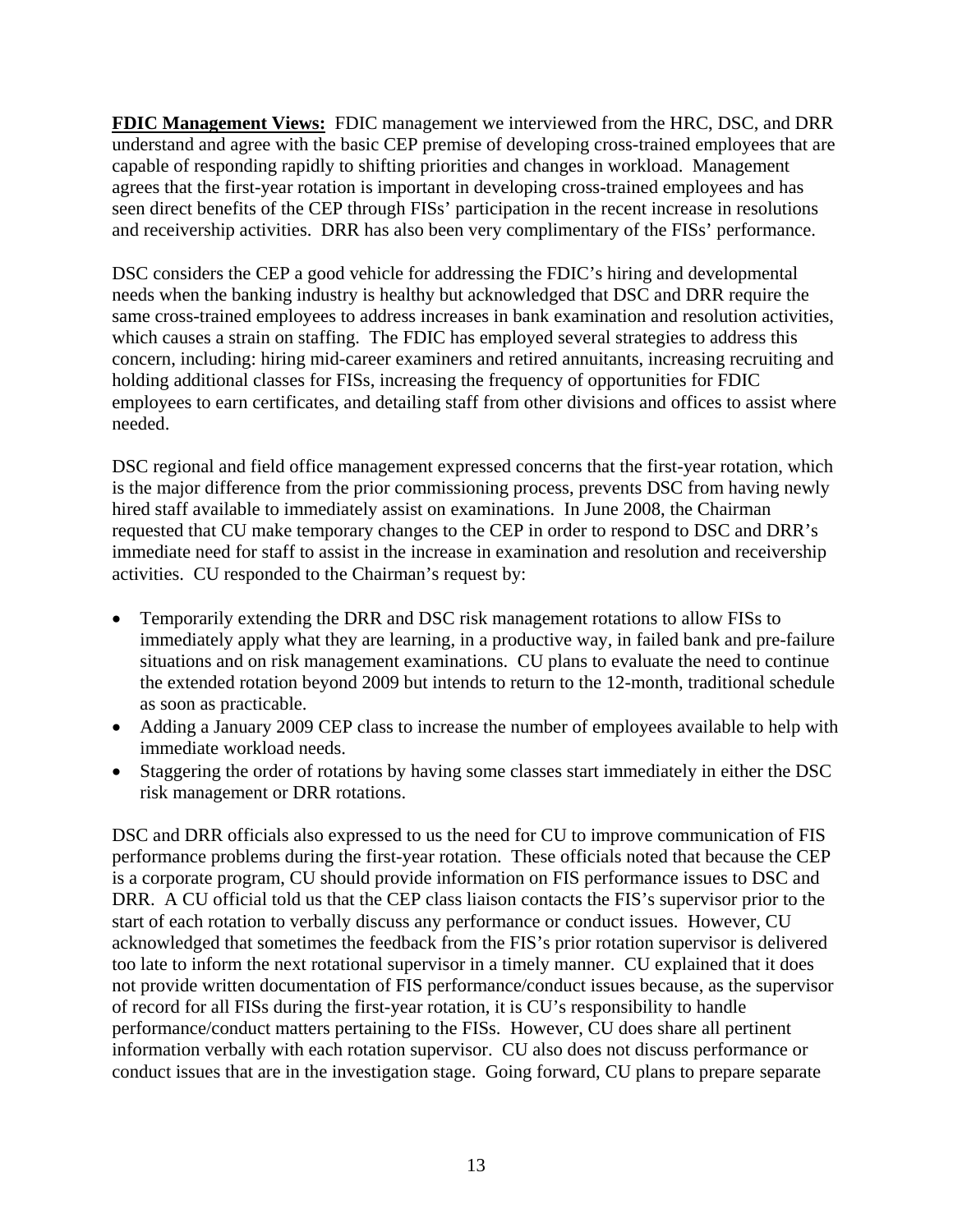reports of all letters of warning issued to FISs along with the status of actions for each region's administrative regional director.

**DSC Commissioned Examiners Views:** DSC regional and field office management told us that tenured examiners perceive that they have not been recognized for the valuable work that they have done for years, while FISs, who are term employees, are recognized for completing the first year of the program.

DSC regional and field office management also told us that tenured examiners perceive that the FISs are being given greater opportunities and exposure to other areas of the Corporation and placed in a better position for future advancement than tenured examiners due to their crosstraining in DRR. We noted that tenured examiners raised similar concerns through CDAC in 2006. DSC responded to those concerns by citing the cross-divisional training opportunities available to tenured examiners and developmental opportunities outside of an employee's primary occupation. In 2007 and 2008, CDAC reported additional tenured examiner concerns related to the amount of training that FISs received and the fact that examiner compensation at the CG-12 level may be less than what inexperienced FISs were earning in the same location.

CU told us that it is aware of tenured examiners' perceptions and is addressing these concerns by expanding certificate programs to non-FIS employees and conducting DSC CEP coaches' training to increase examiner knowledge about the CEP. The CEP Director also indicated that she has met with CDAC to address non-FIS employee concerns, attended the San Francisco Regional Training Conference to communicate directly with examiners about the CEP, and presented information about the CEP at regional DSC field supervisor meetings.

We did not attempt to evaluate the merit of tenured examiner perceptions, and we are not making recommendations in this area. However, these perceptions could affect examiner morale and CEP program acceptance. Accordingly, we encourage the Corporation to continue to look for opportunities to address these views and perceptions.

## **Production of Cross-Trained Employees and Knowledge Retention**

As illustrated previously, the CEP is producing cross-trained employees. The FDIC has relied on FISs to help respond to increases in resolution-related activity, and DRR officials have been complimentary of FISs' efforts. CU has developed or is in the process of developing continuing education requirements for its certificate programs and is also beginning to evaluate knowledge retention by surveying the FISs.

**Cross-Trained Employees:** We determined that as of August 2008, FDIC had deployed approximately 83 percent of the FIS Claims Certificate holders to assist with bank closing activities. Table 1 presents the results of our analysis of CU and DSC's data on certificate-holder deployments.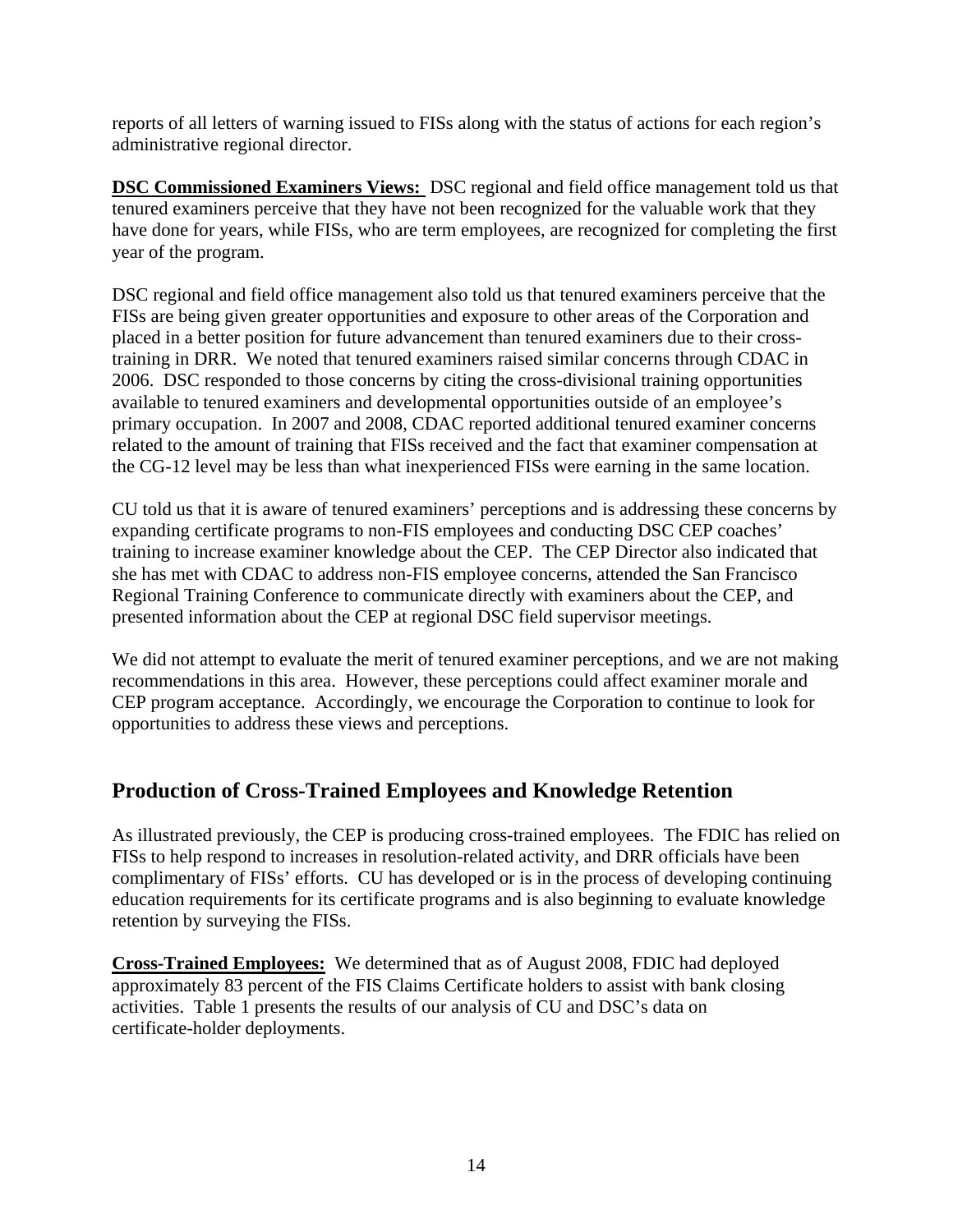## **Table 1: OIG Observations on Certificate-Holder Deployments**

- 155 of 220 FISs with Claims Certificates have been deployed to DRR to assist in resolution activity (16 who earned certificates in 2007 have not been deployed).
- 29 FISs with Claims Certificates have been deployed more than once to assist DRR with resolution activity.
- 40 of 60 non-FIS employees with Claims Certificates have been deployed to DRR to assist in resolution activity (2 who earned certificates in 2006 and 4 in 2007 have not been deployed).
- 9 non-FIS employees with Claims Certificates have been deployed more than once to assist DRR in resolution activity.
- 5 of 12 BSA/AML Certificate holders have been deployed to assist DSC.
- None of the 65 FISs with Franchise and Asset Marketing Certificates have been deployed to assist DRR (includes 31 who earned certificates in 2007).

Source: OIG analysis of CU and DSC certificate-holder deployment information.

While this level of deployment is commendable, we noted that DSC and CU deployment information differed significantly, with CU's tracking system indicating that approximately 33 percent of the FIS Claims Certificate holders had been deployed while DSC's data indicated that approximately 74 percent had been deployed.

CU officials acknowledged that tracking of certificate-holder deployments could be improved and indicated that CU is working with DSC to devise a new database to replace the existing spreadsheet currently used to manage certificate-holder deployments. Specifically, CU told us that:

- CEP Team Members will be working with DSC to update certificate-deployment information as part of the transitioning to the new database.
- CU will be responsible for entering new certificate holders into the database upon receipt of a certificate.
- CU will work with DSC to enter the deployment information for FISs within the first year of the CEP.
- DSC Administrative personnel will be responsible for updating deployment information for FISs that have graduated from the rotational period of the CEP.
- CU will work with DRR to track deployment of non-DSC certificate holders in the new database.

These actions should help to clarify responsibility for selecting, deploying, and tracking certificate-holder information and ensuring that deployment tracking system information is accurate for decision-making purposes.

**Knowledge Retention:** CU has made some progress in implementing knowledge retention strategies, but could do more to ensure that FIS and non-FIS certificate holders remain proficient in their certified disciplines by developing and implementing continuing education requirements and by conducting post-deployment evaluations of certificate-holder performance.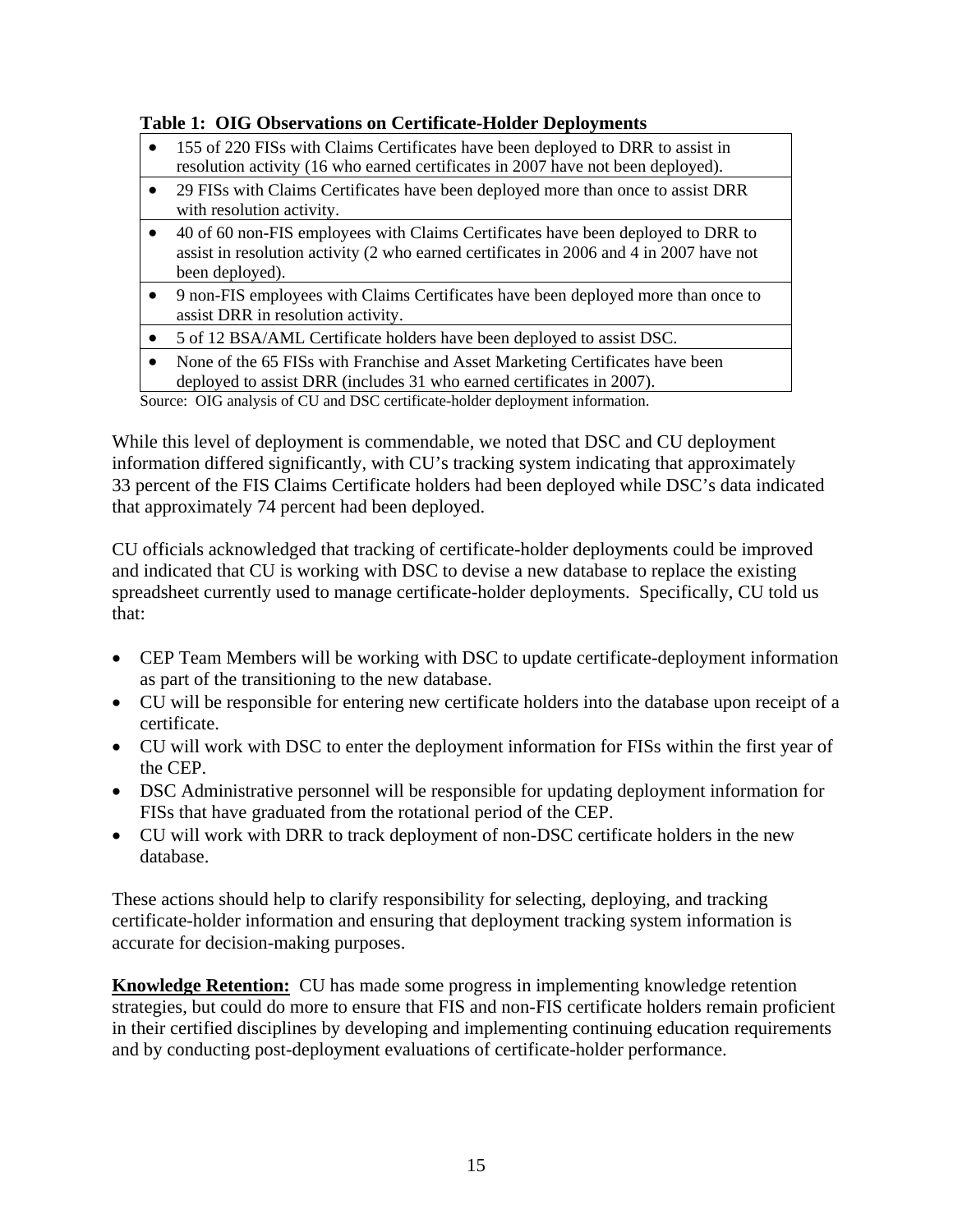In June 2008, CU notified FDIC BSA/AML certificate holders that annual continuing education requirements are being implemented. The certificate holders must participate in two examinations per calendar year and mandatory self-study and review of all issued internal guidance relating to BSA/AML since the candidate's certification date. At our exit conference, CU told us that they plan to require similar continuing education requirements for all certificate holders as part of CU's strategic plan. We saw several examples of CU efforts to establish continuing education requirements:

- In the second quarter *2008 FDIC Performance Report*, CU reported that it is in the process of establishing plans and procedures to evaluate certificate holders' performance after each bank closing deployment. The approach includes discussing knowledge retention and job performance with both supervisors and participants.
- In a recent Expression of Interest related to the pilot DRR Asset Marketing Certificate Program, CU outlined guidelines for maintaining an active certificate such as reviewing newly issued guidance (directive, circulars, closing procedures, etc.) and completing semiannual asset marketing review exercises, or equivalent training.
- CU also told us that they have used Kirkpatrick Training Model level III-type evaluations to assess FISs who recently participated in two bank closings to assess, among other things, whether learned knowledge was used and sustained and if the employee would be able to train others on the learned knowledge.

These are positive actions, and we encourage CU to expand these, or similar, knowledge retention strategies to all certificate holders and to work with DSC and DRR to ensure that the revised deployment tracking system contains reliable information that can be used to monitor continuing education and knowledge retention efforts.

**Program Expansion Beyond Entry-Level Employees:** In 2004 and 2005, the FDIC sent two memoranda to FDIC employees indicating that the longer-term plan for the CEP was to (1) expand the program to provide cross-training opportunities and expanded job knowledge and skills to include employees from all divisions and offices and (2) extend the CEP to mid- and senior-level positions. The FDIC has made progress in this area by awarding Claims and BSA/Anti-Money Laundering Certificates to non-FIS employees and deploying non-FISs to assist DRR. In addition, in 2008, the Corporation offered detail opportunities to all FDIC employees to participate in the Claims, Franchise and Asset Marketing, and Asset Marketing Certificate Programs.

Still, more work remains to realize the initial concept of expanding the CEP beyond entry-level employees and the primary business lines. The downturn in the economy and credit crisis have had a detrimental impact on the banking industry and increased the FDIC's supervision and resolution and receivership workload dramatically. These factors have justifiably necessitated changes to the CEP. As discussed earlier in this report, CU has been responsive to stakeholder needs and has made changes in order to provide FISs to DSC and DRR earlier in the CEP development process.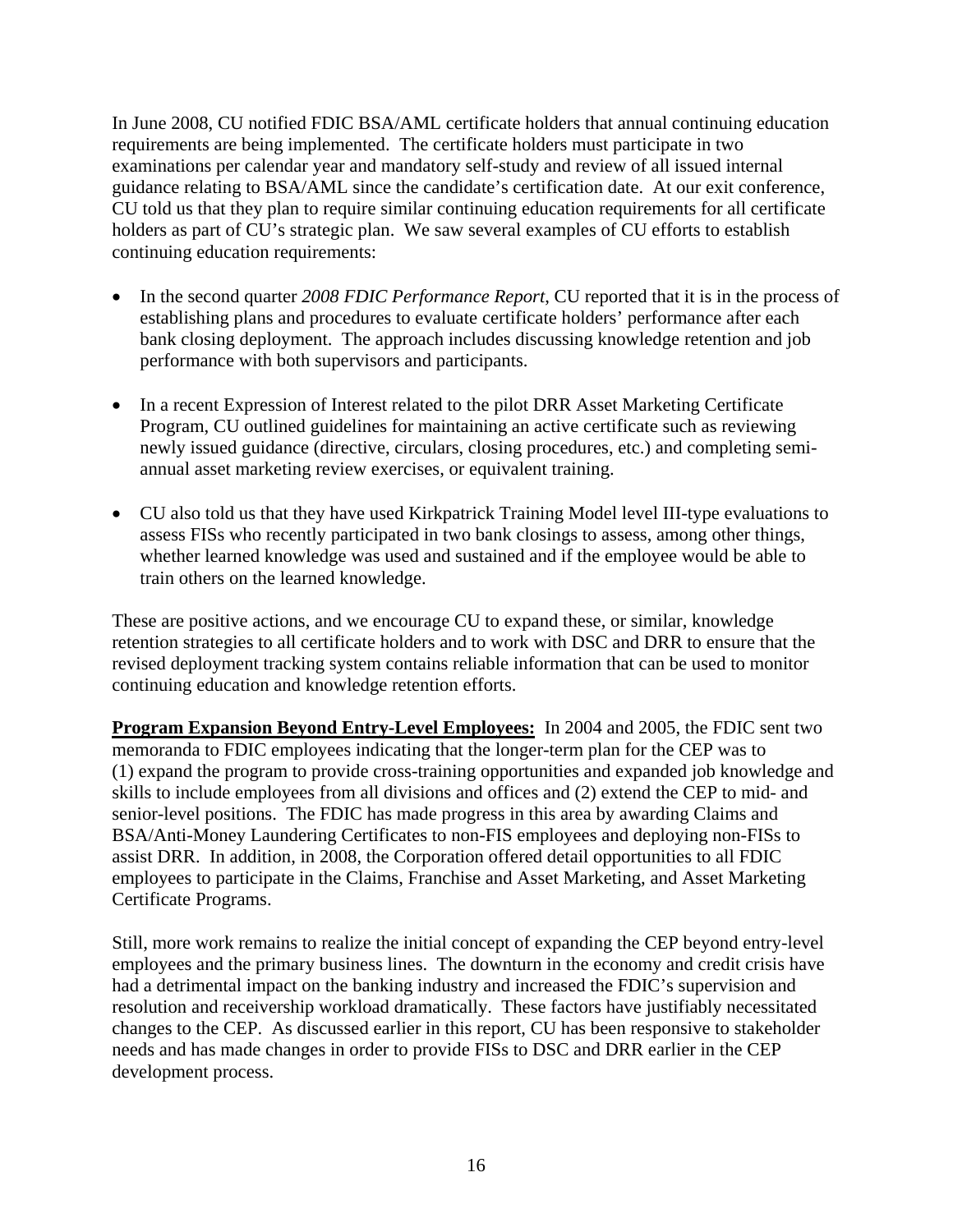CU officials agree that while the Corporation has largely implemented the entry-level portion of the CEP, more work is needed to expand the program to non-entry-level employees at some point in the future. Given the state of the banking industry, we acknowledge it may not be appropriate to expand the CEP until agency workloads and Corporate demands return to a more manageable level.

# **OTHER MATTER**

## **Recruitment**

The CEP has become the primary means for filling new entry-level positions in DSC and DRR. During our review, DSC regional and field office management raised several concerns about the CEP recruiting process, including:

- The FDIC's national recruiting program does not fill vacancies in rural areas.
- At each "Super Friday" recruiting event, only two or three regions are afforded the opportunity to hire staff.
- FIS class size limitations (35 per class) do not address DSC's staffing needs (only 5 or 6 classes are scheduled per year).
- The lag time between when an offer is made and/or accepted and the actual onboard date is too long. The Corporation has lost candidates as a result.
- DSC examiners may not have been invited to attend recruiting training enabling them to become corporate recruiters with the ability to recruit at local schools within their respective field office locations.

We found that the FDIC has taken steps to enhance the Corporation's recruiting program, including revising the FDIC Careers Web site and updating and distributing new recruiting materials, including a corporate brochure and a CEP brochure, for use at recruitment and outreach events. We also interviewed CU, DOA HRB, and DSC Headquarters officials about the specific concerns discussed above.

**Filling Vacancies in Rural Areas:** DOA HRB officials acknowledged there are situations where the FDIC may face difficulties in filling positions for certain locations. Accordingly, DOA is working on a targeted advertising strategy for "hard-to-fill" positions. To illustrate, DOA's *2008 Corporate Performance Objectives 1st Quarter Report* (CPO III.2), states that targeted advertising of "hard-to-fill" positions and placing vacancy announcements in prominent publications and print media are being pursued to enhance awareness and profile, and creative recruitment vehicles/forums are being explored.

DOA HRB also noted that two options are readily available to assist management in filling positions in rural areas.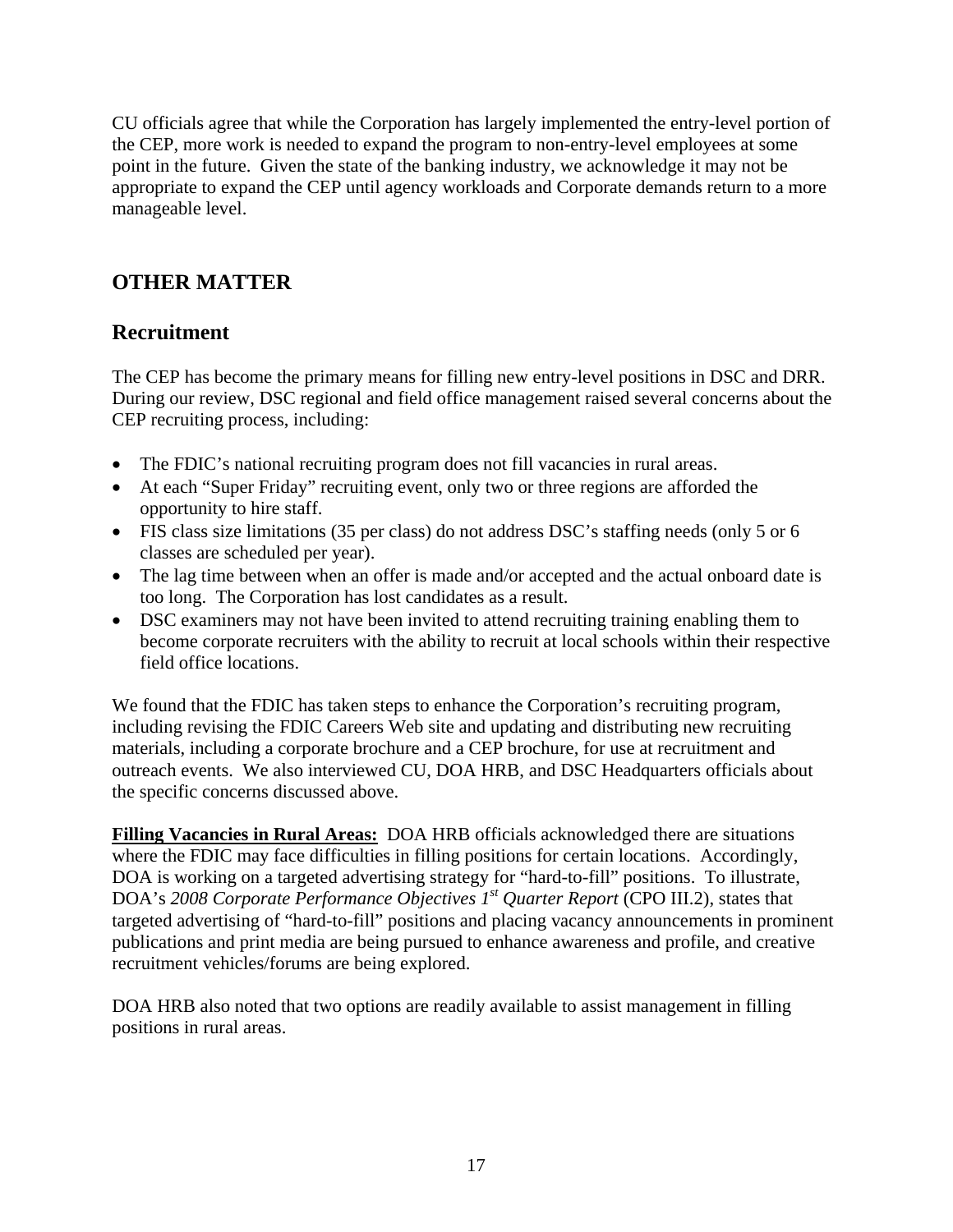<span id="page-21-0"></span>First, management can request HRB to post a vacancy announcement specifically for the hard-tofill location. HRB can take positive steps to ensure that local college and university placement offices receive the announcement.

Second, management always has the option to fill the vacancy through the SCEP program. HRB is available to assist management by posting a vacancy announcement specifically for the hardto-fill location and by working with the local manager to locate SCEP candidates to fill the position. HRB will work with the local DSC manager to locate candidates for consideration.

**Regional Representation at "Super Friday" Events:** We learned that every FDIC region is afforded the opportunity to participate in "Super Friday" events and to select candidates for hire. DSC officials determine what regions and which DSC personnel will participate in "Super Friday" events as well as the number of CEP FIS positions that need to be filled. HRB is available to assist in a supporting role.

**FIS Class Sizes:** In regard to FIS class size, HRB told us that CU determines the size of the class, but added that the FDIC's recruiting strategy<sup>[15](#page-21-0)</sup> provides flexibility in this regard and may allow for changes to be made to the class size, if needed. As discussed earlier, CU has made changes to the number and sizes of FIS classes in response to stakeholder concerns.

DSC provides information about the specific number of vacancies and locations to HRB approximately two weeks before HRB refers candidates to DSC for consideration. HRB noted that the number of vacancies actually filled is affected by the number and quality of candidates who apply for particular locations. For example, some locations may attract a large number of quality candidates while other locations may only attract a few applicants. Additionally, management needs may change over time as was demonstrated in a recent "Super Friday" event when supervisors were permitted to over hire in locations where the number of quality candidates exceeded the number of vacancies.

**Onboarding Lag Time:** HRB implemented a process in late 2006 to help alleviate the concern expressed about the lag time between when an offer is made and actual on-boarding. This post-"Super Friday" selection process involves the recruiter serving in a "mentoring" role for the applicants to whom the FDIC has extended offers. As part of that role, recruiters are asked to maintain contact (every 3-4 weeks) with the candidates that were in their "Super Friday" group.

DSC and HRB also agreed in August 2008 to reduce the open period for CEP vacancy announcements in order to reduce onboarding lag time. The announcements currently posted are open for a period of 4 months as opposed to an open period of 1 year for past announcements. Candidates applying under the current announcements can expect FDIC decisions on their applications to be made in a shorter time period than in the past.

 $\overline{a}$ 

<sup>&</sup>lt;sup>15</sup> The FDIC Recruitment Task Force developed the CEP Recruiting and Application Strategy in 2006. This document includes a discussion of CEP recruiting efforts, key school selection criteria (including targeted schools), professional associations and other organizations, scope of recruiting activities (including a definition of hard-to-fill locations), and acceptance of applications.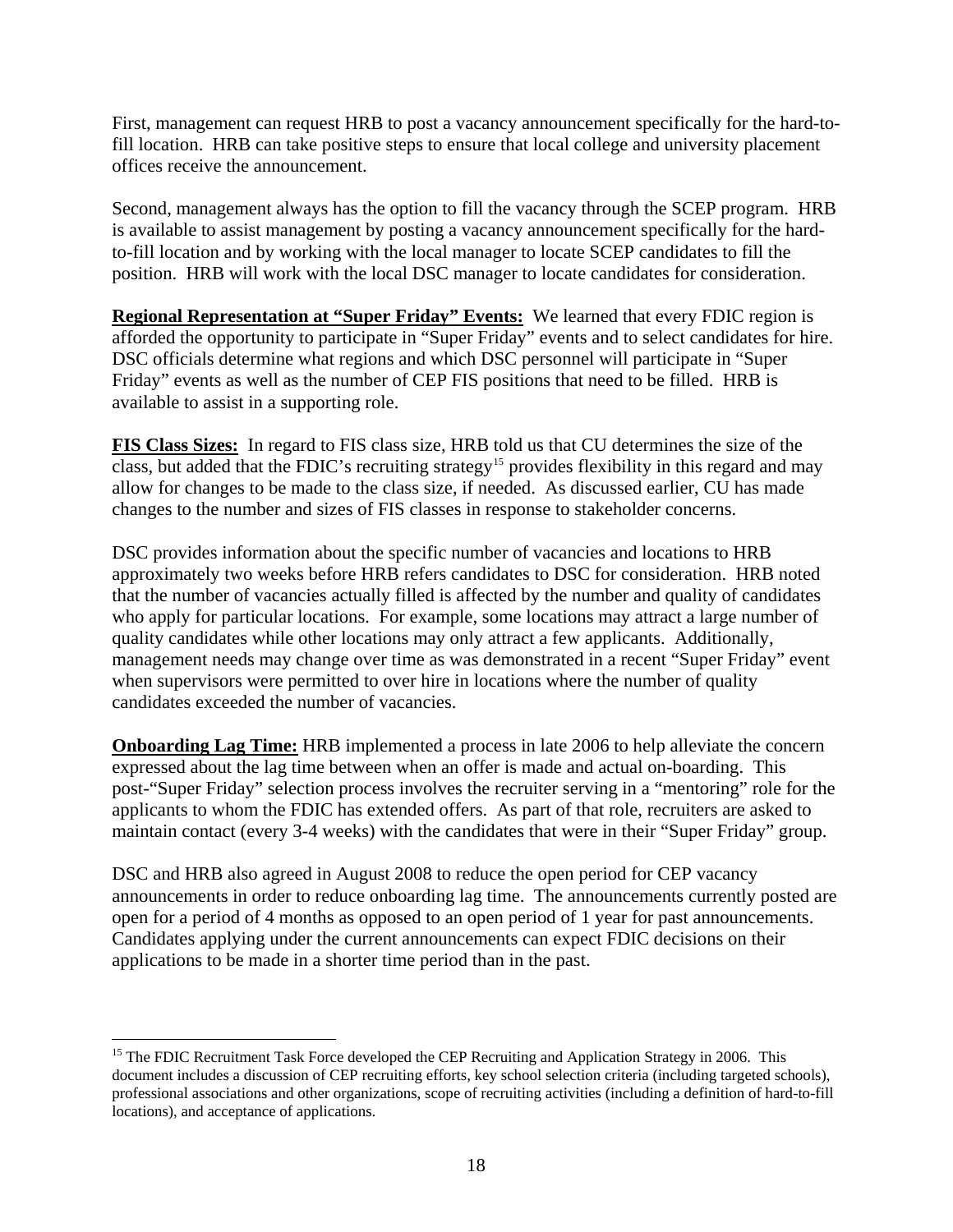HRB noted that merely looking at the time lag between the offer date and the entrance on duty date does not always present the full picture and indicated that other factors should be considered such as the time required for the candidate to complete his/her educational requirements. For example, the candidate can be selected in November but may not complete the educational requirements until the following May. HRB also noted that the FDIC, in many ways, mirrors private sector practices by attempting to "lock in" talent at the earliest possible time although the actual start date may be several months in the future. Finally, candidates may opt to select a starting class several months in the future even though there is an earlier starting class available because of personal reasons.

**Opportunity to be Corporate Recruiters:** We did not substantiate the concern that examiners may not have been invited to attend recruiting training. We determined that recruiters are identified and selected through the EOI process. The last EOI was issued in January 2008. Recruiters were selected on February 15, 2008 for a 2-year term. Most of the recruiters are examiners.

While the Corporation has taken steps to enhance the recruiting program, the FDIC would benefit from improved coordination and communication of its recruiting activities for the CEP. This would help to ensure that DSC field offices receive communications identifying (a) approved recruitment and application strategies, (b) locations with resource needs, (c) nature and location of targeted advertising of hard-to-fill positions, and (d) opportunities for recruiter assignments and training.

# **OVERALL CONCLUSIONS AND RECOMMENDATIONS**

The FDIC has made progress toward implementing the CEP, particularly with respect to hiring employees and cross training them through certificate and commissioning programs. CU has also drafted guidelines and procedures for the program and provided program results to key stakeholders. Most FISs are pleased with the CEP, and FDIC management generally had positive views regarding the program. Further, CU has been responsive to concerns or requests for changes to the CEP. The FDIC has deployed a number of FISs and certificate holders to assist with an increase in resolution activity, and DRR staff have been complimentary of FIS efforts—an indication of the program's positive impact to date.

We identified several areas for incremental program improvement as the Corporation continues to refine the CEP related to finalizing policy, establishing performance goals, identifying and measuring CEP costs, tracking deployments, ensuring knowledge retention, and clarifying plans for expanding the program.

Accordingly, we recommend that the Chief Learning Officer:

- 1) Finalize and issue the Corporate Employee Program directive and ensure it addresses:
	- mission, desired program outcomes, and program scope;
	- performance goals and measures;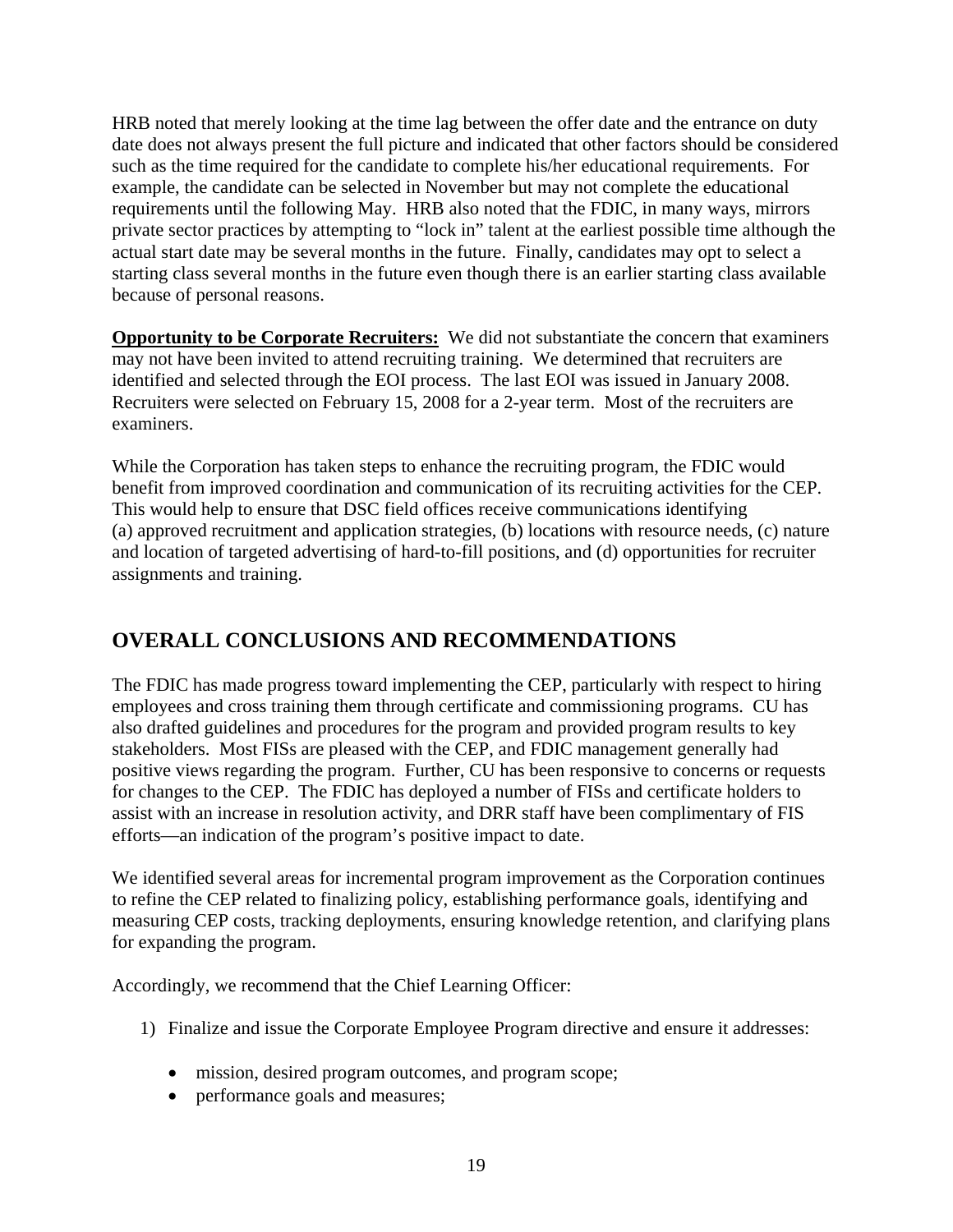- process for tracking program costs; and
- roles and responsibilities of all relevant divisions, offices, and committees.
- 2) Establish CEP-specific performance goals and/or targets for gauging program success.
- 3) Finalize the CEP cost management program code and consult with CEP stakeholders in DSC, DRR, and DOA regarding the appropriate program costs and cost allocations associated with implementing and sustaining the CEP to be included in the program code.
- 4) Work with divisions, primarily DSC and DRR, to implement a CEP/certificate-holder tracking system. The tracking system should have the capability to track deployments and continuing education requirements for FISs and certificate holders in a manner that maximizes knowledge retention.
- 5) Develop and implement a formal process for providing continuing education requirements for all certificate holders.
- 6) Consult with the HRC regarding the status of, and continued appropriateness of, initial CEP strategies for expanding the CEP to mid- and senior-level FDIC employees and to non-business line disciplines once the financial services industry crisis moderates.

## **CORPORATION COMMENTS AND OIG EVALUATION**

Corporate University provided a written response, dated December 12, 2008, to a draft of this report. The response is presented in its entirety in Appendix VII. Management concurred with recommendations 1, 2, 4, 5, and 6 and proposed actions to be implemented by November 2009 that were responsive to our recommendations. A summary of management's response to the recommendations is in Appendix VIII. These recommendations are considered resolved, but will remain open until we have determined that agreed to corrective actions have been completed and are responsive.

Management agreed with the intent of recommendation 3 but indicated that existing guidance addressed the recommendation. A discussion of management's response to recommendation 3 follows.

## **Recommendation 3: Finalize the CEP cost management program code and consult with CEP stakeholders in DSC, DRR, and DOA regarding the appropriate program costs and cost allocations associated with implementing and sustaining the CEP to be included in the program code.**

CU concluded that current guidance fulfills the intent of this recommendation. CU stated that additional CEP cost management codes were implemented by DOF and CU prior to the receipt of the draft report, although the specific approach that management adopted varies somewhat from the approach recommended by the OIG. CU indicated that it held a series of working sessions during the first half of 2008 with DOF, DIR, DRR, and DSC and reached a consensus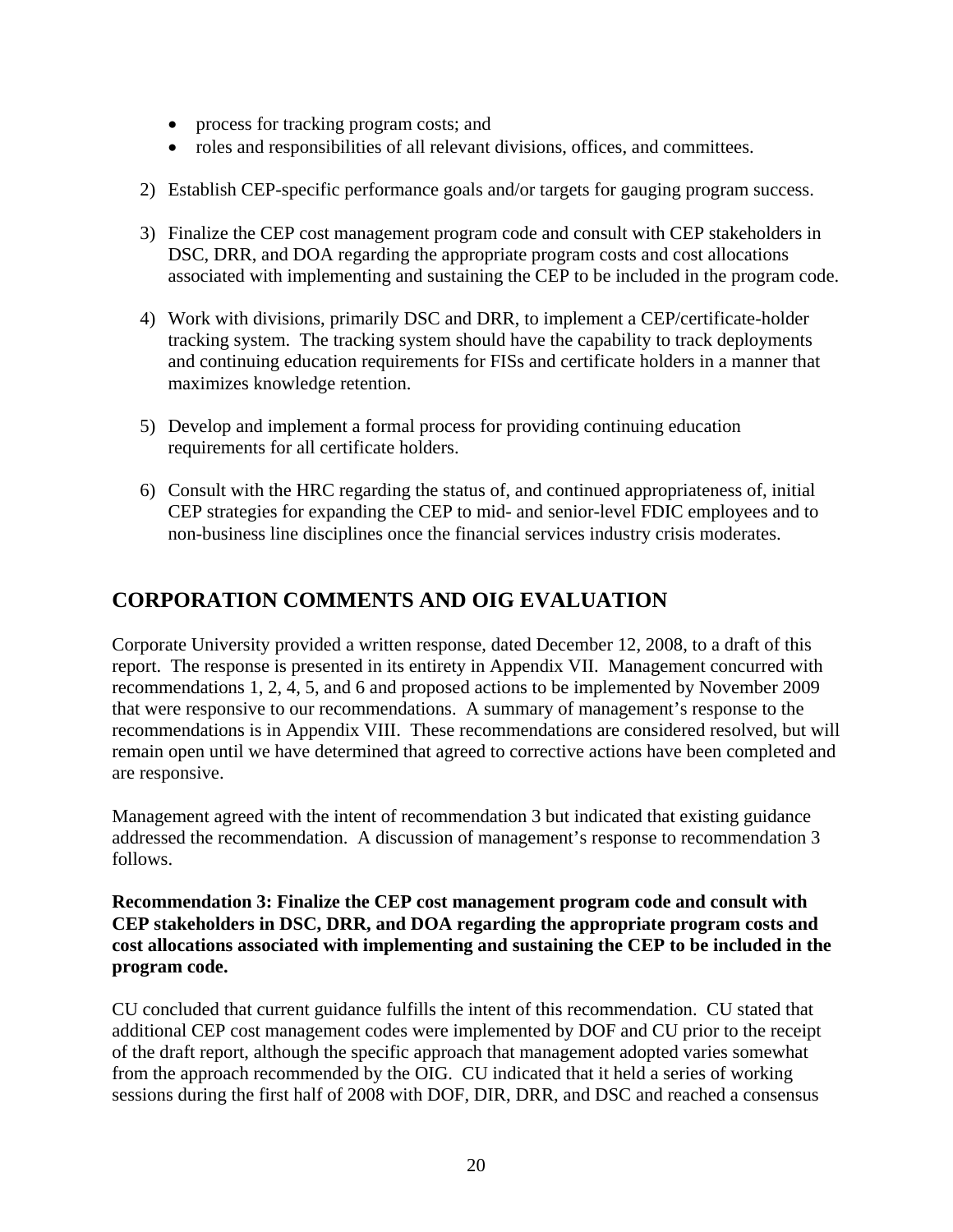on the establishment of a new program code and additional product codes as the most appropriate method for capturing CEP cost information. Program code 67100 (Corporate Employee Program) and the related product codes were implemented in the NFE system in June 2008, and instructions for use of the new codes were distributed to employees and supervisors in November 2008. DOF provided our office with details of this information in November 2008 and asked that this recommendation be closed as of the final report issuance date.

DOF noted that program code 67100 was not designed to capture all of the cost elements necessary to monitor the overall cost of the CEP. For example, the program code does not capture course development or delivery costs. Such costs are captured in other product codes. DOF suggested that the revised CEP directive contemplated in recommendation 1 would be the appropriate place to specify which program codes, product codes, and/or other cost factors should be considered in assessing overall program costs.

Based on CU's response and additional discussions that we held with DOF subsequent to issuance of our draft report, we concluded that management's actions are sufficient to close this recommendation.

CU's response also included comments from DOA related to our discussion of the FDIC's Recruiting Program on pages 17 through 19. We revised our final report to address those comments, where appropriate.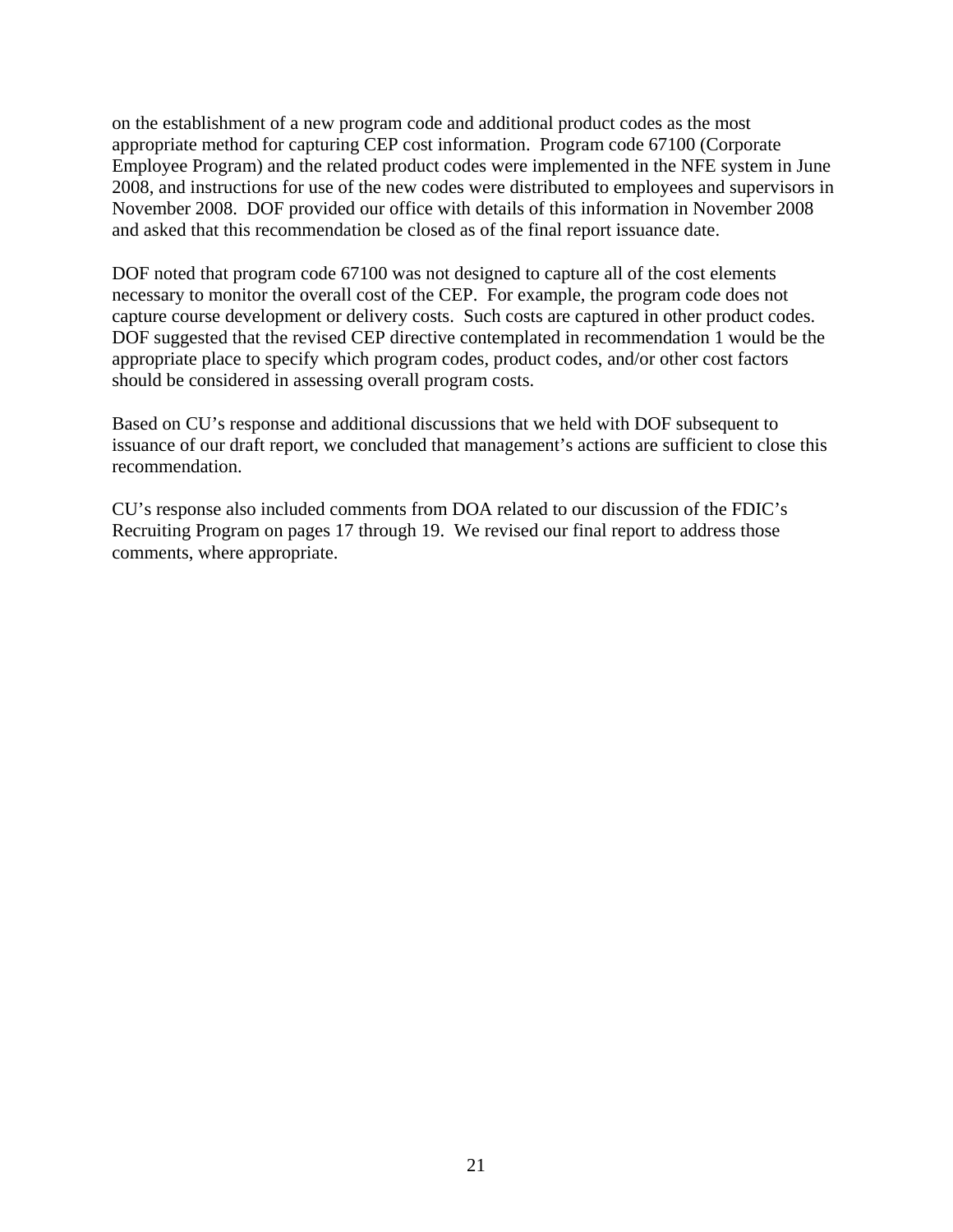# **OBJECTIVE, SCOPE, AND METHODOLOGY**

Our objective was to assess the FDIC's efforts to implement the CEP by determining: (1) the number of employees participating and the degree to which they have completed the program, (2) whether the CEP has stated measurements for gauging program effectiveness, (3) participant and management views on the benefits and success of the program, and (4) the extent to which the CEP has produced cross-trained employees capable of responding to changes in examination or resolution and receivership priorities.

We conducted our evaluation of the CEP in FDIC divisions and offices located in Washington, DC and Arlington, Virginia. After our evaluation of CEP documentation and discussions with CU and other FDIC officials affiliated with the CEP, we learned that the FISs have a 2-week rotation in the Division of Insurance and Research (DIR). Therefore, we decided not to interview DIR officials and focus on obtaining the views of the HRB, DSC and DRR officials who are more heavily involved in the CEP program. Also, during the fieldwork of this evaluation, we decided not to interview the FISs because of the increasing workloads in DSC and DRR and because FISs had been previously surveyed, and their views regarding the program were known.

## **Scope and Methodology**

To accomplish our objectives, we performed the following:

- Researched and reviewed:
	- o Donald Kirkpatrick's Learning and Training Evaluation Theory
	- o *The Next Generation of Corporate Universities: Innovation Approaches For Developing People and Expanding Organizational Capabilities*, edited by Mark Allen
- Reviewed the following documents:
	- o FDIC's Strategic Plan for 2005-2010
	- o FDIC's Corporate Performance Objectives for 2005 through 2008
	- o FDIC's Corporate Performance Objective Reports for 2006 through 2008
	- o FDIC's Annual Performance Plans for 2006 through 2008
	- o FDIC's Annual Reports for 2005 through 2007
	- o 2006 through 2008 Operating Budgets
	- $\circ$  2005 Letter to Stakeholders,  $2<sup>nd</sup>$  quarter
	- o Chairman's Request for comments on the FDIC Strategic Plan Changes Strategic Objectives
	- o FDIC Circular 4000.2, Cost Management Program
	- o FDIC Circular 4100.4, Corporate Planning and Budget Processes
	- o FDIC Circular 2112.1, Student Educational Employment Program
	- o FDIC hiring authority for the CEP
	- o FDIC Employee Engagement Survey for 2007 administered by the Hay Group
	- o FDIC's Diversity Strategic Plan
	- o FDIC's Diversity Annual Reports for 2006-2008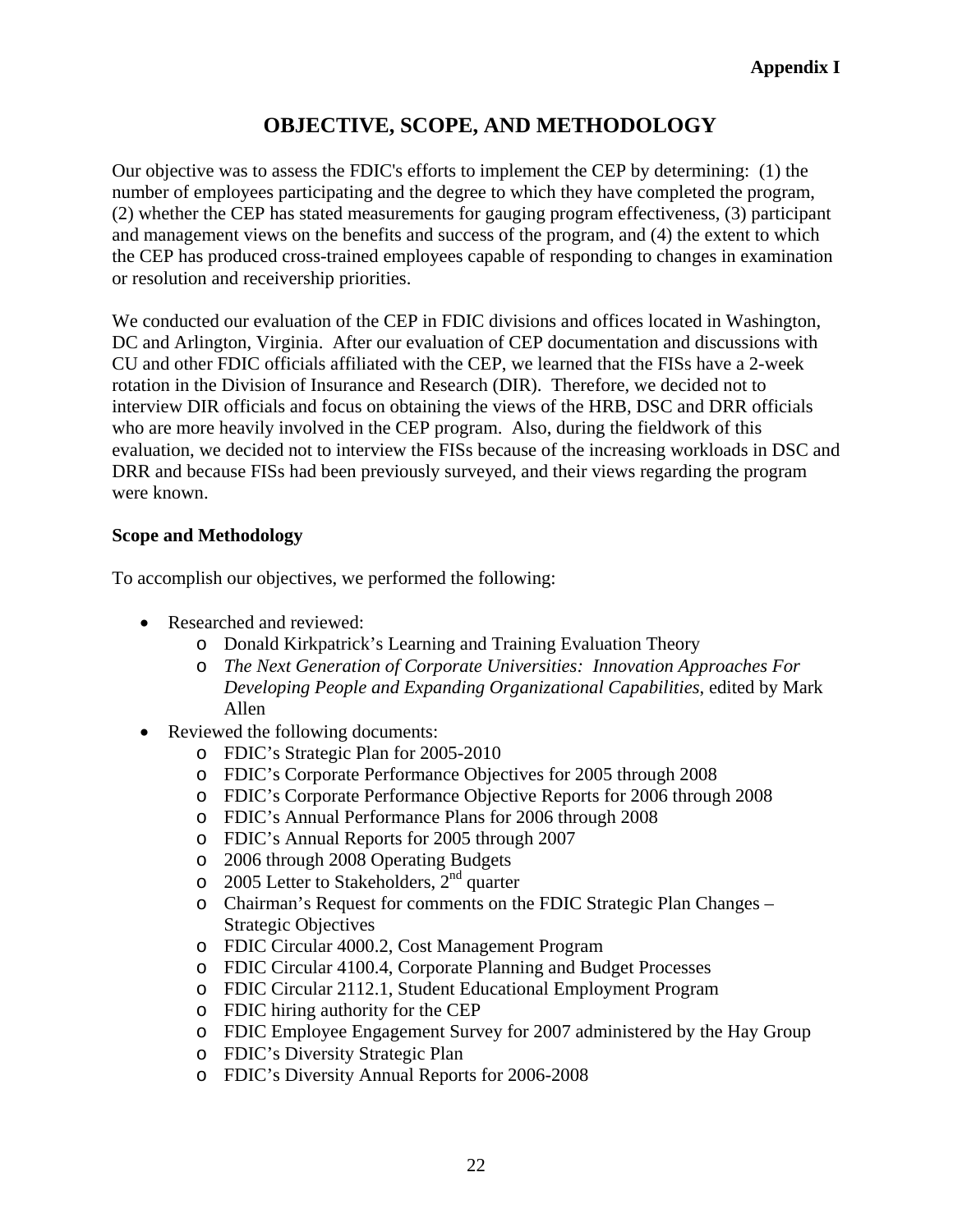- o FDIC Chairman's Diversity Advisory Council (CDAC) Annual Reports 2005 through 2007
- o Responses to issues from Annual Executive CDAC Meetings from 2006 through 2008
- o FDIC Completed Corrective Action response to GAO Report 07-255 entitled, *FDIC Human Capital and Risk Assessment Programs Appear Sound, but Evaluations of Their Effectiveness Should Be Improved*
- o FDIC Expressions of Interest
- o FDIC Vacancy Announcements for FISs
- o FDIC Organization Charts
- o *FDIC News* Articles
- o FDIC recruitment materials for the CEP
- o FDIC Web sites
- o DRR's Strategic Plan
- o DOA's 2008 Corporate Performance Objectives 1<sup>st</sup> Quarter Report
- o DOA's Staff Input for 2008 Budget and Planning Process
- o DOA Director's statement before the Subcommittee on Oversight of Government Management, the Federal Workforce and the District of Columbia of the Committee on Homeland Security and Governmental Affairs, US Senate, September 27, 2005
- o Office of Enterprise Risk Management Risk Management Status Reports, 2007 and 2008
- o DSC Memorandum System:
	- Classification 2600, In Service Placement Opportunity Program, CEP, February 1, 2005
	- Classification 6630, Student Career Experience Program (SCEP) Procedures, August 26, 2004
	- Classification 2600, Examiner Training and Development Policy, July 2007
- Obtained and reviewed CEP specific documents:
	- o CEP Concept Paper, dated December 2004
	- o CEP Recruitment & Application Strategy
	- o Deputy to the Chairman and Chief Operating Officer's memoranda
		- Workforce Planning for the Future
		- Corporate Employee Program
		- Implementation of the Corporate Employee Program
		- Corporate Employee Program Update-Phase One Implementation
	- o CU's Assurance Statements for 2007 and 2008
	- o CU's draft directive for the CEP
	- o CU's progress report to the HRC entitled, *Progress Report to HRC from the CEP Development Taskforce*, dated January 2005
	- o CU's report to the HRC entitled, *Corporate Employee Program New Hire Program Evaluation & Results,* June 2005 – June 2007
	- o CU's Briefing on the CEP to the Chairman April 2008
	- o CU's on-line newsletter *FIZ BIZ*, Issues 1 4
	- o CU's reports on: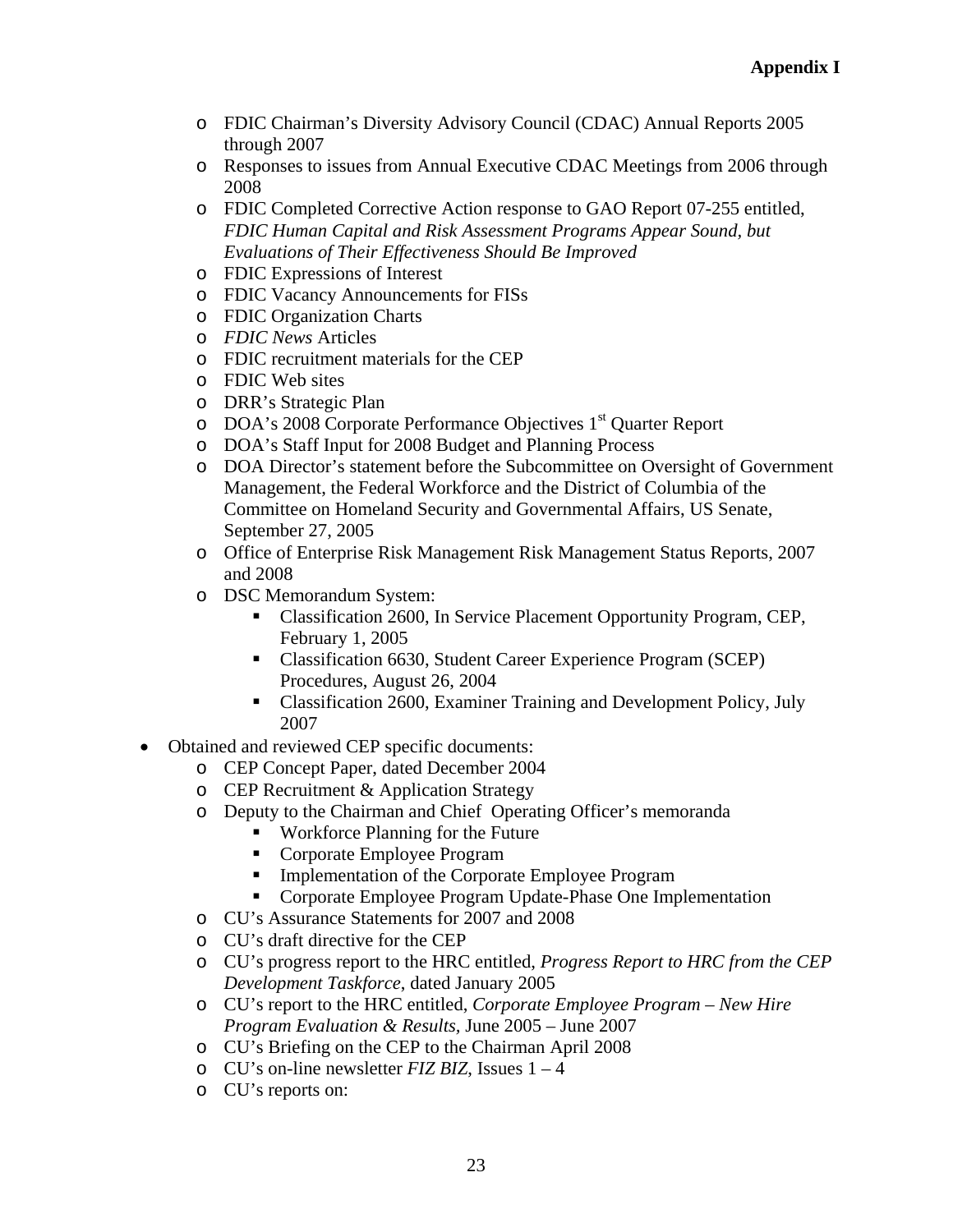- **FIS** attrition
- Projection of commissioned examiners
- FIS class participant, duty station, discipline and graduation information
- FIS class and hiring date rotation information
- FIS and FDIC employee certificate holders and deployments
- Obtained and reviewed prior related OIG evaluation reports:
	- o OIG Report No. 05-035 entitled, *The FDIC's Corporate University*
	- o OIG Report No. 07-001 entitled, *Evaluation of the FDIC's Succession Planning Efforts*
- Obtained and reviewed prior related GAO reports:
	- o GAO-04-546G entitled, *Human Capital: A Guide for Assessing Strategic Training and Development Efforts in the Federal Government;*
	- o GAO-05-888 entitled, *DHS Strategic Management of Training Important for Successful Transformation;*
	- o GAO-06-086 entitled, *Securities and Exchange Commission: Some Progress Made on Strategic Human Capital Management;* and
	- o GAO-07-255 entitled, *FDIC Human Capital and Risk Assessment Programs Appear Sound, but Evaluations of Their Effectiveness Should Be Improved*
- Interviewed officials from GAO involved in government-wide human capital work.
- Interviewed FDIC officials in:
	- o CU
	- o DOA Human Resources
	- o DOF
	- o Legal Division
	- o DRR
	- o DSC headquarters, regional, and field office management
	- o HRC members

We performed our evaluation from April 2008 through August 2008, in accordance with the *Quality Standards for Inspections*.

## **Validity and Reliability of Data from Computer-Based Systems, and Fraud and Illegal Acts**

Because our report conclusions were not based on computer-processed data, we did not test the validity or reliability of any data from computer-based systems. CU does not have a formal tracking system for the CEP; instead, CU uses an excel spreadsheet. CU was in the process of developing a formal tracking system expected to be completed by the end of 2008.

The nature of our evaluation objectives did not require that we assess the possibility for fraud and illegal acts. However, no instances of fraud and illegal acts came to our attention during our evaluation.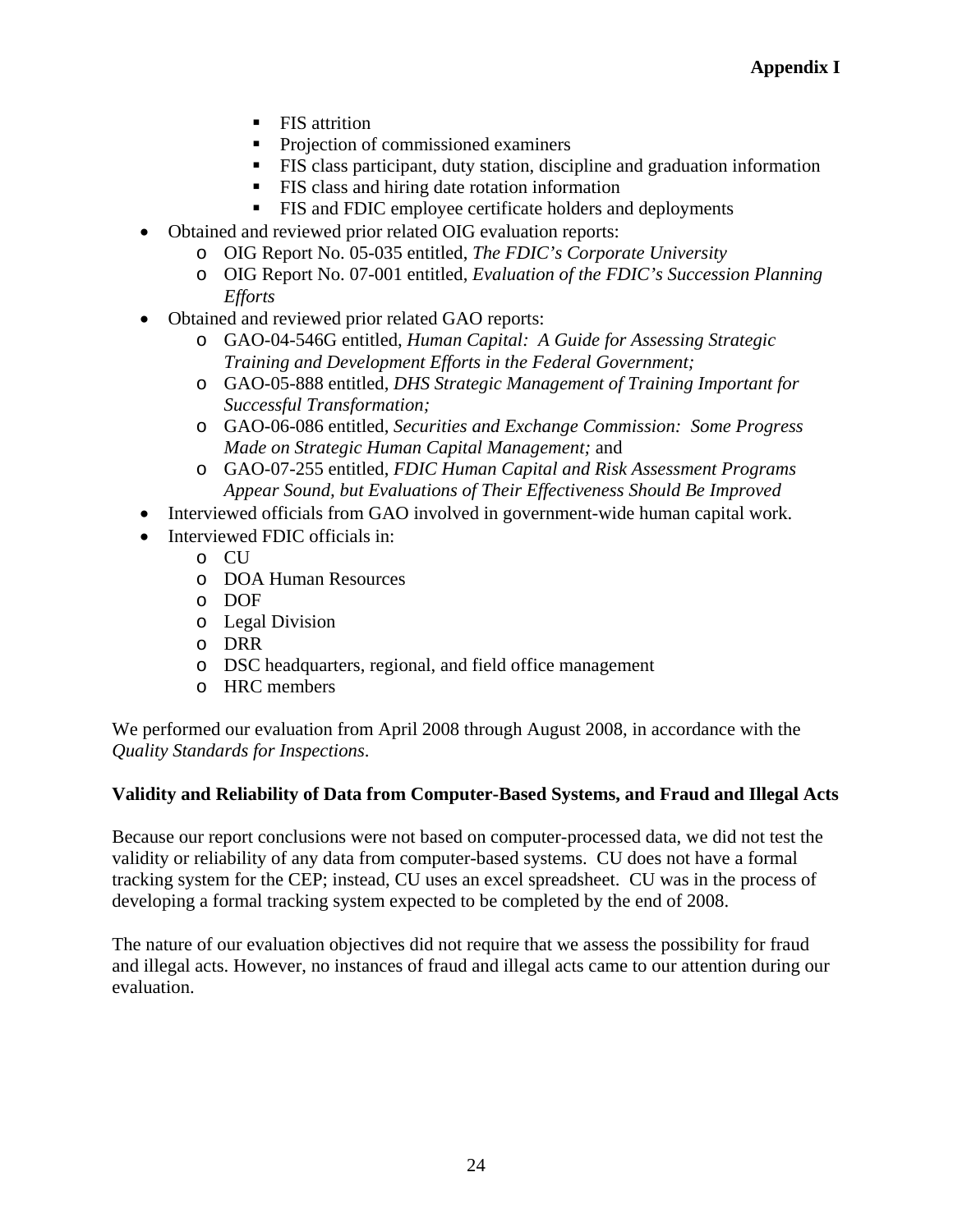## **Appendix II**

# **FIS CLASS INFORMATION**

During our field work, CU had processed 15 CEP classes. Table 2 presents class size, graduation, attrition, certificate, and commission information about each class.

| <b>Class</b>      | $#$ of FIS<br>in Class | # of $FISs$<br>graduated<br>from $1st$ year | <b>Attrition</b> | <b>DRR</b><br><b>Claims</b><br><b>Certificates</b> | <b>DRR</b><br><b>Franchise</b><br>and Asset<br><b>Marketing</b><br><b>Certificates</b> | <b>DSC</b><br><b>Commissions</b> |
|-------------------|------------------------|---------------------------------------------|------------------|----------------------------------------------------|----------------------------------------------------------------------------------------|----------------------------------|
| $(1)$ 06/27/05    | 22                     | 16                                          | 11               | 11                                                 | $\rm N/A^{**}$                                                                         | 4                                |
| $(2)$ 09/19/05    | 16                     | 14                                          | 3                | 9                                                  | N/A                                                                                    | $\blacksquare$                   |
| $(3)$ 10/31/05    | 26                     | 24                                          | 6                | 6                                                  | N/A                                                                                    |                                  |
| $(4)$ 12/12/05    | 14                     | 10                                          | $\overline{3}$   | $\overline{4}$                                     | N/A                                                                                    | $\blacksquare$                   |
| $(5)$ 02/06/06    | 26                     | 25                                          | 8                | 6                                                  | N/A                                                                                    | $\overline{\phantom{a}}$         |
| $(6)$ 06/12/06    | 30                     | 27                                          | 6                | $\overline{2}$                                     | N/A                                                                                    | $\overline{\phantom{a}}$         |
| $(7)$ 07/24/06    | 35                     | 31                                          | $\overline{7}$   | 29                                                 | N/A                                                                                    | $\blacksquare$                   |
| (8) 10/02/06      | 28                     | 21                                          | 8                | 21                                                 | N/A                                                                                    | $\blacksquare$                   |
| $(9)$ 02/05/07    | 35                     | 31                                          | 5                | 7                                                  | 31                                                                                     | $\overline{\phantom{a}}$         |
| $(10)$ 06/11/07   | 35                     | 33                                          | $\overline{4}$   | 34                                                 | $\boldsymbol{0}$                                                                       | $\overline{\phantom{a}}$         |
| $(11)$ 07/23/07   | 36                     | $N/A^*$                                     | $\overline{2}$   | 33                                                 | $\boldsymbol{0}$                                                                       |                                  |
| (12) 09/17/07     | 34                     | $N/A^*$                                     | $\overline{2}$   | $\Omega$                                           | 34                                                                                     |                                  |
| $(13)$ $10/29/07$ | 27                     | $N/A^*$                                     | $\mathbf{1}$     | 25                                                 | $\overline{0}$                                                                         | $\overline{\phantom{a}}$         |
| $(14)$ 03/03/08   | 37                     | $N/A^*$                                     | $\mathbf{1}$     | 33                                                 | $\overline{0}$                                                                         |                                  |
| $(15)$ 06/09/08   | 33                     | $N/A^*$                                     | $\overline{0}$   | $\overline{0}$                                     | $\overline{0}$                                                                         | $\overline{\phantom{a}}$         |
| <b>Total</b>      | 434                    | 232                                         | 67               | 220                                                | 65                                                                                     | $\overline{\mathbf{4}}$          |

**Table 2: FIS Class Statistics** 

Source: CU information.

\*Classes are not scheduled to graduate until after July 2008.

\*\*Franchise and Asset Marketing certificates were not available for earlier classes.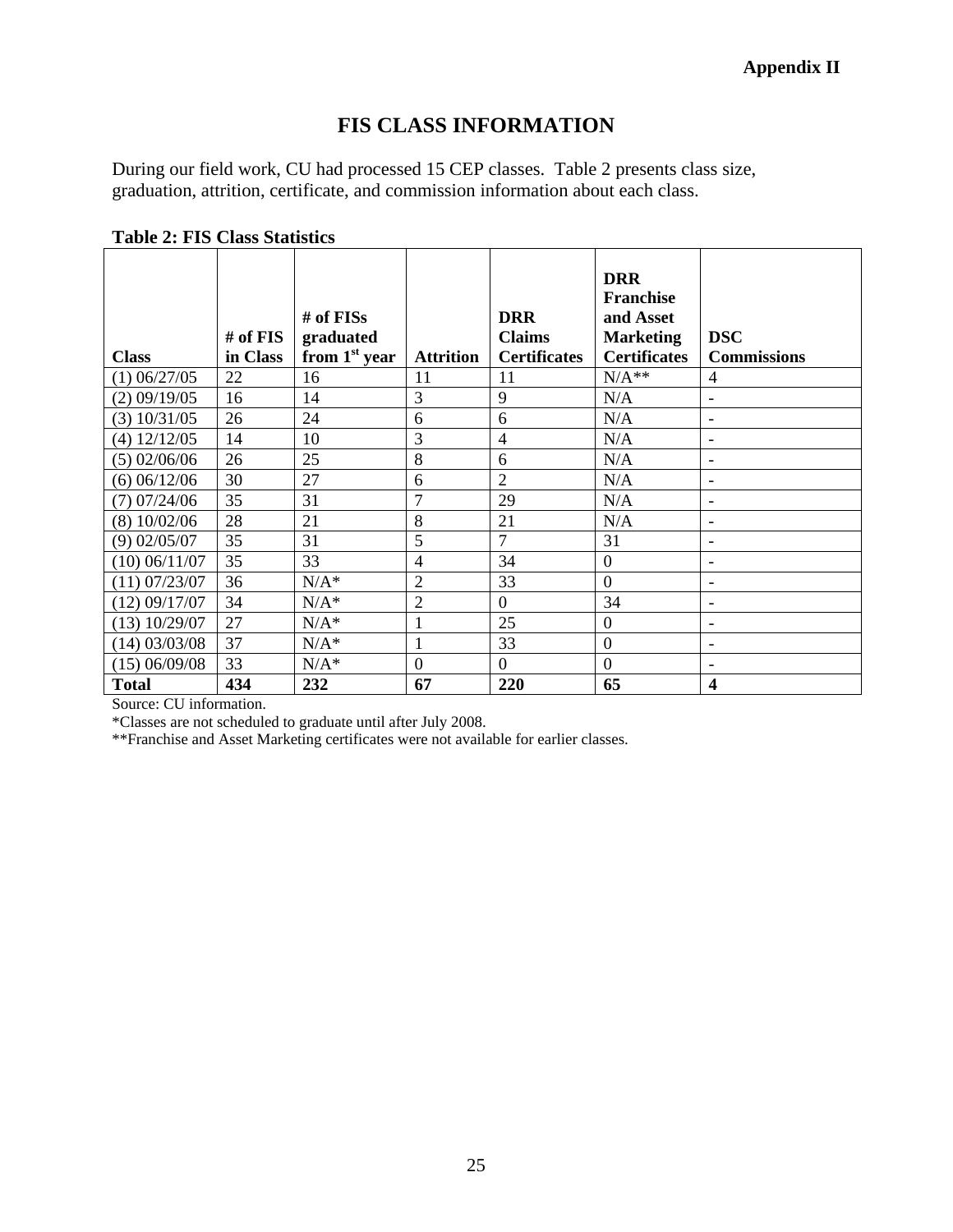# **CEP CHANGES FROM 2005 TO 2008**

The FDIC has made changes to the CEP, as needed, based on feedback from the Chairman and program stakeholders. Table 3 provides information about program changes.

| <b>Initial CEP Program, June 2005</b>                                                                                                                                                                                                                                                                                                                                      | <b>Changes to the CEP Program as a</b><br>result of feedback from FISs and<br>supervisors in 2006/2007                                                                                                                                                                                                                                                                                     | <b>Changes to the CEP Program as</b><br>requested by the FDIC Chairman<br>in June 2008                                                                                                                                                                                                                                                                                                                                                                                                                     |  |  |
|----------------------------------------------------------------------------------------------------------------------------------------------------------------------------------------------------------------------------------------------------------------------------------------------------------------------------------------------------------------------------|--------------------------------------------------------------------------------------------------------------------------------------------------------------------------------------------------------------------------------------------------------------------------------------------------------------------------------------------------------------------------------------------|------------------------------------------------------------------------------------------------------------------------------------------------------------------------------------------------------------------------------------------------------------------------------------------------------------------------------------------------------------------------------------------------------------------------------------------------------------------------------------------------------------|--|--|
| <b>First Year Rotation</b><br>52 weeks.                                                                                                                                                                                                                                                                                                                                    | <b>First Year Rotation</b><br>52 weeks; however, CU changed<br>$\bullet$<br>the length of the rotations in<br>DRR and DSC.                                                                                                                                                                                                                                                                 | <b>First Year Rotation</b><br>Now 82 weeks.<br>$\bullet$                                                                                                                                                                                                                                                                                                                                                                                                                                                   |  |  |
| <b>Rotation Schedule</b><br>Orientation - 1 week.<br>$\bullet$<br>Compliance - 13 weeks.<br>$\bullet$<br>Resolutions and Receivership -<br>$\bullet$<br>13 weeks.<br>Risk Management - 6 weeks.<br>٠<br>Insurance - 2 weeks.<br>٠<br>Risk Management - 14 weeks.<br>$\bullet$<br>Other - 3 weeks to allow for<br>$\bullet$<br>flexibility, i.e., holidays and<br>vacation. | <b>Rotation Schedule</b><br>Orientation - 1 week.<br>$\bullet$<br>Compliance - 13 weeks.<br>$\bullet$<br>Resolutions and Receivership -<br>$\bullet$<br>10 weeks.<br>Risk Management - 6 weeks.<br>$\bullet$<br>Insurance - 2 weeks.<br>$\bullet$<br>Risk Management - 17 weeks.<br>$\bullet$<br>Other - 3 weeks to allow for<br>$\bullet$<br>flexibility, i.e., holidays and<br>vacation. | <b>Rotation Schedule</b><br>Orientation- 1 week.<br>$\bullet$<br>Resolutions and Receivership -<br>$\bullet$<br>21 weeks.<br>Risk Management - 41 weeks<br>$\bullet$<br>(includes introduction to<br>Examination School).<br>Compliance - 13 weeks.<br>$\bullet$<br>Insurance - 2 weeks.<br>$\bullet$<br>Other - 4 weeks to allow for<br>$\bullet$<br>flexibility, i.e., holidays and<br>vacation.                                                                                                         |  |  |
| <b>Promotion potential</b><br>CG-12 grade.                                                                                                                                                                                                                                                                                                                                 | <b>Promotion potential</b><br>No change.<br>$\bullet$                                                                                                                                                                                                                                                                                                                                      | <b>Promotion potential</b><br>No change.<br>$\bullet$                                                                                                                                                                                                                                                                                                                                                                                                                                                      |  |  |
| <b>Program Requirements</b><br>FISs have to obtain one<br>$\bullet$<br>certificate in an area different<br>from their commissioning<br>track.<br>As a requirement for<br>$\bullet$<br>promotion to the grade 12,<br>FISs have to earn a second<br>certificate in an area different<br>from their commissioning<br>track.                                                   | <b>Program Requirements</b><br>No change.<br>$\bullet$                                                                                                                                                                                                                                                                                                                                     | <b>Program Requirements</b><br>Eliminated the requirement that<br>$\bullet$<br>FISs have to earn a second<br>certificate in order to be eligible<br>for commission.<br>For classes 1-6 changed the<br>$\bullet$<br>requirement that FISs have to<br>earn a certificate in order to be<br>eligible for a promotion to a<br>grade CG-11 – deferred to grade<br>CG-12.<br>For classes 7 and beyond, FISs<br>$\bullet$<br>have to earn one certificate in<br>order to be eligible for<br>promotion to a CG-11. |  |  |
| <b>Recruitment Strategy</b><br>Corporate Recruiters visit<br>$\bullet$<br>some of the targeted schools<br>and organizations throughout<br>the year.<br>Candidates apply for positions.<br>5 to 6 events held per year.<br>Offers made.                                                                                                                                     | <b>Recruitment Strategy</b><br>CEP "Super Friday" recruiting<br>events were added.                                                                                                                                                                                                                                                                                                         | <b>Recruitment Strategy</b><br>No change.                                                                                                                                                                                                                                                                                                                                                                                                                                                                  |  |  |

## **Table 3: CEP Program Changes Since Program Inception**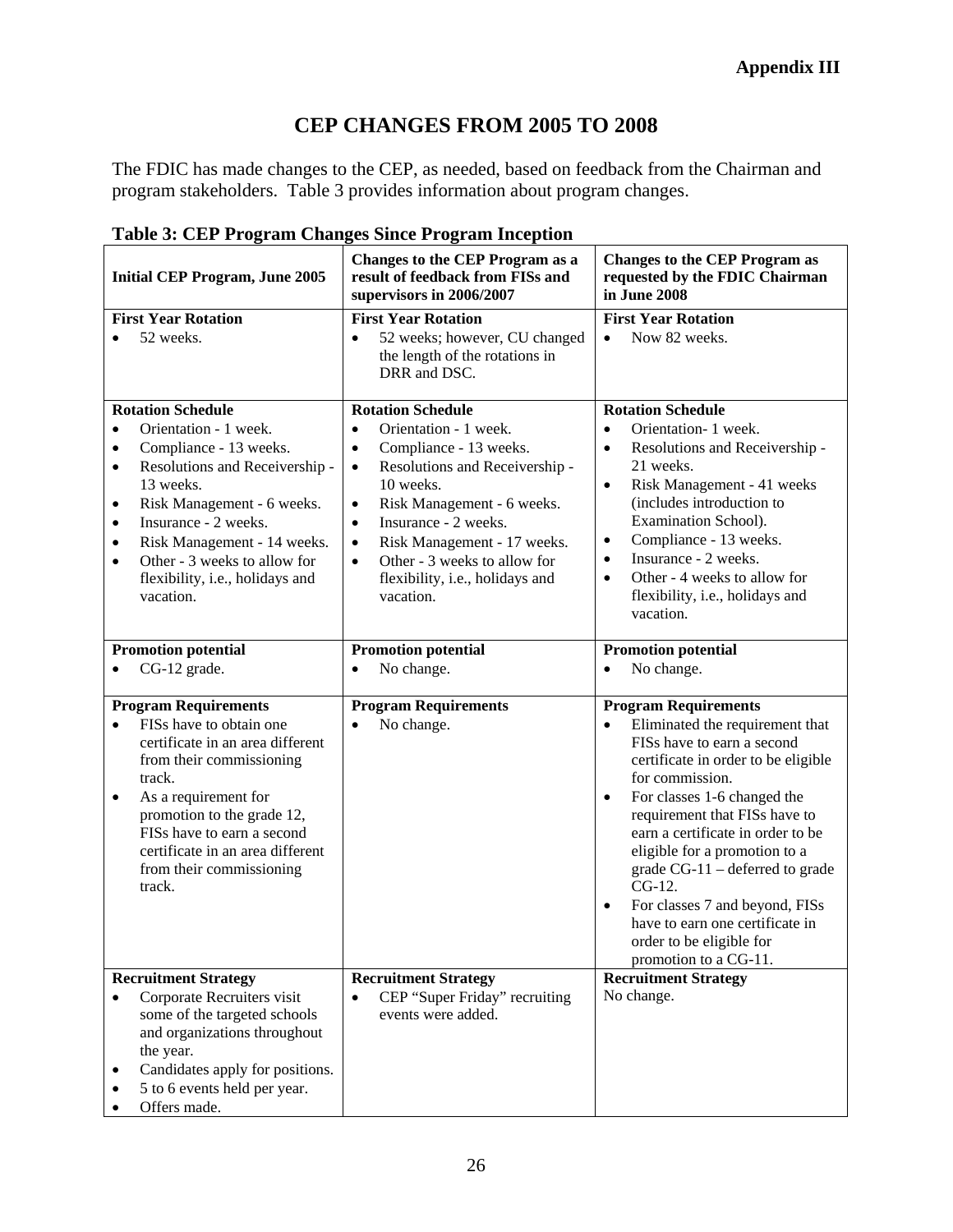| <b>Initial CEP Program, June 2005</b>                                                                                                            | Changes to the CEP Program as a<br>result of feedback from FISs and<br>supervisors in 2006/2007                                                                                                                                                                                                                                                                                                                                              | <b>Changes to the CEP Program as</b><br>requested by the FDIC Chairman<br>in June 2008                                                                                                               |
|--------------------------------------------------------------------------------------------------------------------------------------------------|----------------------------------------------------------------------------------------------------------------------------------------------------------------------------------------------------------------------------------------------------------------------------------------------------------------------------------------------------------------------------------------------------------------------------------------------|------------------------------------------------------------------------------------------------------------------------------------------------------------------------------------------------------|
| <b>FIS Classes</b><br>4 classes per year.<br>$\bullet$<br>Class size is 30.<br>$\bullet$                                                         | <b>FIS Classes</b><br>4 to 5 classes per year.<br>$\bullet$                                                                                                                                                                                                                                                                                                                                                                                  | <b>FIS Classes</b><br>Added three summer classes.<br>$\bullet$<br>A class will be added in January<br>$\bullet$<br>2009.<br>Have the flexibility to add a<br>$\bullet$<br>September class if needed. |
| <b>Supervisor/Coaches Training</b><br>Supervisor orientation sessions<br>$\bullet$<br>conducted to communicate<br>program requirements.          | <b>Supervisor/Coaches Training</b><br>Coaches' training was developed<br>$\bullet$<br>and sessions conducted.                                                                                                                                                                                                                                                                                                                                | <b>Supervisor/Coaches Training</b><br>No change.<br>$\bullet$                                                                                                                                        |
| Communication<br>Published FDIC News articles<br>$\bullet$<br>to increase awareness of the<br>program.                                           | Communication<br>The CLO meets with FISs<br>$\bullet$<br>during field office visits.<br>CEP Program Director attends<br>$\bullet$<br>regional and field office<br>meetings and conferences.<br>Started FIS BIZ - on-line<br>$\bullet$<br>newsletter for FISs and<br>stakeholders.                                                                                                                                                            | Communication<br>No change.<br>$\bullet$                                                                                                                                                             |
| <b>CEP Organizational Structure</b><br>CEP Director.<br>$\bullet$<br>Program Specialist.<br>$\bullet$<br>Administrative Specialist.<br>$\bullet$ | <b>CEP Organizational Structure</b><br>CU gained approval for a new<br>$\bullet$<br>organizational structure of the<br>CEP to enhance the program to<br>include:<br>-Assistant CEP Director,<br>Performance Management.<br>-Assistant CEP Director,<br>Program Administration.<br>-4 new Program Specialists.<br>A CU liaison was appointed for<br>$\bullet$<br>each class. CU conducts<br>periodic training. These are<br>detail positions. | <b>CEP</b> Organizational Structure<br>Added to term positions:<br>$\bullet$<br>-CEP Liaison Team Lead.<br>-Program Assistant.                                                                       |

Source: OIG summary of documentation provided by CU.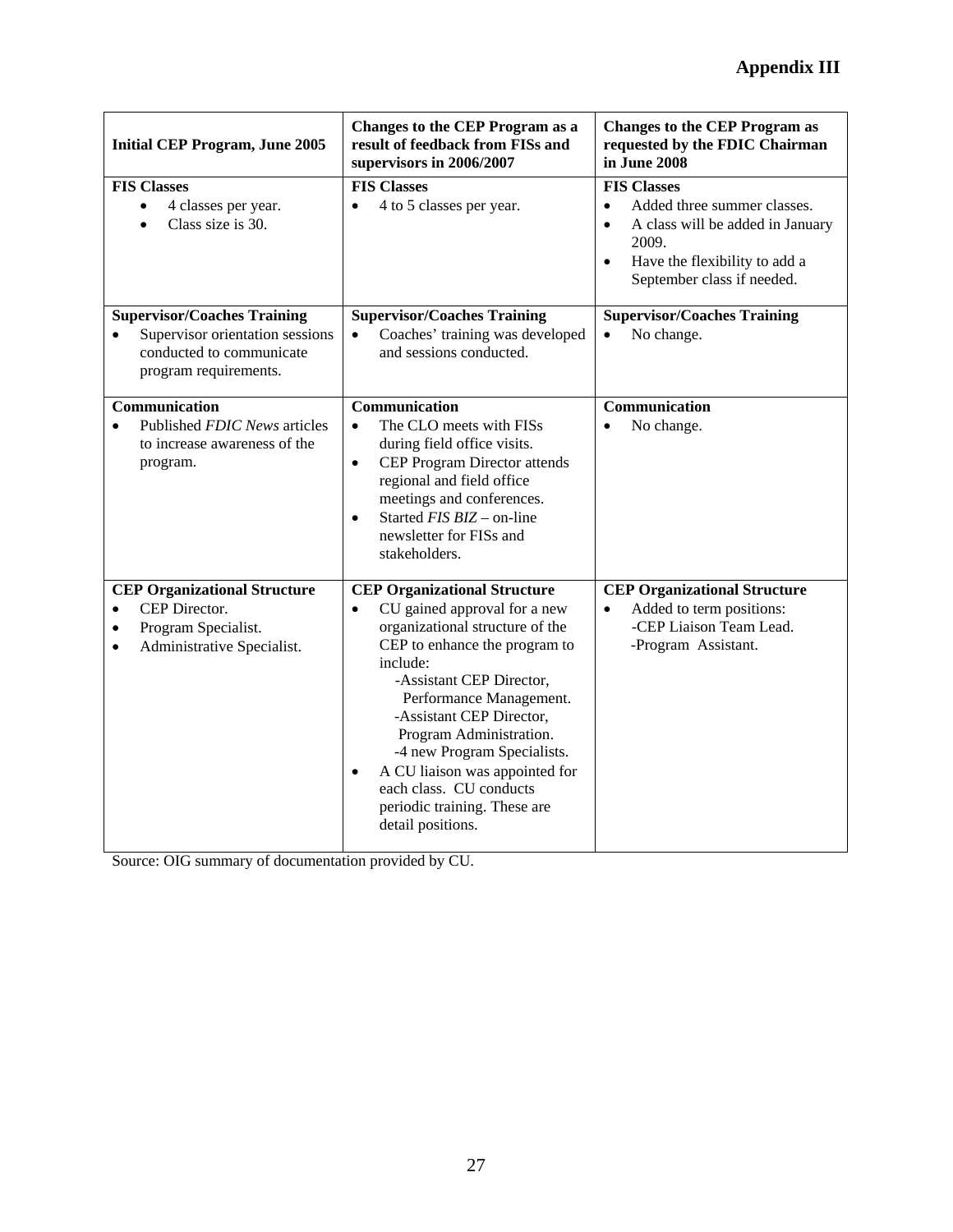# **CEP FIS BENCHMARKS**

CU has identified CEP Benchmarks that provide guidelines for completing the first-year FIS training. The CEP Benchmarks, which must be successfully completed to move to the second year of the program, include:

- **Bank Operations Training** participate in formal training and self-study programs and attain a score of at least 75 percent on the end-of-course test.
- **Division of Supervision and Consumer Protection-Compliance** participate in formal training, self-study programs, and on-the-job training in compliance examinations, including the preparation of bank information and document requests, meeting with bank management, conducting interviews with bank personnel, and performing compliance reviews for technical compliance with federal laws and regulations related to lending and other areas.
- **Accounting Fundamentals** participate in self-study of Accounting Fundamentals and receive a passing score of 75 percent on the Accounting Fundamentals Assessment.
- **Division of Resolutions and Receiverships** demonstrate a general understanding of FDIC Deposit Insurance Rules and Regulations, processes associated with uninsured and general creditor claims, complete the Claims Web-based training course and pass a written assessment, participate in Franchise Marketing and Asset Marketing activities, complete the Receivership Accounting and Proforma training, and demonstrate a comprehensive understanding of Settlements.
- **DSC Risk Management** participate in formal training, self-study programs, and on-thejob training in risk management examinations, including evaluating the asset quality of the bank, reviewing pre-exam information, assisting in risk analysis, interacting with bank personnel, and participating in a self-study of Introduction to Bank Accounting (Cash and Investments Assessment, Loans Assessment, Subsidiaries Audit and Other Assessment, and Capital and Income Assessments) with a passing score of 75 percent on each of the sections.
- **Division of Insurance and Research** acquire knowledge of the types of data and methods of collecting data in DIR and the Risk Analysis Center, demonstrate skill in using risk analysis tools for banking and economic analysis, demonstrate knowledge of emerging risks in banking, and acquire knowledge of the Risk Related Premium System and the Center for Financial Research.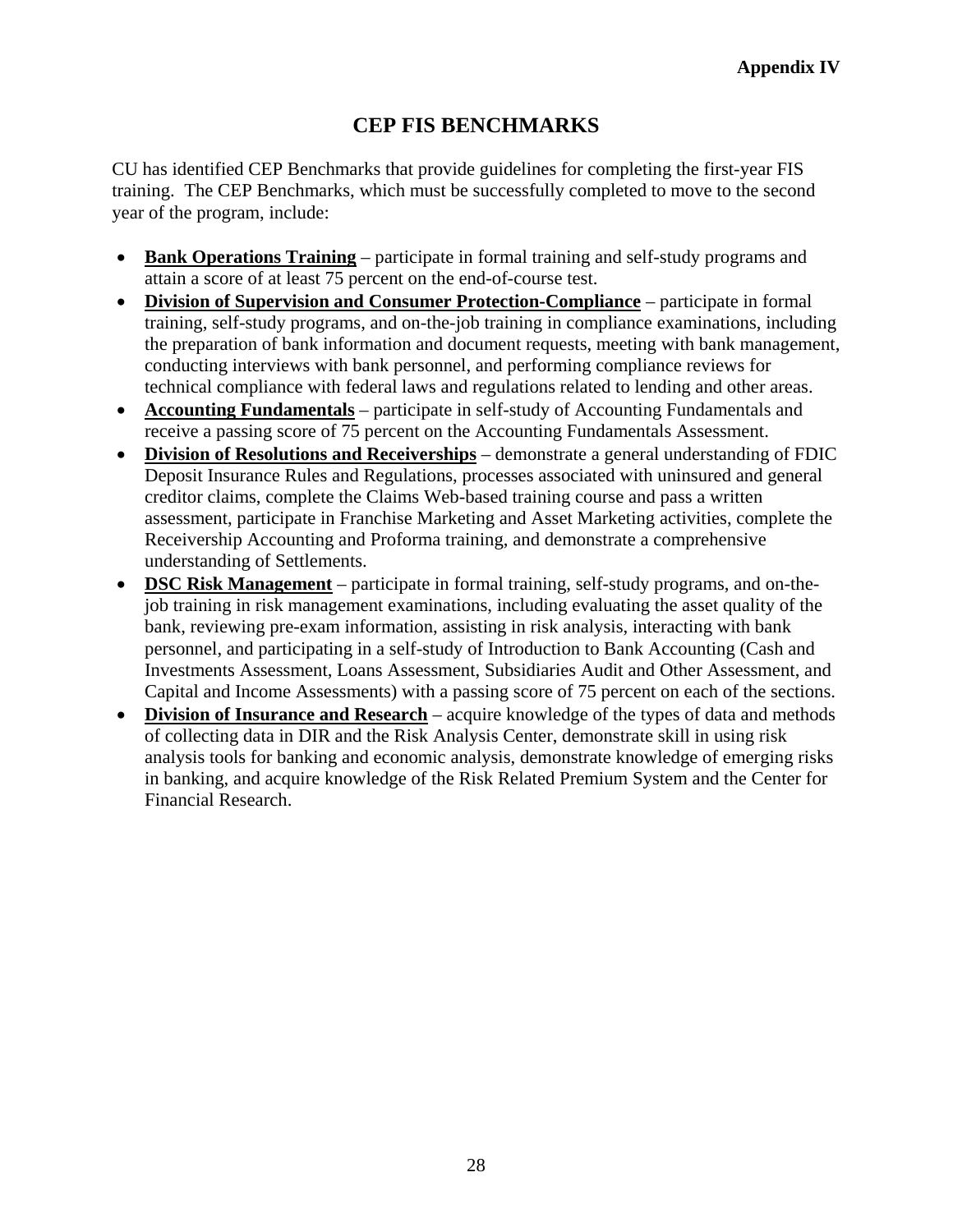## **CEP ROTATIONAL YEAR PROGRAM COSTS**

In its *Corporate Employee Program New Hire Program* report, dated July 2007, CU estimated CEP training costs for the first rotational year of the program to be \$44,000 per student. Table 4 presents a breakout of those costs.

| <b>COST</b>          | 2006        | 2007        | 2008        | 2009        | 2010        | <b>TOTALS</b> |
|----------------------|-------------|-------------|-------------|-------------|-------------|---------------|
| <b>ELEMENT</b>       |             |             |             |             |             |               |
| <b>DRR</b> Course*   | \$3,160,000 | \$2,993,000 | \$2,571,000 | \$2,571,000 | \$2,571,000 |               |
| FIS Time             | \$1,882,000 | \$1,986,000 | \$1,866,000 | \$186,600** | \$1,866,000 |               |
| <b>Total DRR</b>     | \$5,042,000 | \$4,979,000 | \$4,437,000 | \$2,757,600 | \$4,437,000 | \$21,652,600  |
| # $FISs$             | 123         | 121         | 120         | 120         | 120         | 604           |
| Per FIS Cost         |             |             |             |             |             | \$35,849      |
|                      |             |             |             |             |             |               |
| <b>DIR</b> Course*** | \$312,000   | \$219,000   | \$293,000   | \$293,000   | \$293,000   |               |
| FIS Time             | \$275,000   | \$210,000   | \$287,000   | \$287,000   | \$287,000   |               |
| <b>Total DIR</b>     | \$587,000   | \$429,000   | \$580,000   | \$580,000   | \$580,000   | \$2,756,000   |
| #FISs                | 115         | 88          | 120         | 120         | 120         | 563           |
| Per FIS Cost         |             |             |             |             |             | \$4,895       |
|                      |             |             |             |             |             |               |
| <b>Orientation</b>   | \$149,000   | \$134,000   | \$134,000   | \$134,000   | \$134,000   |               |
| FIS Time             | \$141,000   | \$144,000   | \$144,000   | \$144,000   | \$144,000   |               |
| Total                | \$290,000   | \$278,000   | \$278,000   | \$278,000   | \$278,000   | \$1,402,000   |
| #FISs                | 118         | 120         | 120         | 120         | 120         | 598           |
| Per FIS Cost         |             |             |             |             |             | \$2,344       |
|                      |             |             |             |             |             |               |
| <b>Graduation-</b>   | \$56,000    | \$117,000   | \$107,000   | \$107,000   | \$107,000   |               |
| <b>Travel</b>        |             |             |             |             |             |               |
| FIS Time             | \$19.000    | \$39,000    | \$36,000    | \$36,000    | \$36,000    |               |
| Total                | \$75,000    | \$156,000   | \$143,000   | \$143,000   | \$143,000   | \$660,000     |
| #FISs                | 63          | 131         | 120         | 120         | 120         | 554           |
| Per FIS Cost         |             |             |             |             |             | \$1,191       |
|                      |             |             |             |             |             |               |
| <b>TOTALS</b>        |             |             |             |             |             | \$44,280      |

Source: Corporate University.

\*Includes expenses for instructors, travel, subject matter experts, information system development, and contractors. \*\*As provided by CU. This number probably should be \$1,866,000. We notified CU of this apparent mathematical error in its calculations. Using \$1,866,000 would increase the per student, rotational year cost to \$47,060. \*\*\*Includes expenses for instructors, travel, and information system development.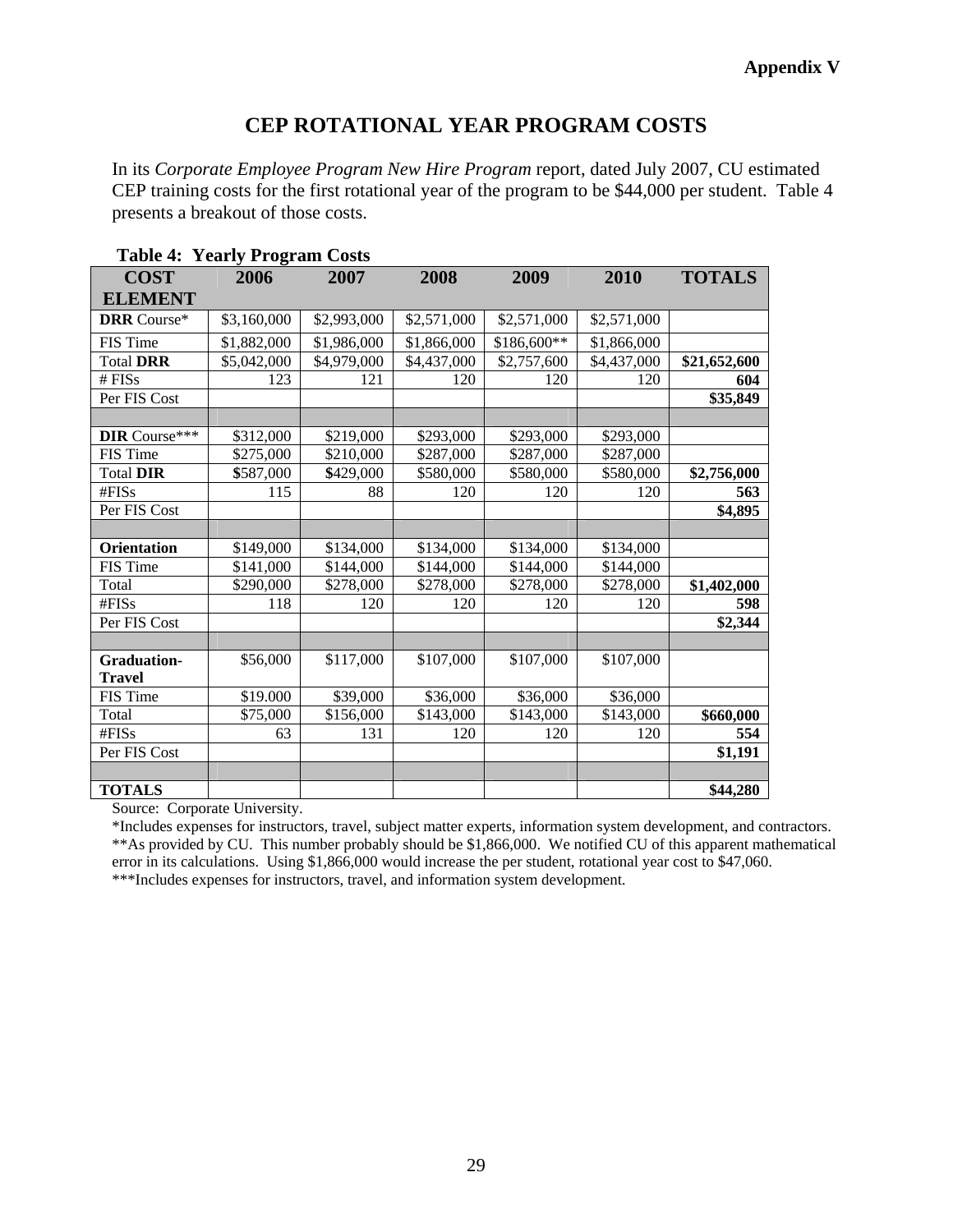## **Appendix VI**

## **CU SURVEY RESULTS OF THE FISs**

The following figures present the results of CU surveys of FISs at the end of the first rotational year of the CEP.



**Figure 1: CEP Program Satisfaction Ratings** 

Source: CU FIS Survey Results.





Source: CU FIS Survey Results.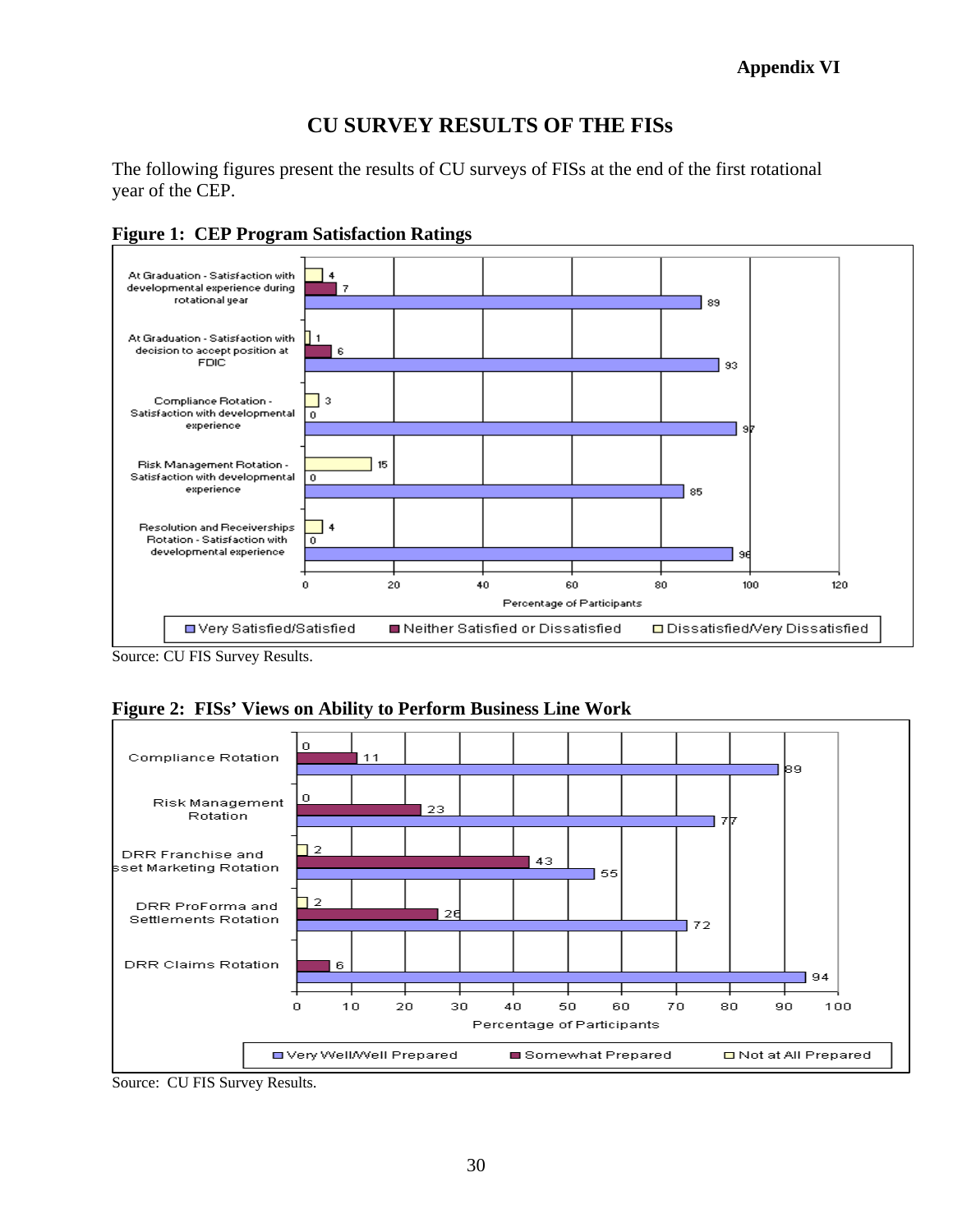### **CORPORATION COMMENTS**



#### **OIG Recommendations:**

1. Finalize and issue the Corporate Employee Program directive and ensure it addresses:

- Mission, desired program outcomes, and program scope
- Performance goals and measures;
- Process for tracking program costs; and
- · Roles and responsibilities of all relevant divisions, offices, and committees.

### **Corporate University Response:**

Corporate University concurs with this recommendation. The Corporate Employee Program Directive will be finalized by the end of the first quarter 2009. The Directive will address mission, desired program outcomes and program scope; performance goals and measures; a process for tracking program costs; and roles and responsibilities of all relevant divisions, offices, and committees.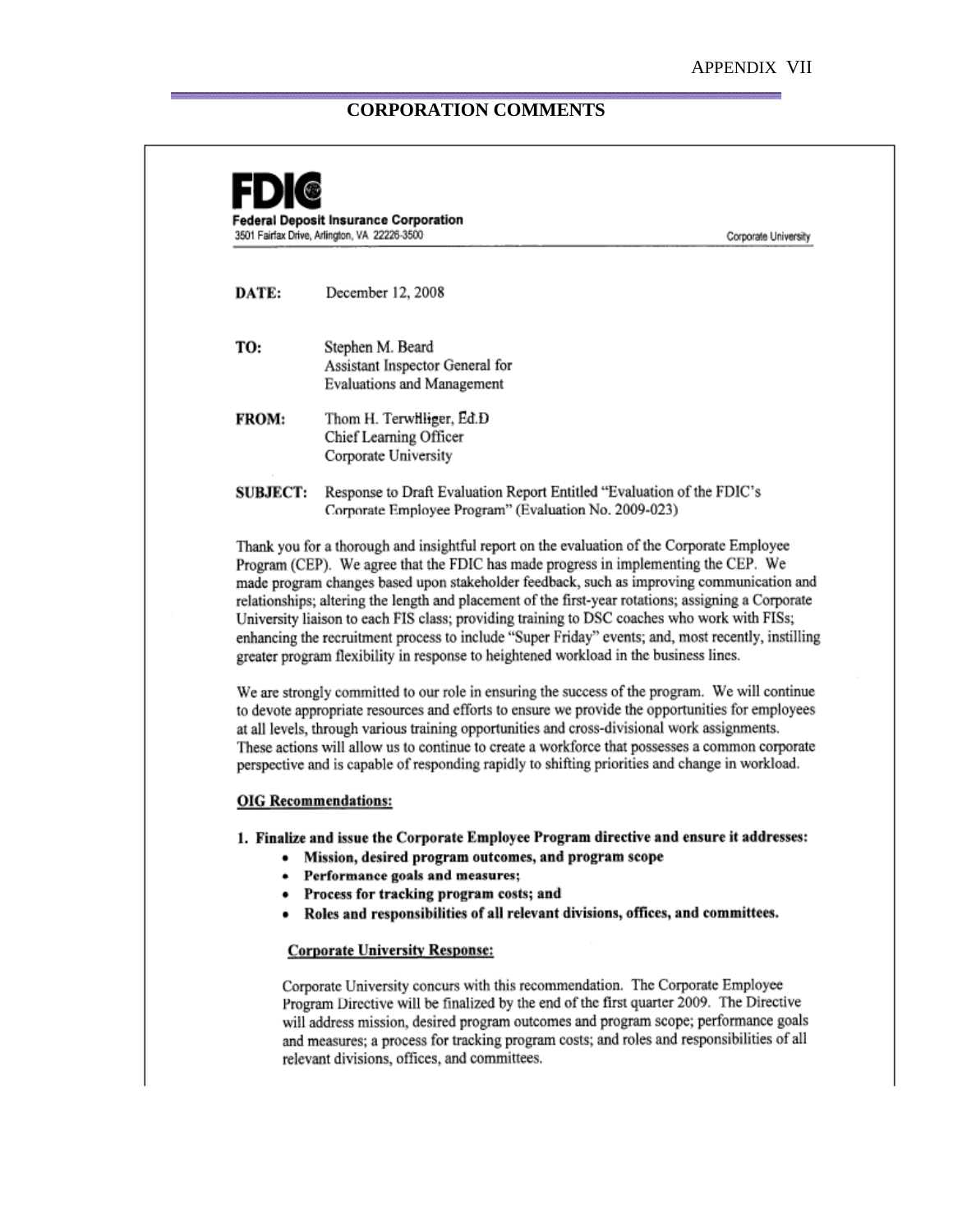#### 2. Establish CEP-specific performance goals and/or targets for gauging program success.

#### **Corporate University Response:**

Corporate University concurs with this recommendation. We will collaborate across the organization and establish CEP-specific annual performance goals and/or targets for gauging program success and continuous improvement. This process will be completed by first quarter 2009.

3. Finalize the CEP cost management program code and consult with CEP stakeholders in DSC, DRR, and DOA regarding the appropriate program costs and cost allocations associated with implementing and sustaining the CEP to be included in the program code.

#### **Corporate University Response:**

CU agrees with the intent of this recommendation. We have evaluated the recommendation and we have concluded that current guidance fulfills this recommendation. Additional CEP cost management codes were implemented by DOF and CU prior to the receipt of the draft report, although the specific approach adopted varies somewhat from the approach recommended by the OIG. CU, DOF, DIR, DRR, and DSC held a series of working sessions during the first half of 2008 and reached a consensus on the establishment of a new program code and additional product codes as the most appropriate method for capturing CEP cost information. Program code 67100 (Corporate Employee Program) and the related product codes were implemented in the NFE system in June 2008, and instructions for use of the new codes were distributed to employees and supervisors in November 2008. We provided the details of this information to the OIG and we ask that this recommendation be closed as of report issuance date. Therefore, no further action is needed.

We began use of codes on July 2008 and provided instructions to DSC coaches on November  $2<sup>nd</sup>$  which would have fully implement the new codes.

4. Work with divisions, primarily DSC and DRR, to implement a CEP/certificate-holder tracking system. The tracking system should have the capability to track deployments and continuing education requirements for FISs and certificate holders in a manner that maximizes knowledge retention.

#### **Corporate University Response:**

Corporate University concurs with this recommendation. CEP, DSC and DRR are working to create a data base concerning employees earning Certifications, deployment of Certificate holders, and completion of continuing education requirements. The tracking of the start and end dates for deployment will be the responsibility of the office receiving the certificate holders. As an interim measure all new certificate holders are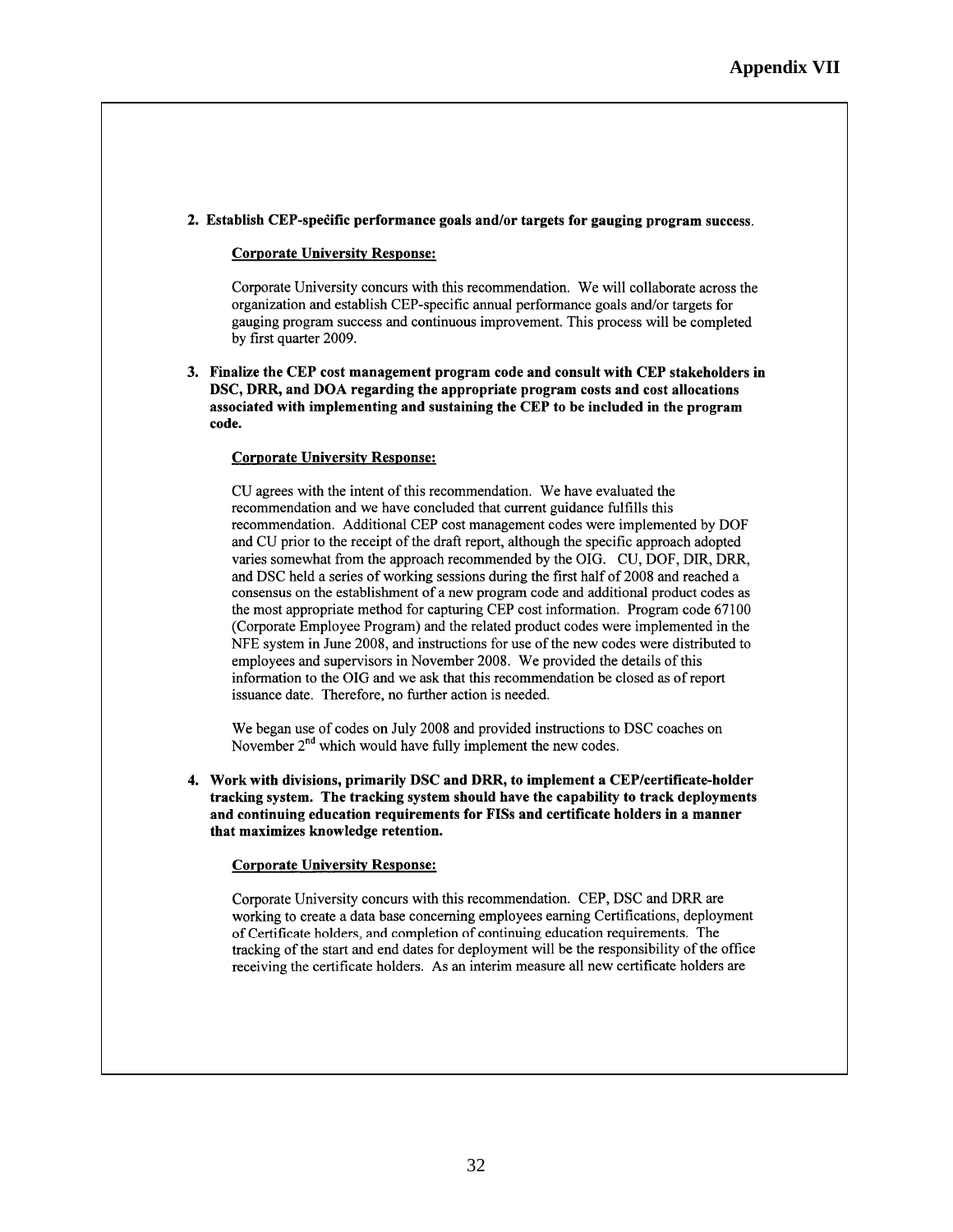recorded in an excel spreadsheet. Deployments are not currently maintained in a centralized location. We expect to have the data base completed in the third quarter of 2009.

### 5. Develop and implement a formal process for providing continuing education requirements for all certificate holders.

#### **Corporate University Response:**

Corporate University concurs with this recommendation. We realigned the certificate program under our newly appointed Associate Chief Learning Officer, Dallas Learning Center. One of his areas of responsibility includes ensuring all certificates have appropriate recurring training. We provide notice to certificate holders of this recurring training requirement as they graduate from the program. In the 2008 budget, we sought positions to ensure this requirement is met and those staff were hired in the fourth quarter of 2008. We expect to establish all recurring training requirements for certificates in November of 2009.

6. Consult with the HRC regarding the status of, and continued appropriateness of, initial CEP strategies for expanding the CEP to mid- and senior-level FDIC employees and to non-business line disciplines once the financial services industry crisis moderates.

#### **Corporate University Response:**

Corporate University concurs with this recommendation. We have and will continue to include in periodic reports to the FDIC's Human Resource Committee (HRC) information concerning participation in CEP programs including Certification Programs by mid- and senior level FDIC employees and by non-business line divisions. Additionally we continue to consult with the HRC regarding the status of and continued appropriateness of initial CEP strategies for expanding the CEP to those groups of employees. We will include this information and related consultation in our next report to the HRC currently scheduled December 12, 2008.

Additionally, we offer the following comments related to program attrition. The report indicates a 29.4% attrition rate for classes that started in 2005 (classes one through four). It is important to note that this attrition covers a three-year period from 2005 to 2008. When analyzing and reporting attrition statistics, CEP has generally reported attrition on an annualized basis. The overall annualized attrition rate since program inception (including classes one through 15 as of the time of this report) has been 15.4%. It is also important to note that much of the attrition associated with the program is directly related to performance management decisions taken by CEP management.

The following comments are included from the Division of Administration. Human Resources Branch. Page 17 of the draft report lists five recruiting concerns raised by DSC regional and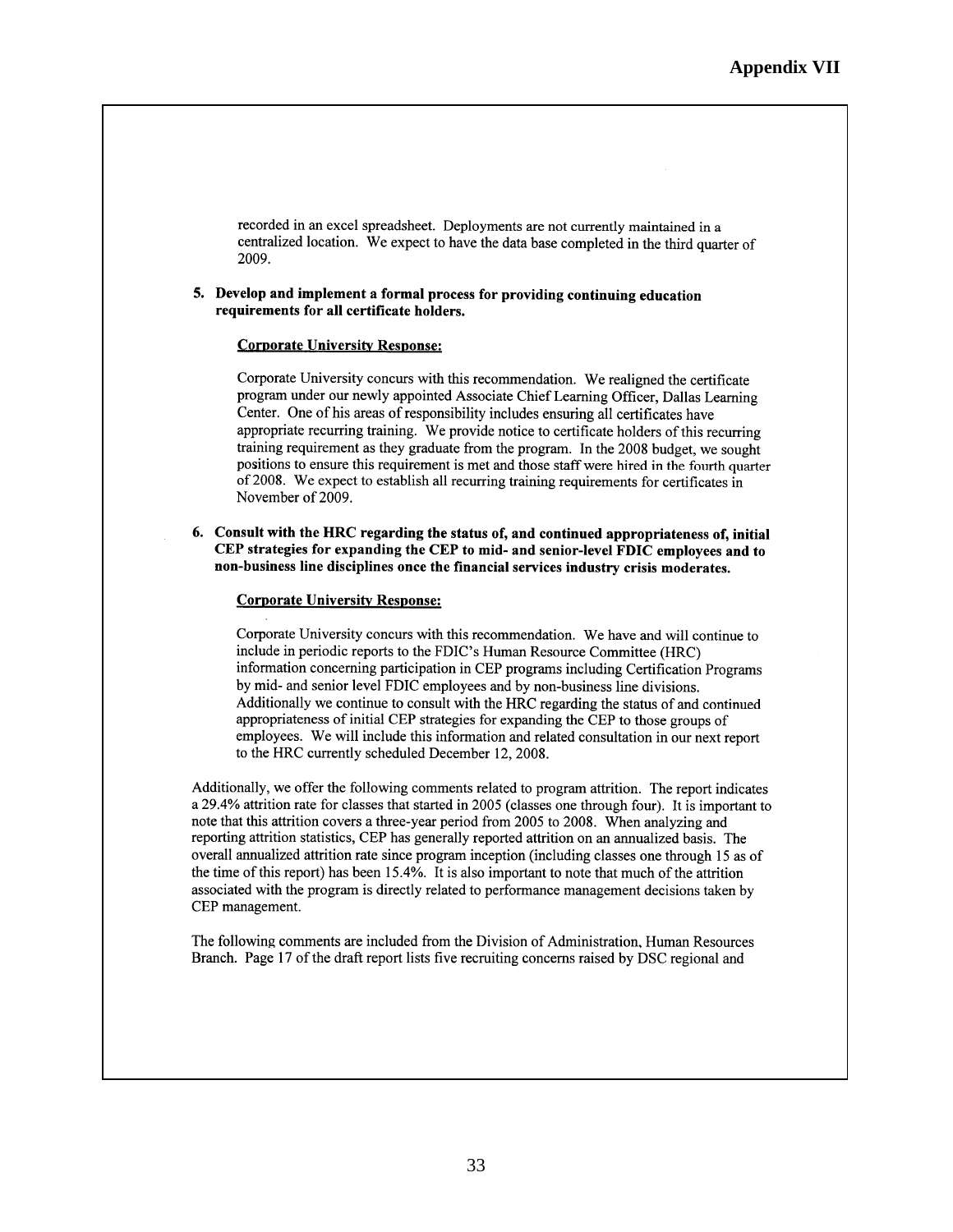field office management. Included in the report after each concern is a summary of what OIG staff learned by interviewing CU, DOA/HRB and DSC Headquarters officials.

The concerns are underlined below and the HRB group's response follows each concern.

The FDIC's national recruiting program does not fill vacancies in rural areas:

Two options are readily available to assist management in filling positions in rural areas.

First, management can request HR to post a vacancy announcement specifically for the hard-tofill location. HR can take positive steps to ensure that local college and university placement offices receive the announcement.

Second, management always has the option to fill the vacancy through the SCEP program. HR is available to assist management by posting a vacancy announcement specifically for the hardto-fill location and by working with the local manager to locate SCEP candidates to fill the position. HR will work with the local DSC manager to locate candidates to consider.

Regional representation at Super Friday events:

We believe the language in the report could be misleading. The text seems to indicate that HRB has a significant role in determining the DSC regions represented at Super Friday and the number of FIS positions to be filled. However, this is not the case. DSC management determines the regions to be represented as well as the number of positions to be filled. HR serves online a partnering role.

The HR Corporate Program Manager does identify and encourage DSC staff to serve as recruiters. These recruiters conduct site visits, identify potential candidates, stay in touch with the candidates, and answer their questions. The report language may be attempting to recognize HR's role in this regard. However, as written, the text could be misleading and we recommend a revision of the language.

#### FIS class size:

FIS class size is affected by several factors. DSC, DRR and CU stakeholders determine class size based on the projected need and resources available.

DSC provides the best location opportunities (e.g., the specific number of vacancies and locations) to HRB approximately two weeks before HRB refers candidates to DSC for consideration. However, the number of vacancies actually filled is affected by the number and quality of candidates who apply for particular locations. Some locations may attract a large number of quality candidates while other locations may only attract a few applicants. Additionally, management needs change over time as was demonstrated in the most recent Super Friday event when supervisors were permitted to overhire in locations where the number of quality candidates exceeded the number of vacancies.

The draft report indicates that HRB and DSC should be cognizant of locations with a shortage of candidates. Our response is that HR is available to assist management by posting a vacancy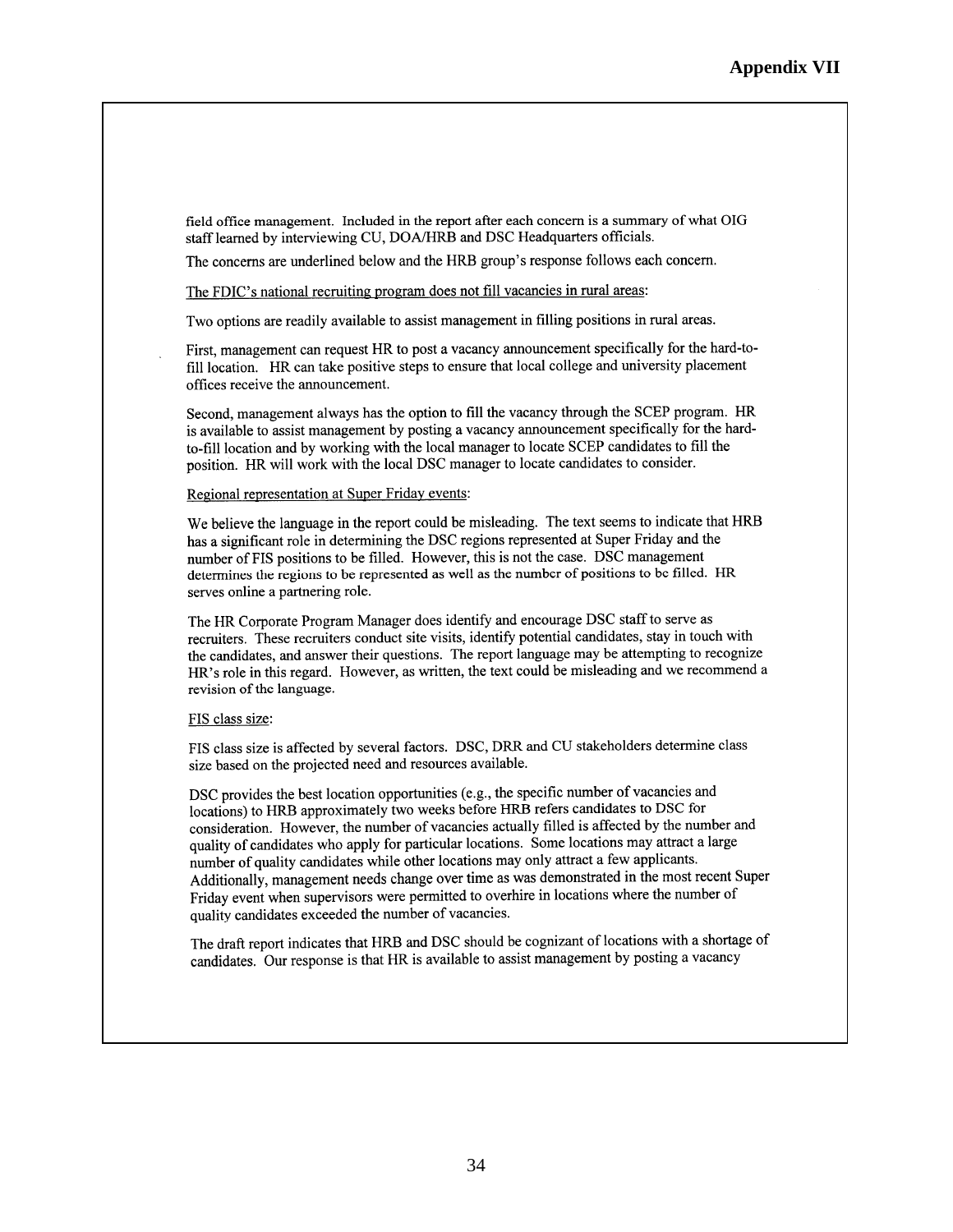announcement specifically for the hard-to-fill location and by working with the local manager to locate SCEP candidates to fill the position (See our response to rural vacancies above).

### Onboarding lag time:

To reduce onboarding lag time, DSC and HRB agreed in August 2008 to reduce the open period for CEP vacancy announcements. The announcements currently posted are open for a period of four months as opposed to an open period of a year for announcements in the past. Candidates applying under the current announcements can expect FDIC decisions on their applications to be made in a shorter time than in the recent past. We also point out that our "recruiters" as corporate representatives are encouraged to maintain contact with candidates throughout the process.

Another factor to be considered in assessing lag time is the time required for the candidate to complete his/her educational requirements. For example, the candidate can be selected in November and will not complete the educational requirements until the following May.

Merely looking at the offer date and the EOD date does not always present the full picture. FDIC, in many ways, mirrors private sector practices by attempting to "lock in" talent at the earliest possible time although the actual start date may be several months in the future. Additionally, for a variety of personal reasons, candidates may opt to select a starting class several months in the future even though there is an earlier starting class available.

Opportunity to be corporate recruiters:

No comment.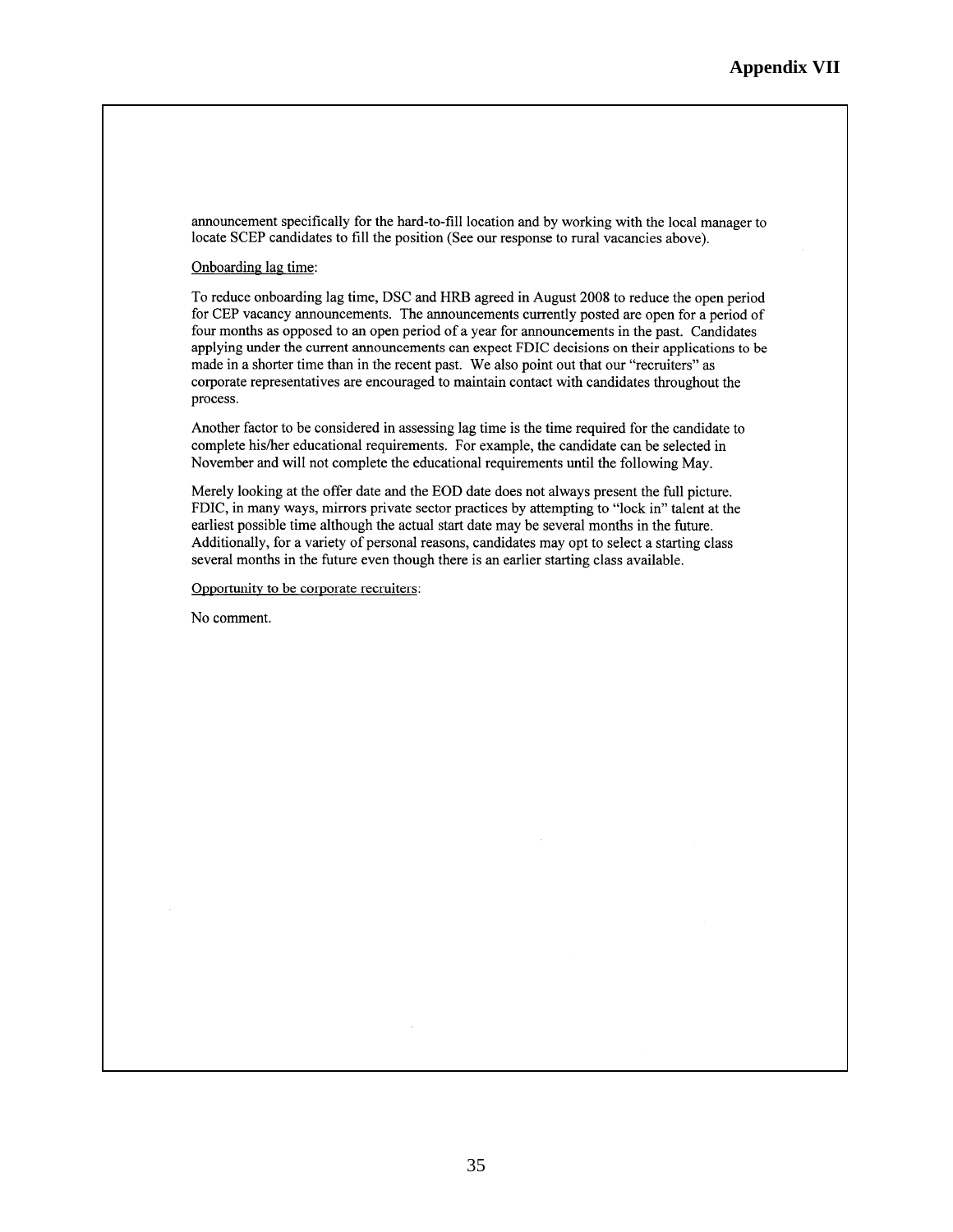# **MANAGEMENT RESPONSE TO RECOMMENDATIONS**

This table presents the management response on the recommendations in our report and the status of the recommendations as of the date of report issuance.

| Rec.<br><b>Number</b> | <b>Corrective Action: Taken or Planned/Status</b><br>CU will finalize the Corporate Employee<br>Program Directive to address the items listed in<br>the recommendation.                                                                                                                                         | <b>Expected</b><br><b>Completion Date</b><br>March 31, 2009 | <b>Monetary</b><br><b>Benefits</b><br>\$0 | Resolved: <sup>a</sup><br>Yes or No<br>Yes | Open<br><sub>or</sub><br>Closed <sup>b</sup><br>Open |
|-----------------------|-----------------------------------------------------------------------------------------------------------------------------------------------------------------------------------------------------------------------------------------------------------------------------------------------------------------|-------------------------------------------------------------|-------------------------------------------|--------------------------------------------|------------------------------------------------------|
| $\overline{2}$        | CU will collaborate across the organization and<br>establish CEP-specific annual performance<br>goals and/or targets for gauging program<br>success and continuous improvement.                                                                                                                                 | March 31, 2009                                              | \$0                                       | Yes                                        | Open                                                 |
| $\overline{3}$        | CU concluded that current guidance addresses<br>this recommendation. Specifically, CU cited<br>the implementation of program code 67100<br>(Corporate Employee Program) and related<br>product codes in June 2008 and the distribution<br>of instructions for program and program code<br>use in November 2008. | November 2, 2008                                            | \$0                                       | Yes                                        | Closed                                               |
| $\overline{4}$        | CEP, DSC, and DRR are working to create a<br>data base for tracking certifications, deployment<br>of certificate-holders, and the completion of<br>continuing education requirements.                                                                                                                           | September 30, 2009                                          | \$0                                       | Yes                                        | Open                                                 |